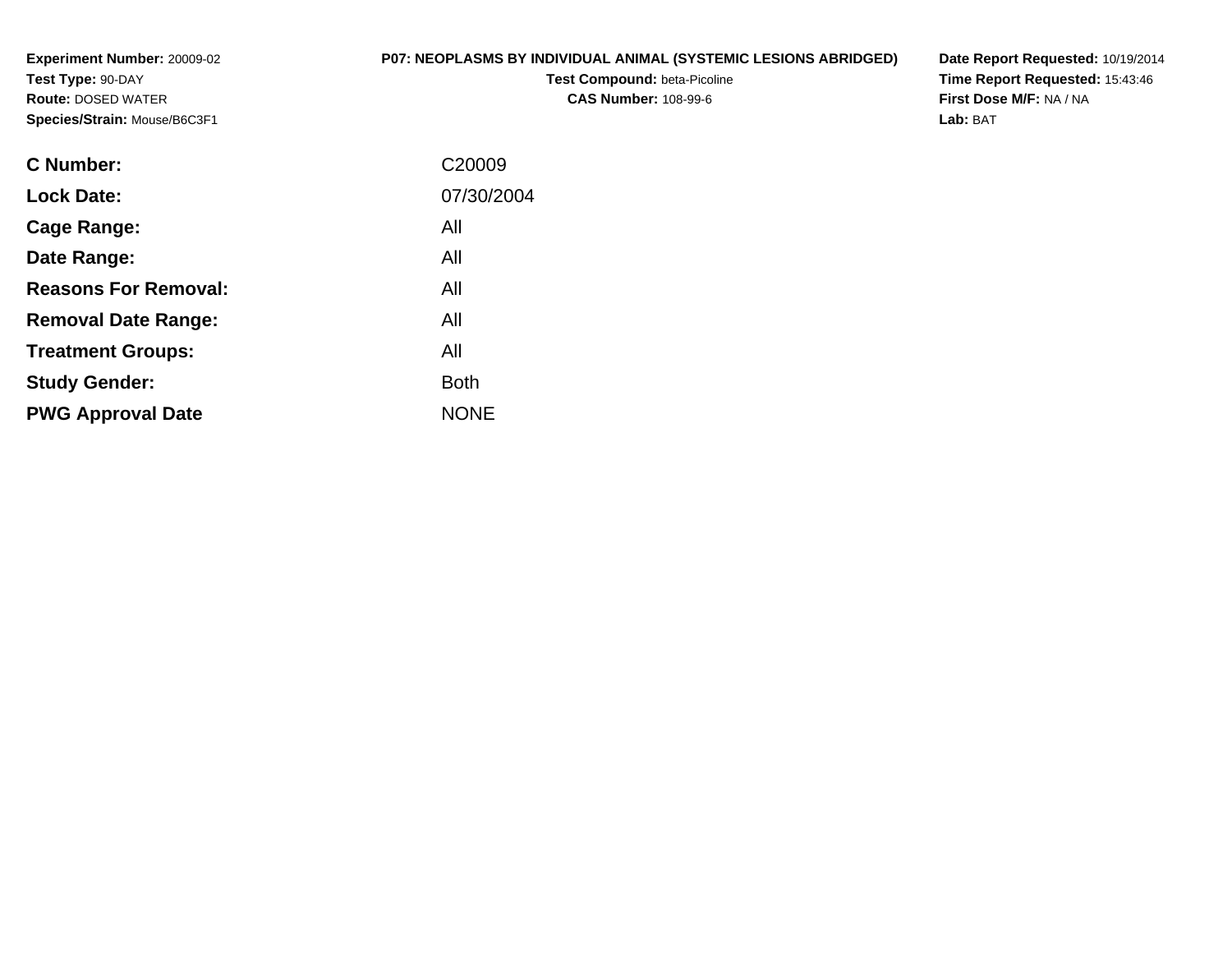**Test Type:** 90-DAY

**Route:** DOSED WATER

**Species/Strain:** Mouse/B6C3F1

### **P07: NEOPLASMS BY INDIVIDUAL ANIMAL (SYSTEMIC LESIONS ABRIDGED)**

**Test Compound:** beta-Picoline

**CAS Number:** 108-99-6

**Date Report Requested:** 10/19/2014**Time Report Requested:** 15:43:46**First Dose M/F:** NA / NA**Lab:** BAT

| <b>B6C3F1 Mouse Male</b><br><b>MG/L</b><br>0 | DAY ON TEST<br><b>ANIMAL ID</b> | $\boldsymbol{\theta}$<br>0<br>9<br>$\overline{\mathbf{c}}$<br>$\pmb{0}$<br>$\mathbf 0$<br>0<br>0<br>1 | 0<br>0<br>9<br>$\overline{\mathbf{c}}$<br>$\mathbf 0$<br>$\mathbf 0$<br>0<br>0<br>$\overline{2}$ | $\boldsymbol{\theta}$<br>$\boldsymbol{\theta}$<br>9<br>$\boldsymbol{2}$<br>$\mathbf 0$<br>$\mathbf 0$<br>$\mathbf 0$<br>0<br>3 | $\boldsymbol{\theta}$<br>$\boldsymbol{\theta}$<br>9<br>$\overline{2}$<br>$\mathbf 0$<br>0<br>$\mathbf 0$<br>$\mathbf 0$<br>4 | 0<br>0<br>9<br>$\overline{\mathbf{c}}$<br>$\mathbf 0$<br>$\mathbf 0$<br>$\mathbf 0$<br>$\pmb{0}$<br>5 | 0<br>$\boldsymbol{\theta}$<br>9<br>$\overline{\mathbf{c}}$<br>$\Omega$<br>$\Omega$<br>$\mathbf 0$<br>$\pmb{0}$<br>6 | $\pmb{\theta}$<br>$\boldsymbol{\theta}$<br>9<br>$\boldsymbol{2}$<br>$\mathbf 0$<br>0<br>$\mathbf 0$<br>0<br>$\overline{7}$ | $\boldsymbol{\theta}$<br>0<br>9<br>$\boldsymbol{2}$<br>$\mathbf 0$<br>$\Omega$<br>$\mathbf 0$<br>0<br>8 | $\boldsymbol{\theta}$<br>$\boldsymbol{\theta}$<br>9<br>$\boldsymbol{2}$<br>$\mathbf 0$<br>0<br>$\mathbf 0$<br>$\pmb{0}$<br>9 | 0<br>0<br>9<br>$\boldsymbol{2}$<br>$\mathbf 0$<br>0<br>$\mathbf 0$<br>1<br>$\Omega$ | <i><b>*TOTALS</b></i> |
|----------------------------------------------|---------------------------------|-------------------------------------------------------------------------------------------------------|--------------------------------------------------------------------------------------------------|--------------------------------------------------------------------------------------------------------------------------------|------------------------------------------------------------------------------------------------------------------------------|-------------------------------------------------------------------------------------------------------|---------------------------------------------------------------------------------------------------------------------|----------------------------------------------------------------------------------------------------------------------------|---------------------------------------------------------------------------------------------------------|------------------------------------------------------------------------------------------------------------------------------|-------------------------------------------------------------------------------------|-----------------------|
| <b>Alimentary System</b>                     |                                 |                                                                                                       |                                                                                                  |                                                                                                                                |                                                                                                                              |                                                                                                       |                                                                                                                     |                                                                                                                            |                                                                                                         |                                                                                                                              |                                                                                     |                       |
| Esophagus                                    |                                 | +                                                                                                     | +                                                                                                | +                                                                                                                              | +                                                                                                                            | +                                                                                                     | +                                                                                                                   | +                                                                                                                          | +                                                                                                       | +                                                                                                                            | +                                                                                   | 10                    |
| Gallbladder                                  |                                 | $\ddot{}$                                                                                             | $\ddot{}$                                                                                        | $\ddot{}$                                                                                                                      | $\ddot{}$                                                                                                                    | +                                                                                                     | $\ddot{}$                                                                                                           | $\ddot{}$                                                                                                                  | $\ddot{}$                                                                                               | $\ddot{}$                                                                                                                    | $\ddot{}$                                                                           | 10                    |
| Intestine Large, Cecum                       |                                 | +                                                                                                     | +                                                                                                | +                                                                                                                              | +                                                                                                                            | $\ddot{}$                                                                                             | +                                                                                                                   | $\ddot{}$                                                                                                                  | +                                                                                                       | $\ddot{}$                                                                                                                    | $\ddot{}$                                                                           | 10                    |
| Intestine Large, Colon                       |                                 | +                                                                                                     | +                                                                                                | +                                                                                                                              | $\ddot{}$                                                                                                                    | $\ddot{}$                                                                                             | $\ddot{}$                                                                                                           | $\ddot{}$                                                                                                                  | $\ddot{}$                                                                                               | $\ddot{}$                                                                                                                    | +                                                                                   | 10                    |
| Intestine Large, Rectum                      |                                 | $\ddot{}$                                                                                             | $\ddot{}$                                                                                        | $\ddot{}$                                                                                                                      | $\ddot{}$                                                                                                                    | $\ddot{}$                                                                                             | $\ddot{}$                                                                                                           | $\ddot{}$                                                                                                                  | $\ddot{}$                                                                                               | $+$                                                                                                                          | $\ddot{}$                                                                           | 10                    |
| Intestine Small, Duodenum                    |                                 | +                                                                                                     | $\ddot{}$                                                                                        | +                                                                                                                              | +                                                                                                                            | +                                                                                                     | +                                                                                                                   | $\ddot{}$                                                                                                                  | +                                                                                                       | $\ddot{}$                                                                                                                    | $\ddot{}$                                                                           | 10                    |
| Intestine Small, Ileum                       |                                 | $\ddot{}$                                                                                             | +                                                                                                | +                                                                                                                              | $\ddot{}$                                                                                                                    | $\ddot{}$                                                                                             | +                                                                                                                   | $\ddot{}$                                                                                                                  | $\ddot{}$                                                                                               | $\ddot{}$                                                                                                                    | $\ddot{}$                                                                           | 10                    |
| Intestine Small, Jejunum                     |                                 | $\ddot{}$                                                                                             | +                                                                                                | $\ddot{}$                                                                                                                      | $\ddot{}$                                                                                                                    | $\ddot{}$                                                                                             | $\ddot{}$                                                                                                           | $\ddot{}$                                                                                                                  | $\ddot{}$                                                                                               | $\ddot{}$                                                                                                                    | $\ddot{}$                                                                           | 10                    |
| Liver                                        |                                 | +                                                                                                     | $\ddot{}$                                                                                        | +                                                                                                                              | $\ddot{}$                                                                                                                    | $\ddot{}$                                                                                             | +                                                                                                                   | $\ddot{}$                                                                                                                  | $\ddot{}$                                                                                               | $\ddot{}$                                                                                                                    | $\ddot{}$                                                                           | 10                    |
| Pancreas                                     |                                 | $\ddot{}$                                                                                             | +                                                                                                | +                                                                                                                              | $\ddot{}$                                                                                                                    | +                                                                                                     | $\ddot{}$                                                                                                           | $\ddot{}$                                                                                                                  | $\ddot{}$                                                                                               | $\ddot{}$                                                                                                                    | $\ddot{}$                                                                           | 10                    |
| Salivary Glands                              |                                 | $\ddot{}$                                                                                             | $\ddot{}$                                                                                        | +                                                                                                                              | $\ddot{}$                                                                                                                    | $\ddot{}$                                                                                             | +                                                                                                                   | $\ddot{}$                                                                                                                  | $\ddot{}$                                                                                               | $\ddot{}$                                                                                                                    | $\ddot{}$                                                                           | 10                    |
| Stomach, Forestomach                         |                                 | +                                                                                                     | $\pm$                                                                                            | +                                                                                                                              | $\ddot{}$                                                                                                                    | $\ddot{}$                                                                                             | $\ddot{}$                                                                                                           | $\ddot{}$                                                                                                                  | $\ddot{}$                                                                                               | $+$                                                                                                                          | $\ddot{}$                                                                           | 10                    |
| Stomach, Glandular                           |                                 | $\ddot{}$                                                                                             | $\ddot{}$                                                                                        | $\ddot{}$                                                                                                                      | $\ddot{}$                                                                                                                    | $\ddot{}$                                                                                             | ÷                                                                                                                   | $\ddot{}$                                                                                                                  | $\ddot{}$                                                                                               | $+$                                                                                                                          | $\ddot{}$                                                                           | 10                    |
| <b>Cardiovascular System</b>                 |                                 |                                                                                                       |                                                                                                  |                                                                                                                                |                                                                                                                              |                                                                                                       |                                                                                                                     |                                                                                                                            |                                                                                                         |                                                                                                                              |                                                                                     |                       |
| <b>Blood Vessel</b>                          |                                 | +                                                                                                     | +                                                                                                | +                                                                                                                              | M                                                                                                                            | +                                                                                                     | +                                                                                                                   | +                                                                                                                          | +                                                                                                       | +                                                                                                                            | +                                                                                   | 9                     |
| Heart                                        |                                 | $\ddot{}$                                                                                             | Ŧ.                                                                                               | $\ddot{}$                                                                                                                      | $\ddot{}$                                                                                                                    | $\ddot{}$                                                                                             |                                                                                                                     | $\ddot{}$                                                                                                                  | ÷                                                                                                       |                                                                                                                              | $\ddot{}$                                                                           | 10                    |
| <b>Endocrine System</b>                      |                                 |                                                                                                       |                                                                                                  |                                                                                                                                |                                                                                                                              |                                                                                                       |                                                                                                                     |                                                                                                                            |                                                                                                         |                                                                                                                              |                                                                                     |                       |
| <b>Adrenal Cortex</b>                        |                                 | +                                                                                                     | +                                                                                                | +                                                                                                                              | +                                                                                                                            | +                                                                                                     | +                                                                                                                   | +                                                                                                                          | +                                                                                                       | +                                                                                                                            | +                                                                                   | 10                    |
| Adrenal Medulla                              |                                 | +                                                                                                     | +                                                                                                | +                                                                                                                              | $\ddot{}$                                                                                                                    | $\ddot{}$                                                                                             | $\ddot{}$                                                                                                           | $\ddot{}$                                                                                                                  | $\ddot{}$                                                                                               | $\ddot{}$                                                                                                                    | $\ddot{}$                                                                           | 10                    |
| Islets, Pancreatic                           |                                 | +                                                                                                     | +                                                                                                | +                                                                                                                              | +                                                                                                                            | $\pmb{+}$                                                                                             | +                                                                                                                   | +                                                                                                                          | $\ddot{}$                                                                                               | +                                                                                                                            | +                                                                                   | 10                    |

\* ..Total animals with tissue examined microscopically; Total animals with tumor **M** . Missing tissue M ..Missing tissue

+ ..Tissue examined microscopically

I ..Insufficient tissue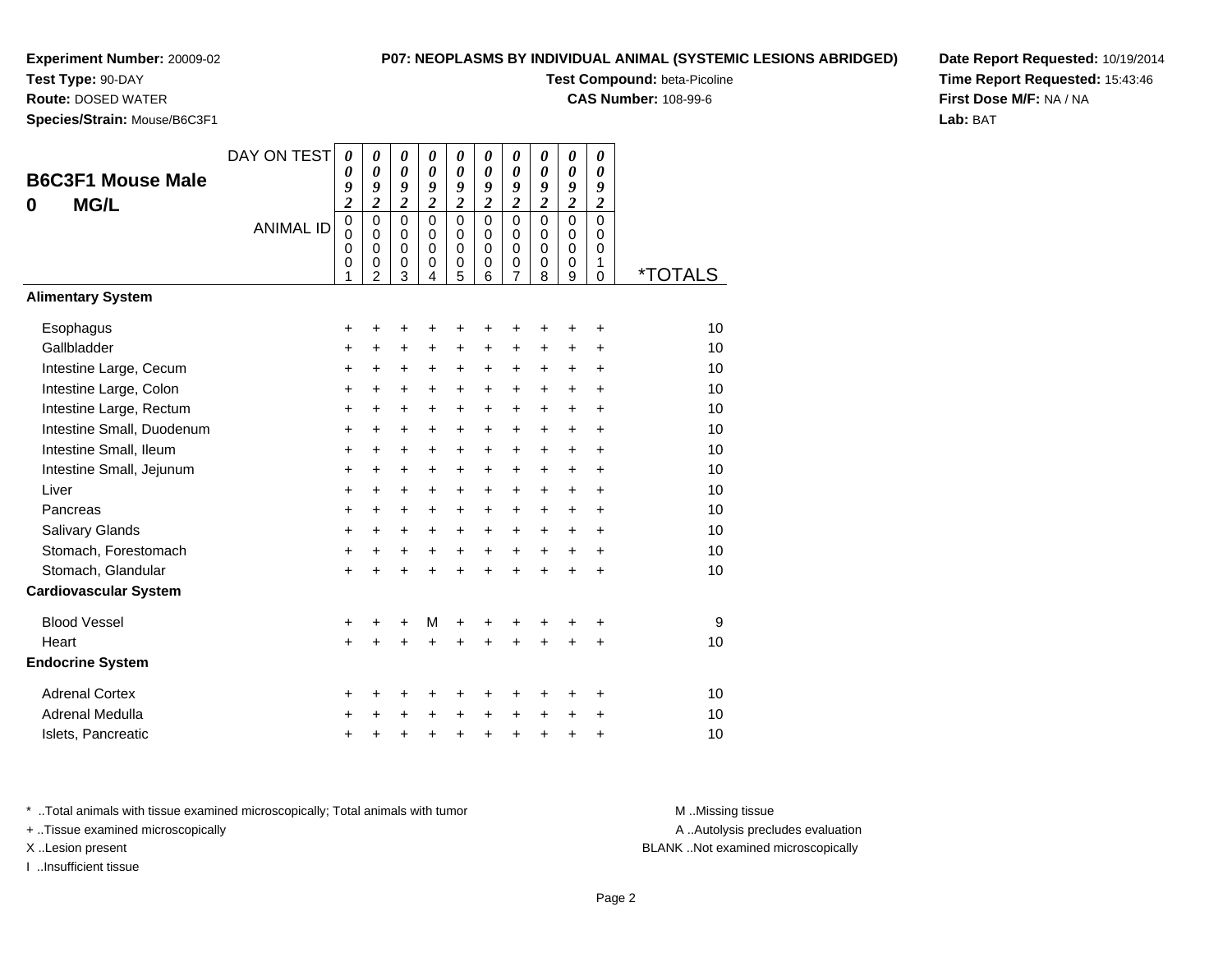**Test Type:** 90-DAY

**Route:** DOSED WATER

**Species/Strain:** Mouse/B6C3F1

### **P07: NEOPLASMS BY INDIVIDUAL ANIMAL (SYSTEMIC LESIONS ABRIDGED)**

**Test Compound:** beta-Picoline

**CAS Number:** 108-99-6

**Date Report Requested:** 10/19/2014**Time Report Requested:** 15:43:46**First Dose M/F:** NA / NA**Lab:** BAT

| <b>B6C3F1 Mouse Male</b><br><b>MG/L</b><br>0 | DAY ON TEST<br><b>ANIMAL ID</b> | $\boldsymbol{\theta}$<br>$\boldsymbol{\theta}$<br>9<br>$\overline{\mathbf{c}}$<br>$\mathbf 0$<br>$\mathbf 0$<br>0<br>$\mathbf 0$<br>1 | 0<br>$\boldsymbol{\theta}$<br>9<br>$\overline{\mathbf{c}}$<br>$\mathbf 0$<br>$\Omega$<br>0<br>0<br>$\overline{2}$ | 0<br>$\boldsymbol{\theta}$<br>9<br>$\overline{2}$<br>$\mathbf 0$<br>$\mathbf 0$<br>0<br>$\mathbf 0$<br>$\mathbf{3}$ | 0<br>$\boldsymbol{\theta}$<br>9<br>$\overline{\mathbf{c}}$<br>$\Omega$<br>$\Omega$<br>0<br>$\mathbf 0$<br>$\overline{4}$ | 0<br>$\boldsymbol{\theta}$<br>9<br>$\overline{\mathbf{c}}$<br>$\mathbf 0$<br>$\mathbf 0$<br>0<br>$\mathbf 0$<br>5 | 0<br>0<br>9<br>$\boldsymbol{2}$<br>$\Omega$<br>$\Omega$<br>0<br>$\pmb{0}$<br>6 | 0<br>0<br>9<br>$\boldsymbol{2}$<br>$\Omega$<br>0<br>0<br>0<br>$\overline{7}$ | 0<br>0<br>9<br>$\boldsymbol{2}$<br>$\Omega$<br>$\Omega$<br>0<br>0<br>8 | $\boldsymbol{\theta}$<br>$\boldsymbol{\theta}$<br>9<br>$\boldsymbol{2}$<br>$\mathbf 0$<br>$\mathbf 0$<br>0<br>$\mathbf 0$<br>9 | 0<br>0<br>9<br>$\overline{c}$<br>$\mathbf 0$<br>0<br>0<br>1<br>0 | <i><b>*TOTALS</b></i> |
|----------------------------------------------|---------------------------------|---------------------------------------------------------------------------------------------------------------------------------------|-------------------------------------------------------------------------------------------------------------------|---------------------------------------------------------------------------------------------------------------------|--------------------------------------------------------------------------------------------------------------------------|-------------------------------------------------------------------------------------------------------------------|--------------------------------------------------------------------------------|------------------------------------------------------------------------------|------------------------------------------------------------------------|--------------------------------------------------------------------------------------------------------------------------------|------------------------------------------------------------------|-----------------------|
| Parathyroid Gland                            |                                 | $\ddot{}$                                                                                                                             | $\ddot{}$                                                                                                         | $\ddot{}$                                                                                                           | M                                                                                                                        | M                                                                                                                 | $\ddot{}$                                                                      | M                                                                            | $\ddot{}$                                                              | M                                                                                                                              | $\ddot{}$                                                        | 6                     |
| <b>Pituitary Gland</b>                       |                                 | $\ddot{}$                                                                                                                             | $\ddot{}$                                                                                                         | M                                                                                                                   | M                                                                                                                        | +                                                                                                                 | $\ddot{}$                                                                      | +                                                                            | $\ddot{}$                                                              | $\ddot{}$                                                                                                                      | M                                                                | $\overline{7}$        |
| <b>Thyroid Gland</b>                         |                                 | $\ddot{}$                                                                                                                             | $\ddot{}$                                                                                                         | +                                                                                                                   | $\ddot{}$                                                                                                                | $\ddot{}$                                                                                                         | $\ddot{}$                                                                      | $\ddot{}$                                                                    | $\ddot{}$                                                              | $\ddot{}$                                                                                                                      | $\ddot{}$                                                        | 10                    |
| <b>General Body System</b>                   |                                 |                                                                                                                                       |                                                                                                                   |                                                                                                                     |                                                                                                                          |                                                                                                                   |                                                                                |                                                                              |                                                                        |                                                                                                                                |                                                                  |                       |
| <b>NONE</b>                                  |                                 |                                                                                                                                       |                                                                                                                   |                                                                                                                     |                                                                                                                          |                                                                                                                   |                                                                                |                                                                              |                                                                        |                                                                                                                                |                                                                  |                       |
| <b>Genital System</b>                        |                                 |                                                                                                                                       |                                                                                                                   |                                                                                                                     |                                                                                                                          |                                                                                                                   |                                                                                |                                                                              |                                                                        |                                                                                                                                |                                                                  |                       |
| Epididymis                                   |                                 | +                                                                                                                                     | +                                                                                                                 | +                                                                                                                   | +                                                                                                                        | +                                                                                                                 | +                                                                              | +                                                                            | +                                                                      | +                                                                                                                              | +                                                                | 10                    |
| <b>Preputial Gland</b>                       |                                 | $\ddot{}$                                                                                                                             | $\ddot{}$                                                                                                         | +                                                                                                                   | $\ddot{}$                                                                                                                | +                                                                                                                 | +                                                                              | +                                                                            | +                                                                      | +                                                                                                                              | +                                                                | 10                    |
| Prostate                                     |                                 | +                                                                                                                                     | $\ddot{}$                                                                                                         | $\ddot{}$                                                                                                           | $\ddot{}$                                                                                                                | $\ddot{}$                                                                                                         | $\ddot{}$                                                                      | +                                                                            | $\ddot{}$                                                              | $\ddot{}$                                                                                                                      | $\ddot{}$                                                        | 10                    |
| <b>Seminal Vesicle</b>                       |                                 | +                                                                                                                                     | +                                                                                                                 | +                                                                                                                   | $\ddot{}$                                                                                                                | +                                                                                                                 | $\ddot{}$                                                                      | $\ddot{}$                                                                    | +                                                                      | $\ddot{}$                                                                                                                      | +                                                                | 10                    |
| <b>Testes</b>                                |                                 | +                                                                                                                                     | +                                                                                                                 | $\ddot{}$                                                                                                           | +                                                                                                                        | $\ddot{}$                                                                                                         | $\ddot{}$                                                                      | $\ddot{}$                                                                    | $\ddot{}$                                                              | $\ddot{}$                                                                                                                      | $\ddot{}$                                                        | 10                    |
| <b>Hematopoietic System</b>                  |                                 |                                                                                                                                       |                                                                                                                   |                                                                                                                     |                                                                                                                          |                                                                                                                   |                                                                                |                                                                              |                                                                        |                                                                                                                                |                                                                  |                       |
| <b>Bone Marrow</b>                           |                                 | +                                                                                                                                     | +                                                                                                                 | +                                                                                                                   |                                                                                                                          | +                                                                                                                 |                                                                                | +                                                                            | +                                                                      | +                                                                                                                              | +                                                                | 10                    |
| Lymph Node, Mandibular                       |                                 | +                                                                                                                                     | +                                                                                                                 | +                                                                                                                   | $\ddot{}$                                                                                                                | +                                                                                                                 | $\ddot{}$                                                                      | $\ddot{}$                                                                    | +                                                                      | +                                                                                                                              | +                                                                | 10                    |
| Lymph Node, Mesenteric                       |                                 | +                                                                                                                                     | +                                                                                                                 | +                                                                                                                   | +                                                                                                                        | +                                                                                                                 | +                                                                              | +                                                                            | +                                                                      | +                                                                                                                              | +                                                                | 10                    |
| Spleen                                       |                                 | $\ddot{}$                                                                                                                             | +                                                                                                                 | +                                                                                                                   | +                                                                                                                        | +                                                                                                                 | $\ddot{}$                                                                      | $\ddot{}$                                                                    | $\ddot{}$                                                              | +                                                                                                                              | +                                                                | 10                    |
| Thymus                                       |                                 | $\ddot{}$                                                                                                                             |                                                                                                                   |                                                                                                                     |                                                                                                                          | +                                                                                                                 | +                                                                              | $\ddot{}$                                                                    | $\ddot{}$                                                              | $\ddot{}$                                                                                                                      | +                                                                | 10                    |
| <b>Integumentary System</b>                  |                                 |                                                                                                                                       |                                                                                                                   |                                                                                                                     |                                                                                                                          |                                                                                                                   |                                                                                |                                                                              |                                                                        |                                                                                                                                |                                                                  |                       |
| <b>Mammary Gland</b>                         |                                 | M                                                                                                                                     | М                                                                                                                 | M                                                                                                                   | M                                                                                                                        | M                                                                                                                 | М                                                                              | M                                                                            | м                                                                      | M                                                                                                                              | M                                                                | $\mathbf 0$           |
| Skin                                         |                                 | +                                                                                                                                     | +                                                                                                                 | +                                                                                                                   | +                                                                                                                        | +                                                                                                                 | +                                                                              | +                                                                            | +                                                                      | +                                                                                                                              | +                                                                | 10                    |

\* ..Total animals with tissue examined microscopically; Total animals with tumor **M** . Missing tissue M ..Missing tissue

+ ..Tissue examined microscopically

I ..Insufficient tissue

A ..Autolysis precludes evaluation

X ..Lesion present BLANK ..Not examined microscopically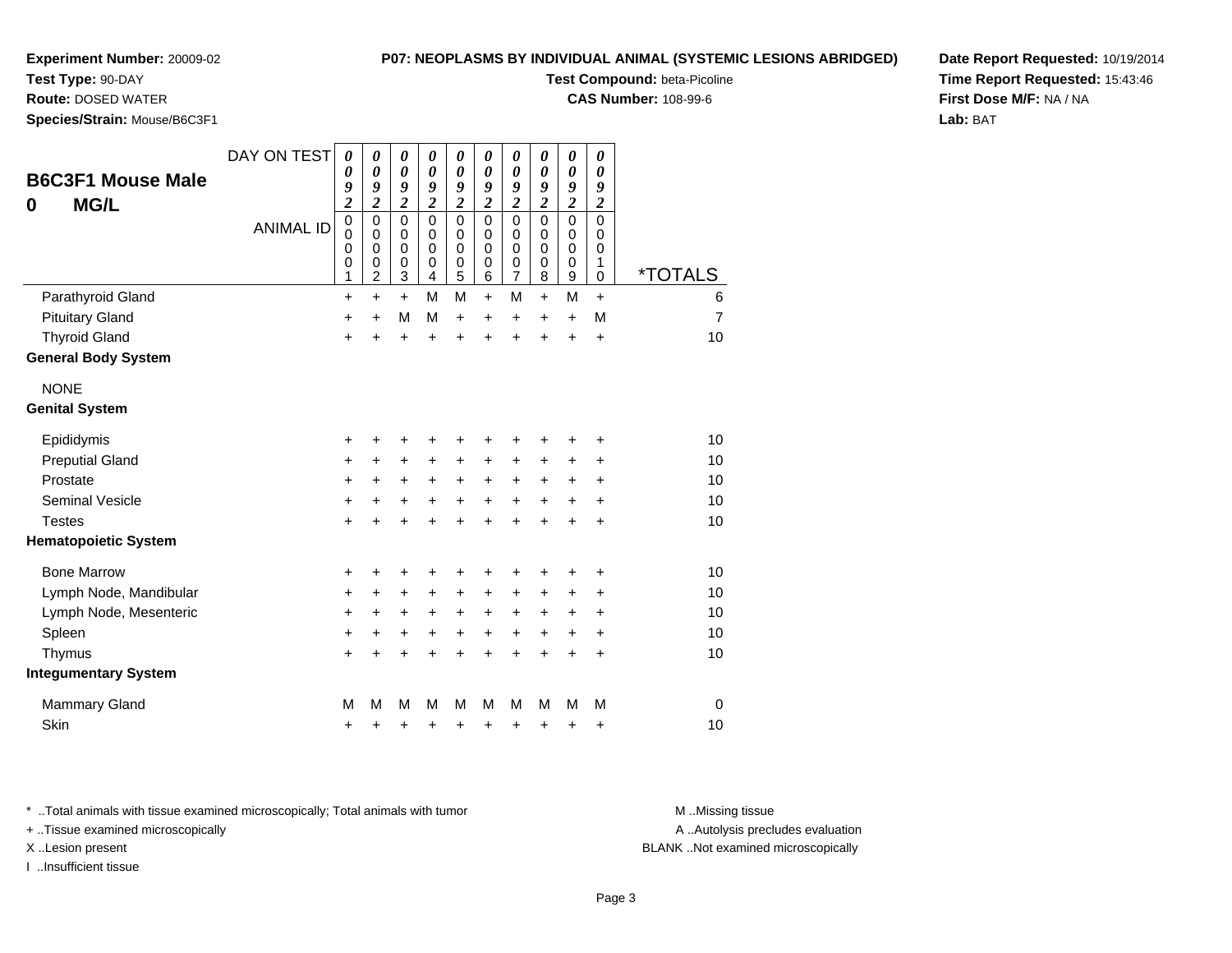**Test Type:** 90-DAY

## **P07: NEOPLASMS BY INDIVIDUAL ANIMAL (SYSTEMIC LESIONS ABRIDGED)**

**Test Compound:** beta-Picoline

**CAS Number:** 108-99-6

**Date Report Requested:** 10/19/2014**Time Report Requested:** 15:43:46**First Dose M/F:** NA / NA**Lab:** BAT

| <b>Route:</b> DOSED WATER    |  |
|------------------------------|--|
| Species/Strain: Mouse/B6C3F1 |  |

|                                                     | DAY ON TEST      | 0<br>0                                              | 0<br>$\boldsymbol{\theta}$                | $\boldsymbol{\theta}$<br>$\boldsymbol{\theta}$      | 0<br>$\pmb{\theta}$             | 0<br>$\pmb{\theta}$          | 0<br>$\boldsymbol{\theta}$                | 0<br>0                                                 | 0<br>$\boldsymbol{\theta}$                | $\boldsymbol{\theta}$<br>$\boldsymbol{\theta}$ | 0<br>0                          |                       |
|-----------------------------------------------------|------------------|-----------------------------------------------------|-------------------------------------------|-----------------------------------------------------|---------------------------------|------------------------------|-------------------------------------------|--------------------------------------------------------|-------------------------------------------|------------------------------------------------|---------------------------------|-----------------------|
| <b>B6C3F1 Mouse Male</b><br><b>MG/L</b><br>$\bf{0}$ |                  | 9<br>$\overline{\mathbf{c}}$                        | 9<br>$\overline{2}$                       | 9<br>$\boldsymbol{2}$                               | 9<br>$\overline{c}$             | 9<br>$\overline{\mathbf{2}}$ | 9<br>$\overline{2}$                       | 9<br>$\overline{2}$                                    | 9<br>$\overline{2}$                       | 9<br>$\overline{\mathbf{c}}$                   | 9<br>$\overline{c}$             |                       |
|                                                     | <b>ANIMAL ID</b> | $\mathbf 0$<br>$\mathbf 0$<br>0<br>$\mathbf 0$<br>1 | 0<br>$\Omega$<br>0<br>0<br>$\overline{2}$ | $\mathbf 0$<br>0<br>$\mathbf 0$<br>$\mathbf 0$<br>3 | $\mathbf 0$<br>0<br>0<br>0<br>4 | 0<br>0<br>0<br>0<br>5        | $\mathbf 0$<br>0<br>$\mathbf 0$<br>0<br>6 | $\mathbf 0$<br>0<br>$\mathbf 0$<br>0<br>$\overline{7}$ | $\mathbf 0$<br>0<br>$\mathbf 0$<br>0<br>8 | $\mathbf 0$<br>0<br>$\mathbf 0$<br>0<br>9      | 0<br>0<br>0<br>1<br>$\mathbf 0$ | <i><b>*TOTALS</b></i> |
| <b>Musculoskeletal System</b>                       |                  |                                                     |                                           |                                                     |                                 |                              |                                           |                                                        |                                           |                                                |                                 |                       |
| Bone                                                |                  | $\ddot{}$                                           | +                                         |                                                     |                                 |                              |                                           |                                                        | ٠                                         | +                                              | $\ddot{}$                       | 10                    |
| <b>Nervous System</b>                               |                  |                                                     |                                           |                                                     |                                 |                              |                                           |                                                        |                                           |                                                |                                 |                       |
| <b>Brain</b>                                        |                  | +                                                   | +                                         | +                                                   |                                 | ٠                            |                                           | +                                                      | $\ddot{}$                                 | +                                              | $\ddot{}$                       | 10                    |
| <b>Respiratory System</b>                           |                  |                                                     |                                           |                                                     |                                 |                              |                                           |                                                        |                                           |                                                |                                 |                       |
| Lung                                                |                  | +                                                   | +                                         | ٠                                                   | ٠                               | +                            | +                                         | +                                                      | ÷                                         | +                                              | ÷                               | 10                    |
| Nose                                                |                  | $\ddot{}$                                           | $\ddot{}$                                 | $\ddot{}$                                           | $+$                             | $+$                          | $+$                                       | $+$                                                    | $+$                                       | $+$                                            | $\ddot{}$                       | 10                    |
| Trachea                                             |                  | $+$                                                 | $\ddot{}$                                 | $\ddot{}$                                           | $\ddot{}$                       | $\ddot{}$                    | $\ddot{}$                                 | $+$                                                    | $\ddot{}$                                 | $\ddot{}$                                      | $\ddot{}$                       | 10                    |
| <b>Special Senses System</b>                        |                  |                                                     |                                           |                                                     |                                 |                              |                                           |                                                        |                                           |                                                |                                 |                       |
| Eye                                                 |                  | $\ddot{}$                                           | +                                         | ٠                                                   |                                 | +                            | ÷                                         |                                                        | ÷                                         | ٠                                              | ÷                               | 10                    |
| Harderian Gland<br><b>Urinary System</b>            |                  | $+$                                                 | $\ddot{}$                                 | $\ddot{}$                                           | $\ddot{}$                       | $\ddot{}$                    | $\ddot{}$                                 | $+$                                                    | $\ddot{}$                                 | $\ddot{}$                                      | $\ddot{}$                       | 10                    |
| Kidney                                              |                  | $\ddot{}$                                           | +                                         | ٠                                                   | ÷                               | +                            | ÷                                         | ÷                                                      | +                                         | ٠                                              | $\ddot{}$                       | 10                    |
| <b>Urinary Bladder</b><br><b>SYSTEMIC LESIONS</b>   |                  | $+$                                                 | +                                         | +                                                   | +                               | +                            | $\ddot{}$                                 | $\ddot{}$                                              | $\ddot{}$                                 | $\ddot{}$                                      | $\ddot{}$                       | 10                    |
| Multiple Organ                                      |                  | ٠                                                   | +                                         | +                                                   |                                 | +                            |                                           |                                                        | ٠                                         | +                                              | +                               | 10                    |

\* ..Total animals with tissue examined microscopically; Total animals with tumor **M** . Missing tissue M ..Missing tissue

+ ..Tissue examined microscopically

I ..Insufficient tissue

A ..Autolysis precludes evaluation

X ..Lesion present BLANK ..Not examined microscopically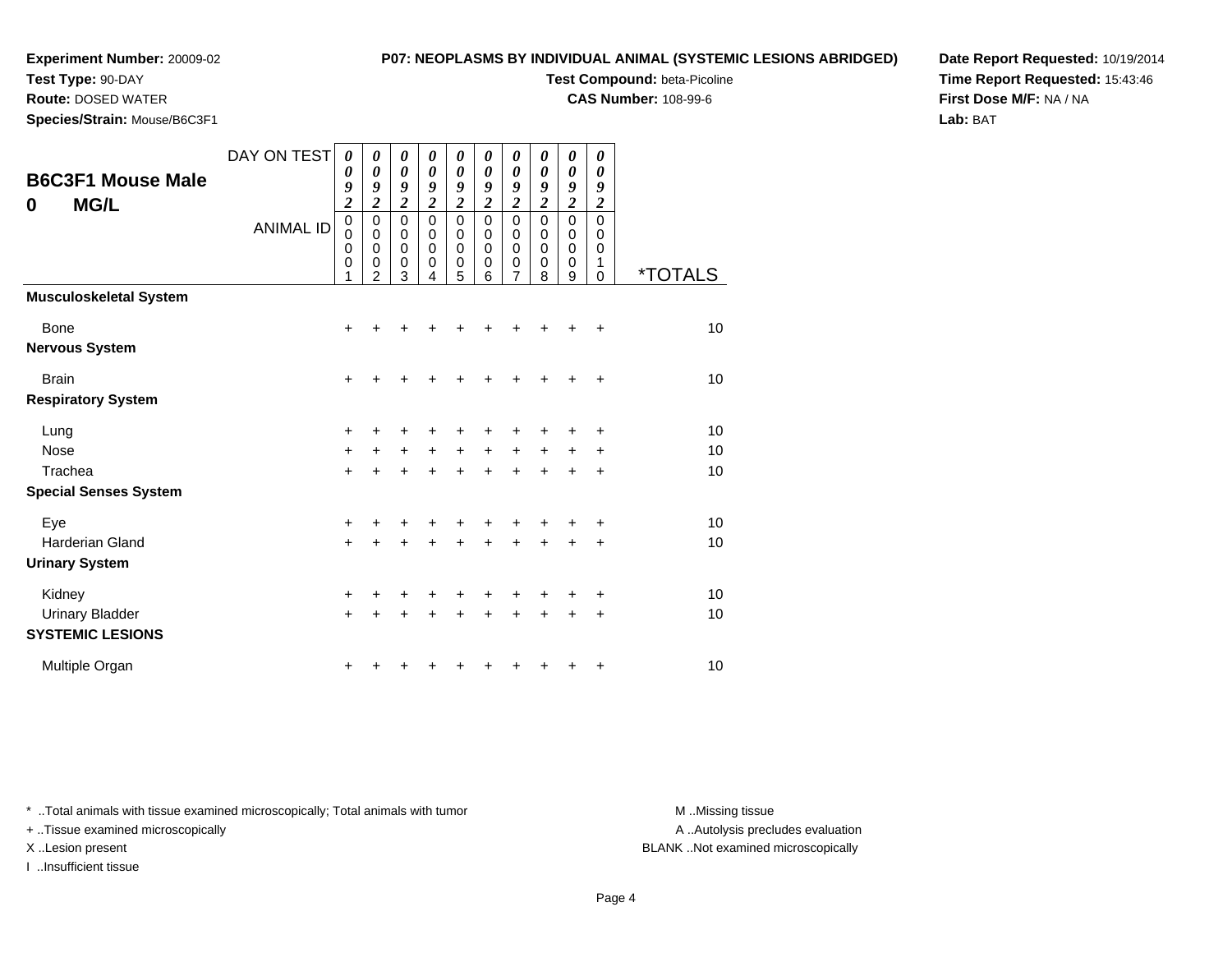**Experiment Number:** 20009-02**Test Type:** 90-DAY

# **P07: NEOPLASMS BY INDIVIDUAL ANIMAL (SYSTEMIC LESIONS ABRIDGED)**

**Test Compound:** beta-Picoline

**CAS Number:** 108-99-6

**Species/Strain:** Mouse/B6C3F1

**Route:** DOSED WATER

**Date Report Requested:** 10/19/2014**Time Report Requested:** 15:43:46**First Dose M/F:** NA / NA**Lab:** BAT

| <b>B6C3F1 Mouse Male</b><br><b>MG/L</b><br>78 | DAY ON TEST | $\boldsymbol{\theta}$<br>U | $\boldsymbol{\theta}$ | 0<br>0<br>O<br>$\overline{v}$ | $\boldsymbol{\theta}$<br>0 | U<br>0<br>Q<br>◢ | u<br>∠ | o<br>∠      |   | U<br>o |            |
|-----------------------------------------------|-------------|----------------------------|-----------------------|-------------------------------|----------------------------|------------------|--------|-------------|---|--------|------------|
|                                               | ANIMAL ID   | 0<br>0<br>0                | 0<br>ີ                | 0<br>0<br>0<br>◠              | 0<br>O                     | 0<br>0<br>0<br>5 | O      | 0<br>0<br>0 | o |        | TAI S<br>× |

# **Alimentary System**

NONE

**Cardiovascular System**

NONE

**Endocrine System**

NONE

**General Body System**

NONE

**Genital System**

NONE

**Hematopoietic System**

NONE

**Integumentary System**

NONE

**Musculoskeletal System**

NONE

**Nervous System**

NONE

\* ..Total animals with tissue examined microscopically; Total animals with tumor **M** ..Missing tissue M ..Missing tissue

+ ..Tissue examined microscopically

I ..Insufficient tissue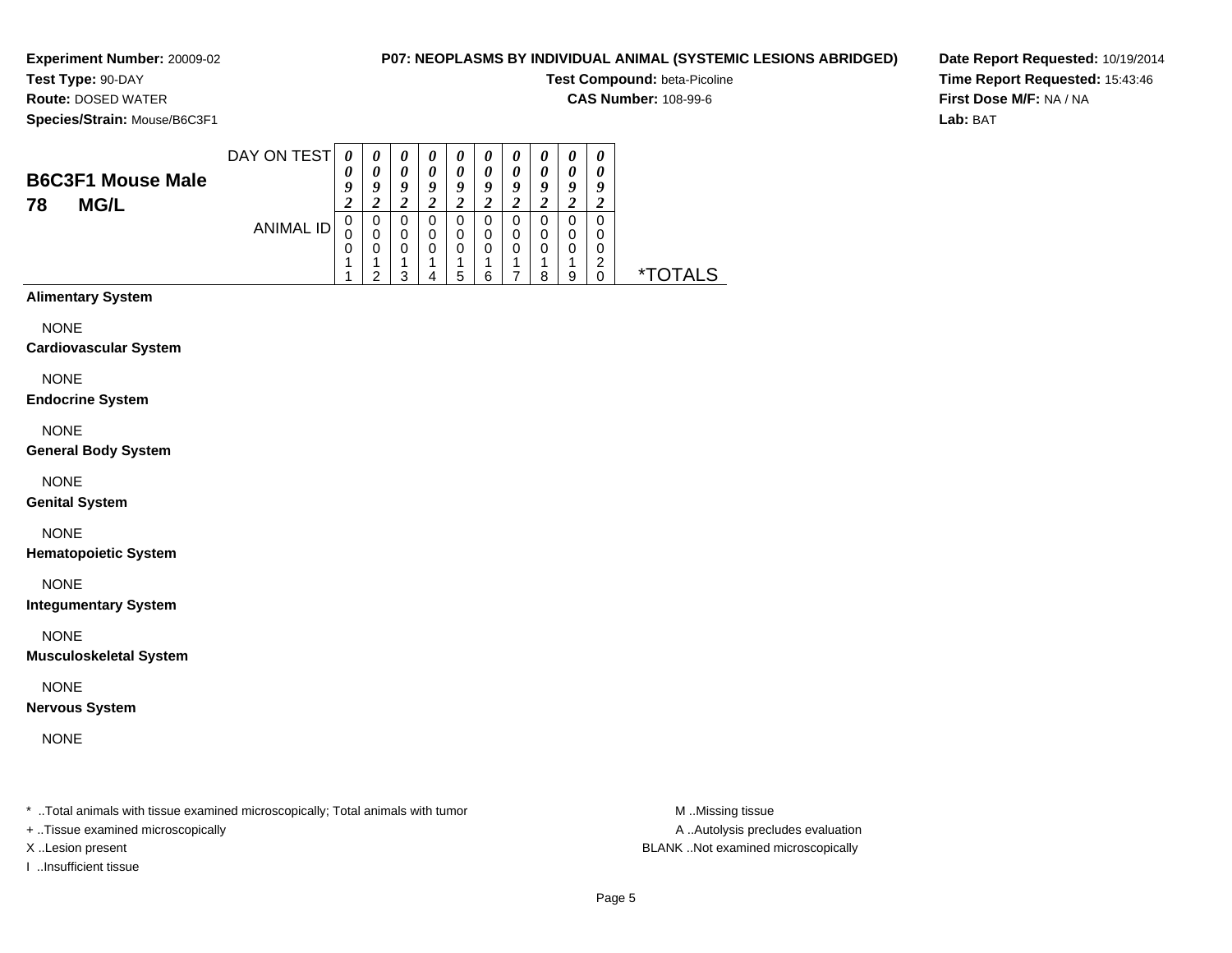**Test Type:** 90-DAY**Route:** DOSED WATER

# **P07: NEOPLASMS BY INDIVIDUAL ANIMAL (SYSTEMIC LESIONS ABRIDGED)**

**Test Compound:** beta-Picoline

**CAS Number:** 108-99-6

**Species/Strain:** Mouse/B6C3F1

**Date Report Requested:** 10/19/2014**Time Report Requested:** 15:43:46**First Dose M/F:** NA / NA**Lab:** BAT

| <b>B6C3F1 Mouse Male</b><br><b>MG/L</b><br>78                            | DAY ON TEST<br><b>ANIMAL ID</b> | 0<br>0<br>9<br>$\overline{\mathbf{2}}$<br>$\mathbf 0$<br>0<br>$\mathbf 0$<br>1<br>4 | $\boldsymbol{\theta}$<br>$\boldsymbol{\theta}$<br>9<br>$\boldsymbol{2}$<br>0<br>$\mathbf 0$<br>0<br>$\overline{2}$ | $\boldsymbol{\theta}$<br>$\boldsymbol{\theta}$<br>9<br>$\overline{c}$<br>$\mathbf 0$<br>$\mathbf 0$<br>$\mathbf 0$<br>1<br>3 | 0<br>$\boldsymbol{\theta}$<br>9<br>$\boldsymbol{2}$<br>0<br>0<br>$\mathbf 0$<br>4 | 0<br>$\boldsymbol{\theta}$<br>9<br>$\overline{2}$<br>0<br>0<br>$\mathbf 0$<br>4<br>5 | 0<br>0<br>9<br>$\overline{\mathbf{c}}$<br>0<br>0<br>0<br>6 | 0<br>0<br>9<br>$\boldsymbol{2}$<br>0<br>0<br>$\mathbf 0$<br>7 | 0<br>$\boldsymbol{\theta}$<br>9<br>2<br>$\Omega$<br>0<br>$\mathbf 0$<br>8 | 0<br>0<br>9<br>$\overline{\mathbf{c}}$<br>0<br>0<br>$\mathbf 0$<br>1<br>9 | 0<br>0<br>9<br>$\boldsymbol{2}$<br>0<br>$\mathbf 0$<br>0<br>$\overline{c}$<br>$\mathbf 0$ | <i><b>*TOTALS</b></i> |
|--------------------------------------------------------------------------|---------------------------------|-------------------------------------------------------------------------------------|--------------------------------------------------------------------------------------------------------------------|------------------------------------------------------------------------------------------------------------------------------|-----------------------------------------------------------------------------------|--------------------------------------------------------------------------------------|------------------------------------------------------------|---------------------------------------------------------------|---------------------------------------------------------------------------|---------------------------------------------------------------------------|-------------------------------------------------------------------------------------------|-----------------------|
| <b>Respiratory System</b><br><b>NONE</b><br><b>Special Senses System</b> |                                 |                                                                                     |                                                                                                                    |                                                                                                                              |                                                                                   |                                                                                      |                                                            |                                                               |                                                                           |                                                                           |                                                                                           |                       |
| <b>NONE</b><br><b>Urinary System</b>                                     |                                 |                                                                                     |                                                                                                                    |                                                                                                                              |                                                                                   |                                                                                      |                                                            |                                                               |                                                                           |                                                                           |                                                                                           |                       |
| Kidney<br><b>SYSTEMIC LESIONS</b>                                        |                                 | $\ddot{}$                                                                           |                                                                                                                    |                                                                                                                              | ÷                                                                                 | ÷.                                                                                   | ÷                                                          | $\ddot{}$                                                     | $+$                                                                       | $+$                                                                       | $\ddot{}$                                                                                 | 10                    |
| Multiple Organ                                                           |                                 | +                                                                                   |                                                                                                                    |                                                                                                                              |                                                                                   |                                                                                      |                                                            |                                                               |                                                                           |                                                                           | ÷                                                                                         | 10                    |

\* ..Total animals with tissue examined microscopically; Total animals with tumor **M** . Missing tissue M ..Missing tissue

+ ..Tissue examined microscopically

I ..Insufficient tissue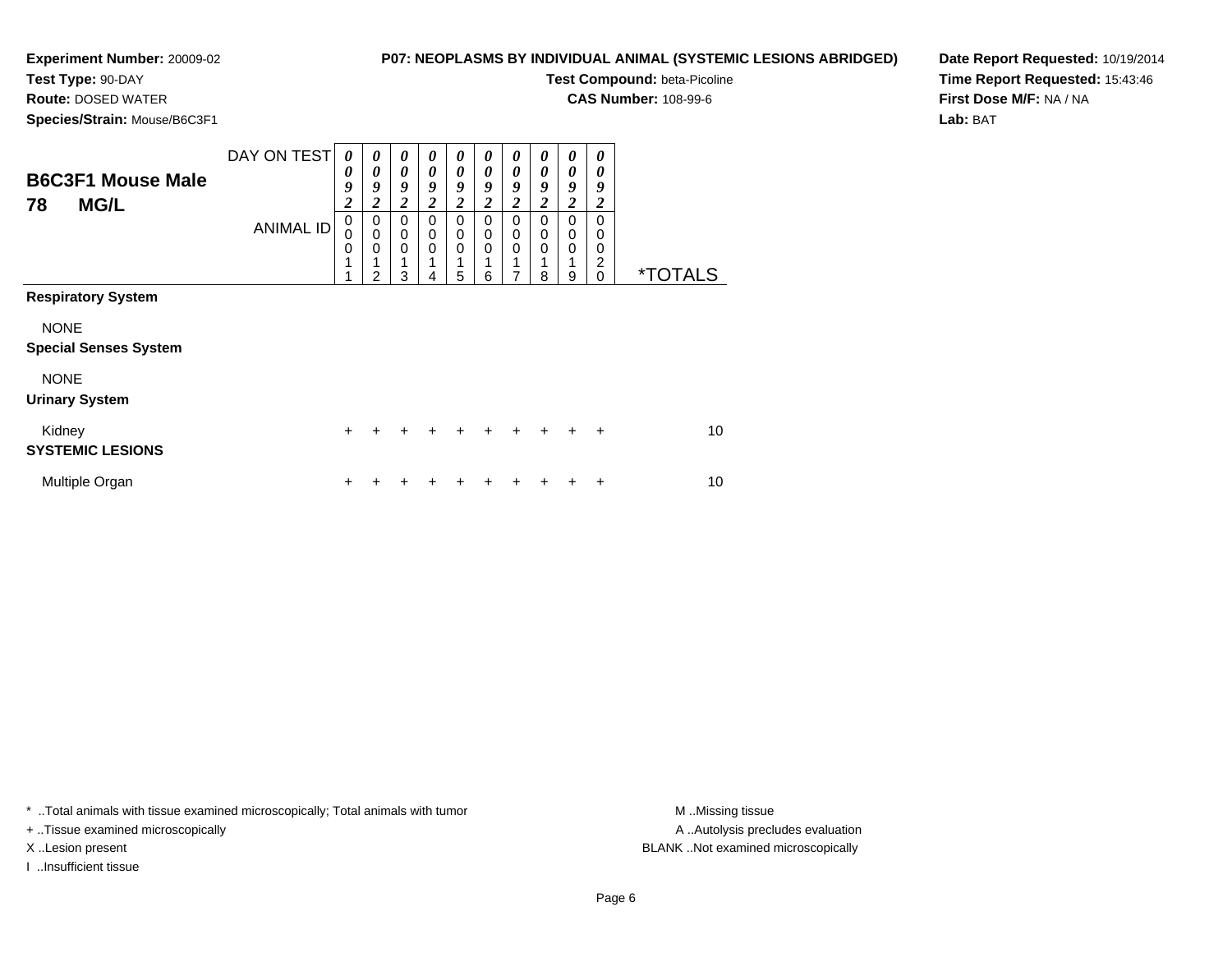**Experiment Number:** 20009-02**Test Type:** 90-DAY

# **P07: NEOPLASMS BY INDIVIDUAL ANIMAL (SYSTEMIC LESIONS ABRIDGED)**

**Test Compound:** beta-Picoline

**CAS Number:** 108-99-6

**Species/Strain:** Mouse/B6C3F1

**Route:** DOSED WATER

**Date Report Requested:** 10/19/2014**Time Report Requested:** 15:43:46**First Dose M/F:** NA / NA**Lab:** BAT

| <b>B6C3F1 Mouse Male</b><br><b>MG/L</b><br>156 | DAY ON TEST | 0<br>$\boldsymbol{\theta}$ | $\boldsymbol{\theta}$<br>0<br>o | $\boldsymbol{\theta}$<br>0<br>Q<br>∠ | $\boldsymbol{\theta}$<br>0<br>a | $\boldsymbol{\theta}$<br>0<br>O<br>◠<br>$\epsilon$ | U<br>o                  | U<br>0<br>Q<br>◢      | u<br>∠      | 0<br>o<br>∠           |        |            |
|------------------------------------------------|-------------|----------------------------|---------------------------------|--------------------------------------|---------------------------------|----------------------------------------------------|-------------------------|-----------------------|-------------|-----------------------|--------|------------|
|                                                | ANIMAL ID   | 0<br>◠<br>ے                | 0<br>0<br>ົ<br>◠                | 0<br>0<br>0<br>っ<br>◠                | 0<br>0<br>⌒                     | 0<br>0<br>0<br>2<br>5                              | 0<br>$\Omega$<br>◠<br>6 | 0<br>0<br>0<br>ົ<br>∠ | O<br>◠<br>я | 0<br>0<br>0<br>っ<br>9 | ົ<br>ື | AI S<br>** |

# **Alimentary System**

NONE

### **Cardiovascular System**

NONE

### **Endocrine System**

NONE

### **General Body System**

NONE

### **Genital System**

NONE

### **Hematopoietic System**

NONE

### **Integumentary System**

NONE

### **Musculoskeletal System**

NONE

### **Nervous System**

NONE

\* ..Total animals with tissue examined microscopically; Total animals with tumor **M** ..Missing tissue M ..Missing tissue

+ ..Tissue examined microscopically

I ..Insufficient tissue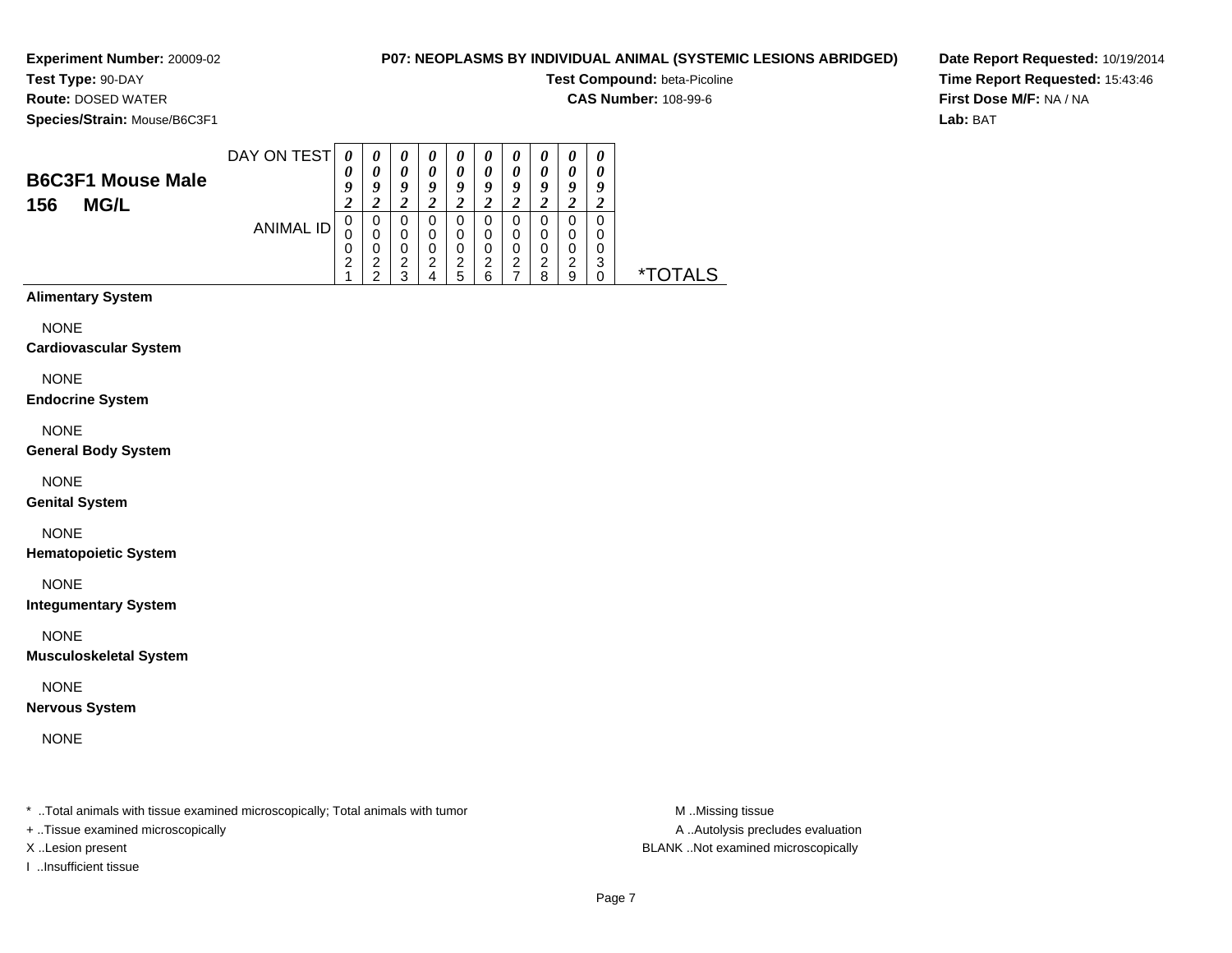**Test Type:** 90-DAY**Route:** DOSED WATER

## **P07: NEOPLASMS BY INDIVIDUAL ANIMAL (SYSTEMIC LESIONS ABRIDGED)**

**Test Compound:** beta-Picoline

**CAS Number:** 108-99-6

**Species/Strain:** Mouse/B6C3F1

**Date Report Requested:** 10/19/2014**Time Report Requested:** 15:43:46**First Dose M/F:** NA / NA**Lab:** BAT

| <b>B6C3F1 Mouse Male</b><br><b>MG/L</b><br>156                                                                   | DAY ON TEST<br><b>ANIMAL ID</b> | $\boldsymbol{\theta}$<br>0<br>9<br>$\overline{\mathbf{c}}$<br>$\mathbf 0$<br>$\mathbf 0$<br>$\mathbf 0$<br>$\overline{2}$<br>$\overline{1}$ | $\boldsymbol{\theta}$<br>0<br>9<br>$\boldsymbol{2}$<br>$\mathbf 0$<br>$\mathbf 0$<br>$\mathbf 0$<br>$\overline{c}$<br>$\overline{2}$ | 0<br>0<br>9<br>$\overline{\mathbf{c}}$<br>$\mathbf 0$<br>0<br>$\pmb{0}$<br>$\overline{c}$<br>3 | 0<br>0<br>9<br>2<br>0<br>0<br>0<br>$\overline{2}$<br>4 | 0<br>0<br>9<br>$\boldsymbol{2}$<br>0<br>0<br>0<br>$\overline{c}$<br>5 | 0<br>0<br>9<br>2<br>0<br>$\mathbf 0$<br>0<br>$\overline{c}$<br>6 | 0<br>0<br>9<br>2<br>$\mathbf 0$<br>$\mathbf 0$<br>$\mathbf 0$<br>$\overline{c}$<br>7 | 0<br>0<br>9<br>$\boldsymbol{2}$<br>$\Omega$<br>0<br>0<br>$\overline{2}$<br>8 | 0<br>0<br>9<br>$\overline{c}$<br>$\mathbf 0$<br>0<br>$\mathbf 0$<br>$\overline{2}$<br>9 | 0<br>0<br>9<br>2<br>$\Omega$<br>0<br>0<br>3<br>0 | <i><b>*TOTALS</b></i> |
|------------------------------------------------------------------------------------------------------------------|---------------------------------|---------------------------------------------------------------------------------------------------------------------------------------------|--------------------------------------------------------------------------------------------------------------------------------------|------------------------------------------------------------------------------------------------|--------------------------------------------------------|-----------------------------------------------------------------------|------------------------------------------------------------------|--------------------------------------------------------------------------------------|------------------------------------------------------------------------------|-----------------------------------------------------------------------------------------|--------------------------------------------------|-----------------------|
| <b>Respiratory System</b><br><b>NONE</b><br><b>Special Senses System</b><br><b>NONE</b><br><b>Urinary System</b> |                                 |                                                                                                                                             |                                                                                                                                      |                                                                                                |                                                        |                                                                       |                                                                  |                                                                                      |                                                                              |                                                                                         |                                                  |                       |
| Kidney<br><b>SYSTEMIC LESIONS</b>                                                                                |                                 | $\ddot{}$                                                                                                                                   |                                                                                                                                      |                                                                                                |                                                        |                                                                       | $\ddot{}$                                                        | $\div$                                                                               | $+$                                                                          | $\ddot{}$                                                                               | $\ddot{}$                                        | 10                    |
| Multiple Organ                                                                                                   |                                 | +                                                                                                                                           |                                                                                                                                      |                                                                                                |                                                        |                                                                       |                                                                  |                                                                                      |                                                                              |                                                                                         | ÷                                                | 10                    |

\* ..Total animals with tissue examined microscopically; Total animals with tumor **M** . Missing tissue M ..Missing tissue

+ ..Tissue examined microscopically

I ..Insufficient tissue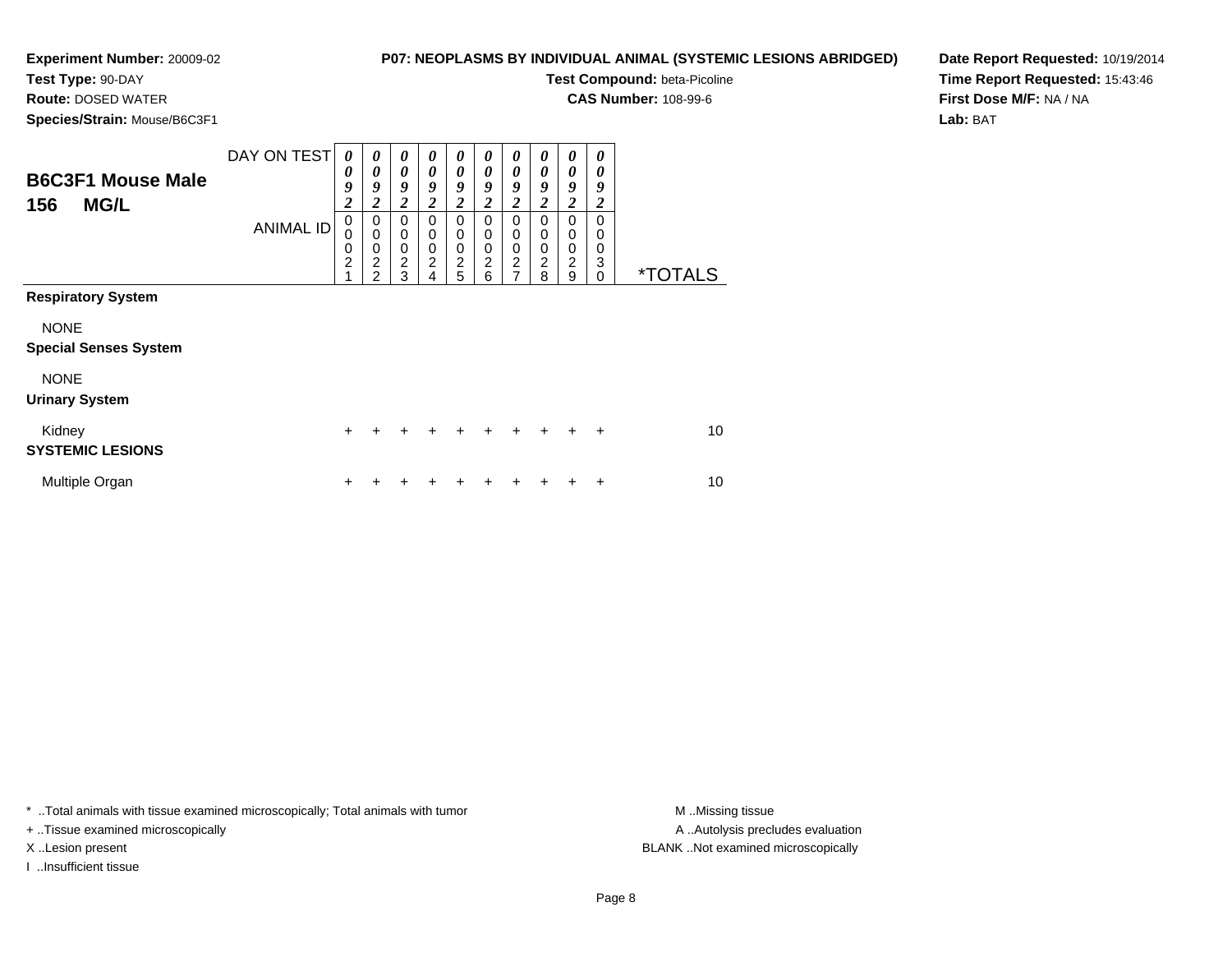**Test Type:** 90-DAY**Route:** DOSED WATER

# **P07: NEOPLASMS BY INDIVIDUAL ANIMAL (SYSTEMIC LESIONS ABRIDGED)**

**Test Compound:** beta-Picoline

**CAS Number:** 108-99-6

**Species/Strain:** Mouse/B6C3F1

**Date Report Requested:** 10/19/2014**Time Report Requested:** 15:43:46**First Dose M/F:** NA / NA**Lab:** BAT

| <b>B6C3F1 Mouse Male</b><br>312<br><b>MG/L</b> | DAY ON TEST | 0<br>$\boldsymbol{\theta}$ | $\boldsymbol{\theta}$<br>0<br>o | $\boldsymbol{\theta}$<br>0<br>Q<br>∠ | $\boldsymbol{\theta}$<br>0<br>a | $\boldsymbol{\theta}$<br>0<br>Q<br>σ<br>$\epsilon$ | U<br>o                  | U<br>0<br>Q<br>◢ | U<br>u<br>∠      | $\boldsymbol{\theta}$<br>o<br>∠ |   |             |
|------------------------------------------------|-------------|----------------------------|---------------------------------|--------------------------------------|---------------------------------|----------------------------------------------------|-------------------------|------------------|------------------|---------------------------------|---|-------------|
|                                                | ANIMAL ID   | 0<br>3                     | 0<br>0<br>3<br>◠                | 0<br>0<br>0<br>3<br>◠                | 0<br>0<br>3                     | 0<br>0<br>0<br>3<br>5                              | 0<br>$\Omega$<br>3<br>6 | 0<br>0<br>0<br>3 | O<br>O<br>3<br>Ω | 0<br>0<br>0<br>3<br>9           | 4 | `AI S<br>** |

# **Alimentary System**

NONE

### **Cardiovascular System**

NONE

### **Endocrine System**

NONE

### **General Body System**

NONE

### **Genital System**

NONE

### **Hematopoietic System**

NONE

### **Integumentary System**

NONE

### **Musculoskeletal System**

NONE

### **Nervous System**

NONE

\* ..Total animals with tissue examined microscopically; Total animals with tumor **M** ..Missing tissue M ..Missing tissue

+ ..Tissue examined microscopically

I ..Insufficient tissue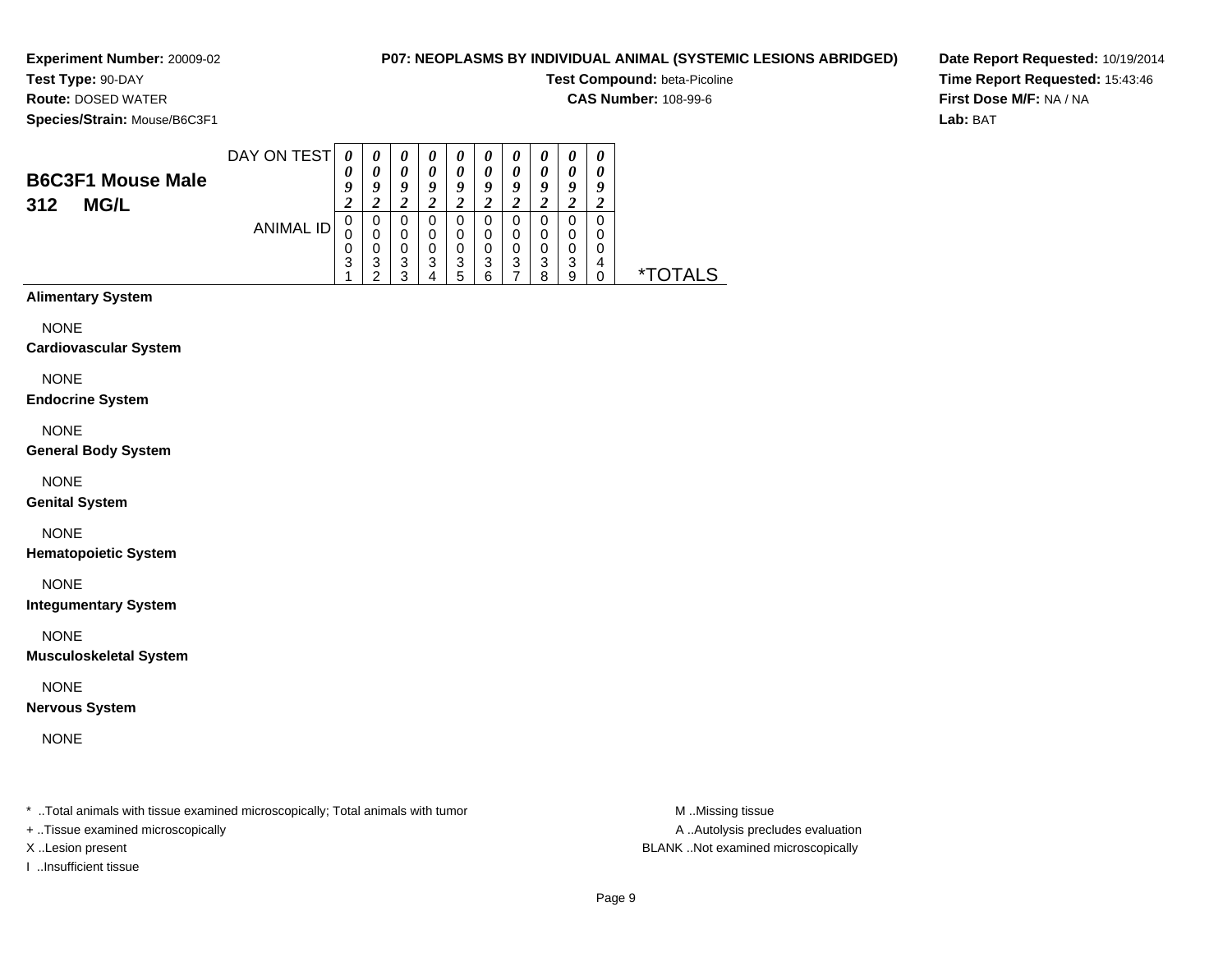**Test Type:** 90-DAY**Route:** DOSED WATER

## **P07: NEOPLASMS BY INDIVIDUAL ANIMAL (SYSTEMIC LESIONS ABRIDGED)**

**Test Compound:** beta-Picoline

**CAS Number:** 108-99-6

**Species/Strain:** Mouse/B6C3F1

**Date Report Requested:** 10/19/2014**Time Report Requested:** 15:43:46**First Dose M/F:** NA / NA**Lab:** BAT

| <b>B6C3F1 Mouse Male</b><br><b>MG/L</b><br>312                                          | DAY ON TEST<br><b>ANIMAL ID</b> | $\boldsymbol{\theta}$<br>0<br>9<br>$\overline{c}$<br>$\pmb{0}$<br>0<br>$\mathbf 0$<br>3 | 0<br>$\boldsymbol{\theta}$<br>9<br>$\boldsymbol{2}$<br>$\mathbf 0$<br>$\pmb{0}$<br>$\mathbf 0$<br>3 | $\boldsymbol{\theta}$<br>$\boldsymbol{\theta}$<br>9<br>$\boldsymbol{2}$<br>$\mathbf 0$<br>$\mathbf 0$<br>$\pmb{0}$<br>$\ensuremath{\mathsf{3}}$ | 0<br>0<br>9<br>2<br>$\Omega$<br>0<br>0<br>3 | 0<br>0<br>9<br>$\boldsymbol{2}$<br>$\mathbf 0$<br>0<br>$\mathbf 0$<br>3 | 0<br>0<br>9<br>2<br>$\Omega$<br>0<br>$\mathbf 0$<br>3 | 0<br>0<br>9<br>$\overline{\mathbf{2}}$<br>$\mathbf 0$<br>0<br>$\pmb{0}$<br>$\ensuremath{\mathsf{3}}$ | 0<br>0<br>9<br>2<br>$\Omega$<br>$\Omega$<br>$\mathbf 0$<br>3 | 0<br>0<br>9<br>$\overline{\mathbf{c}}$<br>$\Omega$<br>$\mathbf 0$<br>$\mathbf 0$<br>3 | 0<br>0<br>9<br>$\boldsymbol{2}$<br>$\Omega$<br>0<br>0<br>4 |                       |
|-----------------------------------------------------------------------------------------|---------------------------------|-----------------------------------------------------------------------------------------|-----------------------------------------------------------------------------------------------------|-------------------------------------------------------------------------------------------------------------------------------------------------|---------------------------------------------|-------------------------------------------------------------------------|-------------------------------------------------------|------------------------------------------------------------------------------------------------------|--------------------------------------------------------------|---------------------------------------------------------------------------------------|------------------------------------------------------------|-----------------------|
| <b>Respiratory System</b><br><b>NONE</b><br><b>Special Senses System</b><br><b>NONE</b> |                                 |                                                                                         | $\overline{2}$                                                                                      | 3                                                                                                                                               | 4                                           | 5                                                                       | 6                                                     | $\overline{7}$                                                                                       | 8                                                            | 9                                                                                     | 0                                                          | <i><b>*TOTALS</b></i> |
| <b>Urinary System</b><br>Kidney<br><b>SYSTEMIC LESIONS</b>                              |                                 | $\ddot{}$                                                                               |                                                                                                     |                                                                                                                                                 |                                             | $\div$                                                                  | $\ddot{}$                                             | $+$                                                                                                  | $+$                                                          | $+$                                                                                   | $\ddot{}$                                                  | 10                    |
| Multiple Organ                                                                          |                                 | +                                                                                       |                                                                                                     |                                                                                                                                                 |                                             |                                                                         |                                                       |                                                                                                      |                                                              |                                                                                       | ٠                                                          | 10                    |

\* ..Total animals with tissue examined microscopically; Total animals with tumor **M** . Missing tissue M ..Missing tissue

+ ..Tissue examined microscopically

I ..Insufficient tissue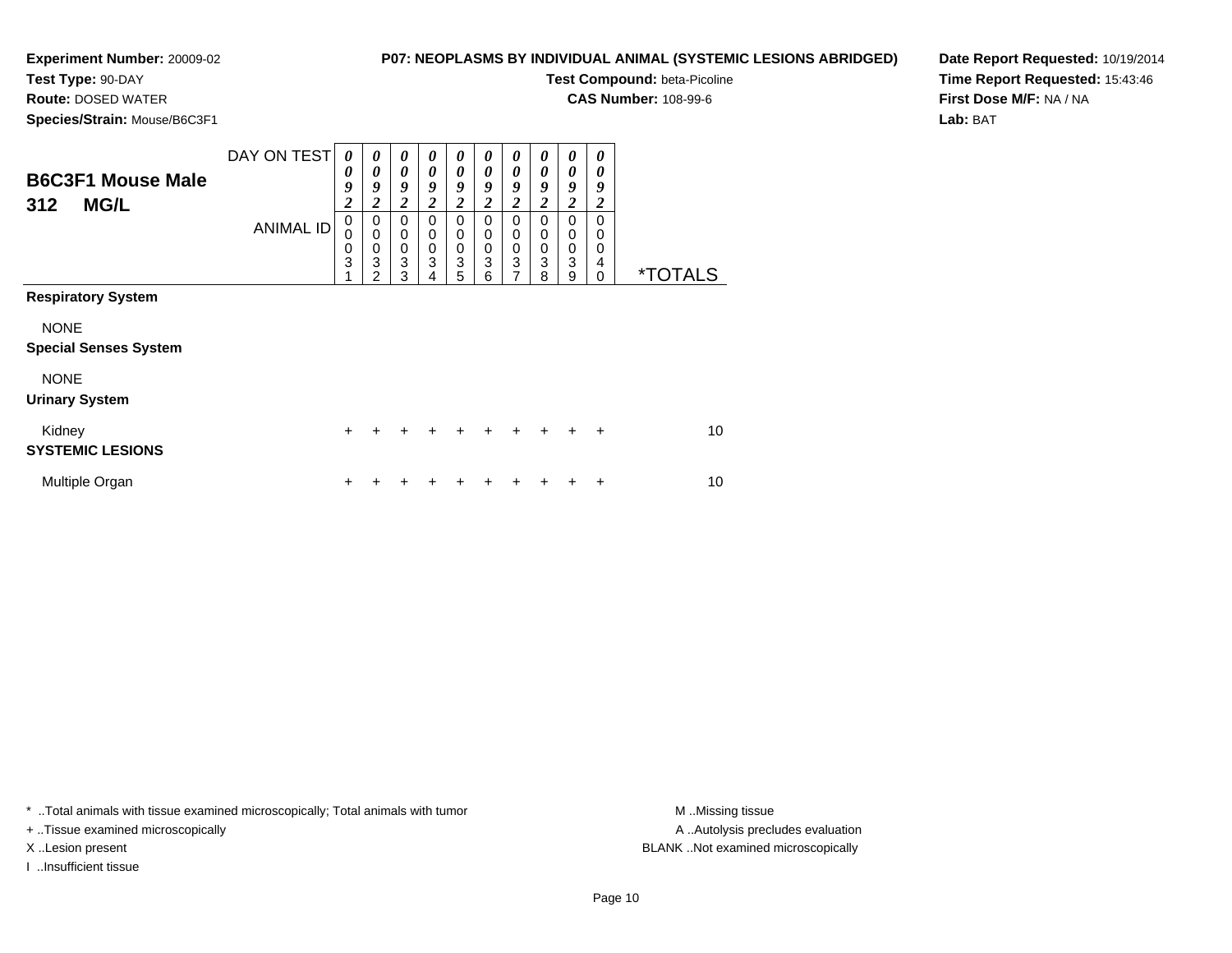**Experiment Number:** 20009-02**Test Type:** 90-DAY

# **P07: NEOPLASMS BY INDIVIDUAL ANIMAL (SYSTEMIC LESIONS ABRIDGED)**

**Test Compound:** beta-Picoline

**CAS Number:** 108-99-6

**Species/Strain:** Mouse/B6C3F1

**Route:** DOSED WATER

**Date Report Requested:** 10/19/2014**Time Report Requested:** 15:43:46**First Dose M/F:** NA / NA**Lab:** BAT

| <b>B6C3F1 Mouse Male</b><br><b>MG/L</b><br>625 | DAY ON TEST | $\boldsymbol{\mathit{U}}$ | $\boldsymbol{\theta}$<br>$\boldsymbol{\theta}$<br>о | $\boldsymbol{\theta}$<br>$\theta$<br>9 | $\boldsymbol{\theta}$<br>O<br>o | $\boldsymbol{\theta}$<br>0<br>Q | $\boldsymbol{\theta}$<br>o | $\boldsymbol{\theta}$<br>0<br>0 | U<br>$\boldsymbol{\theta}$<br>Q | U<br>0<br>u<br>∠      | $\boldsymbol{\theta}$<br>Q |            |
|------------------------------------------------|-------------|---------------------------|-----------------------------------------------------|----------------------------------------|---------------------------------|---------------------------------|----------------------------|---------------------------------|---------------------------------|-----------------------|----------------------------|------------|
|                                                | ANIMAL ID   | U                         | 0<br>Δ<br>c                                         | 0<br>0<br>$\Omega$<br>4<br>◠           | 0<br>0<br>4                     | 0<br>0<br>0<br>4<br>5           | 0<br>0<br>4<br>⌒           | O<br>0<br>0<br>4                | 0<br>0<br>я                     | 0<br>0<br>0<br>4<br>9 | 0<br>0<br>0<br>5           | AI S<br>×. |

# **Alimentary System**

NONE

### **Cardiovascular System**

NONE

### **Endocrine System**

NONE

### **General Body System**

NONE

### **Genital System**

# NONE

**Hematopoietic System**

NONE

### **Integumentary System**

NONE

### **Musculoskeletal System**

NONE

### **Nervous System**

NONE

\* ..Total animals with tissue examined microscopically; Total animals with tumor **M** ..Missing tissue M ..Missing tissue

- + ..Tissue examined microscopically
- 
- I ..Insufficient tissue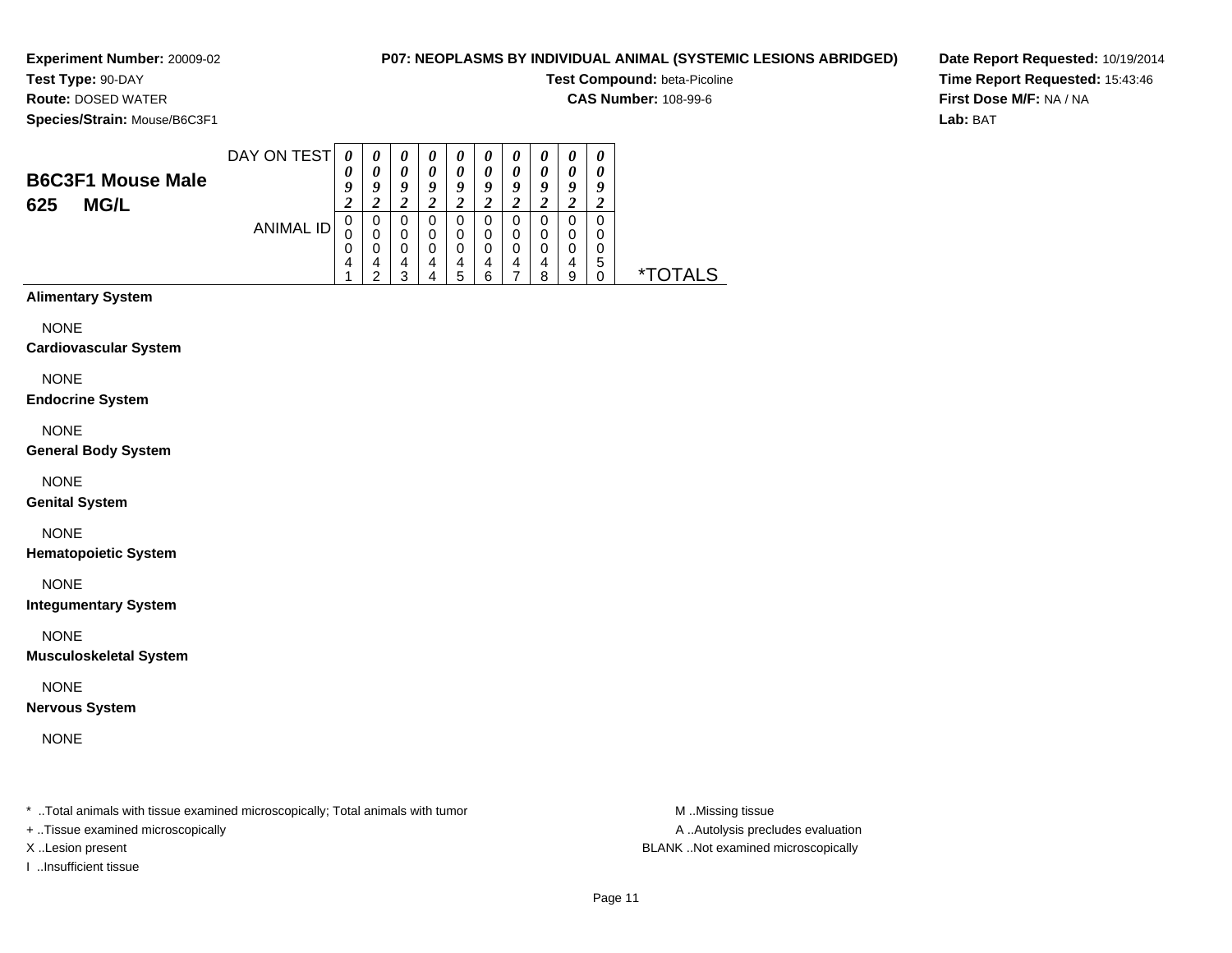**Test Type:** 90-DAY**Route:** DOSED WATER

# **P07: NEOPLASMS BY INDIVIDUAL ANIMAL (SYSTEMIC LESIONS ABRIDGED)**

**Test Compound:** beta-Picoline

**CAS Number:** 108-99-6

**Species/Strain:** Mouse/B6C3F1

**Date Report Requested:** 10/19/2014**Time Report Requested:** 15:43:46**First Dose M/F:** NA / NA**Lab:** BAT

| <b>B6C3F1 Mouse Male</b><br><b>MG/L</b><br>625                            | DAY ON TEST<br><b>ANIMAL ID</b> | $\boldsymbol{\theta}$<br>0<br>9<br>$\boldsymbol{2}$<br>$\mathbf 0$<br>$\mathbf 0$<br>$\mathbf 0$<br>4<br>1 | $\boldsymbol{\theta}$<br>$\boldsymbol{\theta}$<br>9<br>$\boldsymbol{2}$<br>0<br>$\mathbf 0$<br>$\pmb{0}$<br>$\overline{4}$<br>$\overline{2}$ | $\boldsymbol{\theta}$<br>0<br>9<br>$\overline{2}$<br>$\mathbf 0$<br>$\mathbf 0$<br>$\mathbf 0$<br>$\overline{\mathbf{4}}$<br>3 | 0<br>0<br>9<br>$\overline{2}$<br>$\Omega$<br>0<br>0<br>4<br>4 | $\theta$<br>0<br>9<br>$\boldsymbol{2}$<br>0<br>0<br>$\mathbf 0$<br>$\overline{\mathbf{4}}$<br>5 | 0<br>$\theta$<br>9<br>$\boldsymbol{2}$<br>$\Omega$<br>0<br>0<br>4<br>6 | 0<br>0<br>9<br>$\overline{c}$<br>0<br>0<br>$\mathbf 0$<br>$\overline{\mathbf{4}}$<br>$\overline{7}$ | 0<br>0<br>9<br>$\overline{\mathbf{c}}$<br>$\Omega$<br>0<br>$\Omega$<br>4<br>8 | 0<br>0<br>9<br>$\boldsymbol{2}$<br>$\Omega$<br>0<br>$\mathbf 0$<br>$\overline{4}$<br>9 | 0<br>0<br>9<br>$\overline{c}$<br>$\Omega$<br>0<br>$\mathbf 0$<br>5<br>0 | <i><b>*TOTALS</b></i> |
|---------------------------------------------------------------------------|---------------------------------|------------------------------------------------------------------------------------------------------------|----------------------------------------------------------------------------------------------------------------------------------------------|--------------------------------------------------------------------------------------------------------------------------------|---------------------------------------------------------------|-------------------------------------------------------------------------------------------------|------------------------------------------------------------------------|-----------------------------------------------------------------------------------------------------|-------------------------------------------------------------------------------|----------------------------------------------------------------------------------------|-------------------------------------------------------------------------|-----------------------|
| <b>Respiratory System</b><br><b>NONE</b><br><b>Special Senses System</b>  |                                 |                                                                                                            |                                                                                                                                              |                                                                                                                                |                                                               |                                                                                                 |                                                                        |                                                                                                     |                                                                               |                                                                                        |                                                                         |                       |
| <b>NONE</b><br><b>Urinary System</b><br>Kidney<br><b>SYSTEMIC LESIONS</b> |                                 | $\ddot{}$                                                                                                  |                                                                                                                                              |                                                                                                                                |                                                               |                                                                                                 |                                                                        | $\ddot{}$                                                                                           | $+$                                                                           | $\ddot{}$                                                                              | $\ddot{}$                                                               | 10                    |
| Multiple Organ                                                            |                                 | +                                                                                                          |                                                                                                                                              |                                                                                                                                |                                                               |                                                                                                 |                                                                        |                                                                                                     |                                                                               |                                                                                        | ÷                                                                       | 10                    |

\* ..Total animals with tissue examined microscopically; Total animals with tumor **M** . Missing tissue M ..Missing tissue

+ ..Tissue examined microscopically

I ..Insufficient tissue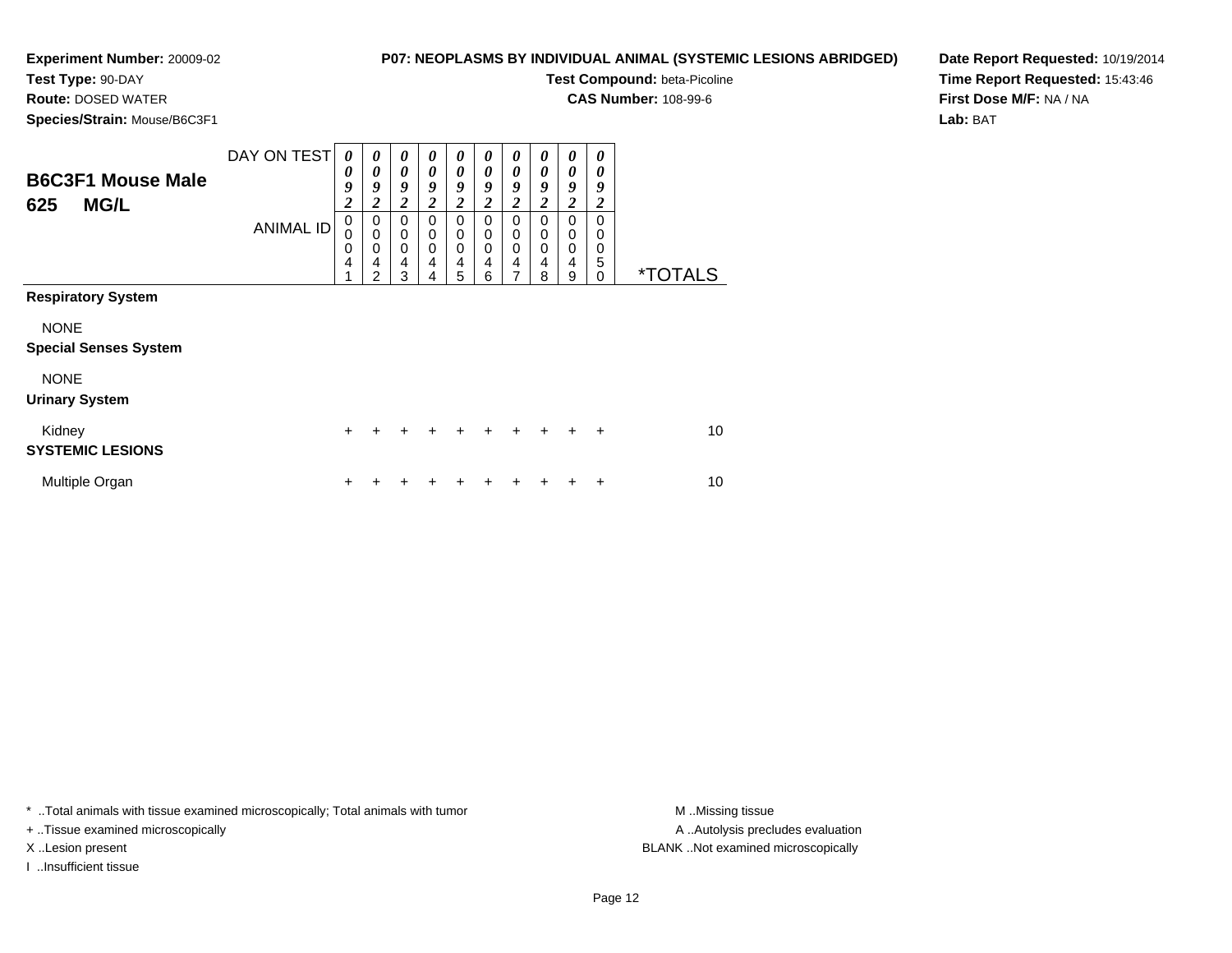**Test Type:** 90-DAY**Route:** DOSED WATER

# **P07: NEOPLASMS BY INDIVIDUAL ANIMAL (SYSTEMIC LESIONS ABRIDGED)**

**Test Compound:** beta-Picoline

**CAS Number:** 108-99-6

**Date Report Requested:** 10/19/2014**Time Report Requested:** 15:43:46**First Dose M/F:** NA / NA**Lab:** BAT

**Species/Strain:** Mouse/B6C3F1

| opcore <i>si</i> on ann. modsc/boosi in         |                  |                                           |                                                        |                                                                 |                                                            |                                                     |                                                   |                                                                         |                                        |                                                            |                                        |         |
|-------------------------------------------------|------------------|-------------------------------------------|--------------------------------------------------------|-----------------------------------------------------------------|------------------------------------------------------------|-----------------------------------------------------|---------------------------------------------------|-------------------------------------------------------------------------|----------------------------------------|------------------------------------------------------------|----------------------------------------|---------|
| <b>B6C3F1 Mouse Male</b><br><b>MG/L</b><br>1250 | DAY ON TEST      | 0<br>0<br>9<br>$\overline{\mathbf{c}}$    | 0<br>$\boldsymbol{\theta}$<br>9<br>$\overline{2}$      | 0<br>$\boldsymbol{\theta}$<br>9<br>$\boldsymbol{2}$             | 0<br>$\boldsymbol{\theta}$<br>9<br>$\overline{\mathbf{c}}$ | 0<br>$\boldsymbol{\theta}$<br>9<br>$\overline{c}$   | 0<br>$\boldsymbol{\theta}$<br>9<br>$\overline{2}$ | $\boldsymbol{\theta}$<br>$\boldsymbol{\theta}$<br>9<br>$\boldsymbol{2}$ | 0<br>0<br>9<br>$\overline{\mathbf{c}}$ | 0<br>$\boldsymbol{\theta}$<br>9<br>$\overline{\mathbf{c}}$ | 0<br>0<br>9<br>$\overline{2}$          |         |
|                                                 | <b>ANIMAL ID</b> | $\mathbf 0$<br>$\mathbf 0$<br>0<br>5<br>1 | $\mathbf 0$<br>0<br>$\mathbf 0$<br>5<br>$\overline{2}$ | $\mathbf 0$<br>0<br>$\mathbf 0$<br>$\sqrt{5}$<br>$\overline{3}$ | $\Omega$<br>$\Omega$<br>$\pmb{0}$<br>5<br>$\overline{4}$   | $\Omega$<br>0<br>0<br>$\mathbf 5$<br>$\overline{5}$ | $\Omega$<br>$\Omega$<br>$\mathbf 0$<br>5<br>6     | $\Omega$<br>0<br>0<br>5<br>$\overline{7}$                               | $\Omega$<br>$\Omega$<br>0<br>5<br>8    | 0<br>0<br>$\mathbf 0$<br>5<br>9                            | $\mathbf 0$<br>$\Omega$<br>0<br>6<br>0 | *TOTALS |
| <b>Alimentary System</b>                        |                  |                                           |                                                        |                                                                 |                                                            |                                                     |                                                   |                                                                         |                                        |                                                            |                                        |         |
| Esophagus                                       |                  | +                                         | +                                                      | +                                                               | +                                                          | +                                                   | +                                                 | +                                                                       | +                                      | +                                                          | +                                      | 10      |
| Gallbladder                                     |                  | +                                         | +                                                      | $\ddot{}$                                                       | +                                                          | +                                                   | $\ddot{}$                                         | $\ddot{}$                                                               | $\ddot{}$                              | +                                                          | +                                      | 10      |
| Intestine Large, Cecum                          |                  | +                                         | +                                                      | $\ddot{}$                                                       | $\ddot{}$                                                  | $\ddot{}$                                           | $\ddot{}$                                         | $\ddot{}$                                                               | $\ddot{}$                              | $\ddot{}$                                                  | +                                      | 10      |
| Intestine Large, Colon                          |                  | +                                         | $\ddot{}$                                              | +                                                               | +                                                          | +                                                   | $\ddot{}$                                         | $\ddot{}$                                                               | $\ddot{}$                              | $\ddot{}$                                                  | $\ddot{}$                              | 10      |
| Intestine Large, Rectum                         |                  | $\ddot{}$                                 | $\ddot{}$                                              | $\ddot{}$                                                       | $+$                                                        | $\ddot{}$                                           | $\ddot{}$                                         | $\ddot{}$                                                               | $\ddot{}$                              | +                                                          | $\ddot{}$                              | 10      |
| Intestine Small, Duodenum                       |                  | $\ddot{}$                                 | $\ddot{}$                                              | $\ddot{}$                                                       | $\ddot{}$                                                  | $\ddot{}$                                           | $\ddot{}$                                         | $\ddot{}$                                                               | $+$                                    | $\ddot{}$                                                  | $\ddot{}$                              | 10      |
| Intestine Small, Ileum                          |                  | +                                         | $\ddot{}$                                              | $\ddot{}$                                                       | $\ddot{}$                                                  | +                                                   | +                                                 | +                                                                       | $\ddot{}$                              | +                                                          | +                                      | 10      |
| Intestine Small, Jejunum                        |                  | +                                         | +                                                      | +                                                               | +                                                          | +                                                   | +                                                 | +                                                                       | $\ddot{}$                              | +                                                          | +                                      | 10      |
| Liver                                           |                  | +                                         | +                                                      | +                                                               | $\ddot{}$                                                  | $\ddot{}$                                           | $\ddot{}$                                         | $\ddot{}$                                                               | $\ddot{}$                              | +                                                          | $\ddot{}$                              | 10      |
| Pancreas                                        |                  | $\ddot{}$                                 | $\ddot{}$                                              | $\ddot{}$                                                       | $\ddot{}$                                                  | $\ddot{}$                                           | $\ddot{}$                                         | $\ddot{}$                                                               | $\ddot{}$                              | $\ddot{}$                                                  | $\ddot{}$                              | 10      |
| Salivary Glands                                 |                  | $\ddot{}$                                 | $\ddot{}$                                              | $+$                                                             | $\ddot{}$                                                  | $+$                                                 | $\ddot{}$                                         | $\ddot{}$                                                               | $\ddot{}$                              | $\ddot{}$                                                  | $\ddot{}$                              | 10      |
| Stomach, Forestomach                            |                  | $\ddot{}$                                 | +                                                      | $\ddot{}$                                                       | $\ddot{}$                                                  | $\ddot{}$                                           | $\ddot{}$                                         | $\ddot{}$                                                               | $\ddot{}$                              | $\ddot{}$                                                  | $\ddot{}$                              | 10      |
| Stomach, Glandular                              |                  | $\ddot{}$                                 | ÷                                                      | $\ddot{}$                                                       | ÷                                                          | $\ddot{}$                                           | $\ddot{}$                                         | $\ddot{}$                                                               | $\ddot{}$                              | $\ddot{}$                                                  | $\ddot{}$                              | 10      |
| <b>Cardiovascular System</b>                    |                  |                                           |                                                        |                                                                 |                                                            |                                                     |                                                   |                                                                         |                                        |                                                            |                                        |         |
| <b>Blood Vessel</b>                             |                  | +                                         | +                                                      |                                                                 |                                                            | +                                                   | +                                                 |                                                                         |                                        |                                                            | +                                      | 10      |
| Heart                                           |                  | $\ddot{}$                                 | $\ddot{}$                                              | $\ddot{}$                                                       | $\ddot{}$                                                  | $\ddot{}$                                           | $\ddot{}$                                         | $\ddot{}$                                                               | $\ddot{}$                              | $\ddot{}$                                                  | $\ddot{}$                              | 10      |
| <b>Endocrine System</b>                         |                  |                                           |                                                        |                                                                 |                                                            |                                                     |                                                   |                                                                         |                                        |                                                            |                                        |         |
| <b>Adrenal Cortex</b>                           |                  | +                                         | +                                                      | +                                                               | +                                                          | +                                                   | ٠                                                 | ٠                                                                       | ٠                                      | ٠                                                          | +                                      | 10      |
| Adrenal Medulla                                 |                  | +                                         |                                                        |                                                                 | $\ddot{}$                                                  | $\ddot{}$                                           | $\ddot{}$                                         | $\ddot{}$                                                               | $\ddot{}$                              | $\ddot{}$                                                  | +                                      | 10      |
| Islets, Pancreatic                              |                  | +                                         | +                                                      | +                                                               | +                                                          | $\ddot{}$                                           | $\ddot{}$                                         | $\ddot{}$                                                               | $\ddot{}$                              | +                                                          | +                                      | 10      |

\* ..Total animals with tissue examined microscopically; Total animals with tumor **M** . Missing tissue M ..Missing tissue

+ ..Tissue examined microscopically

I ..Insufficient tissue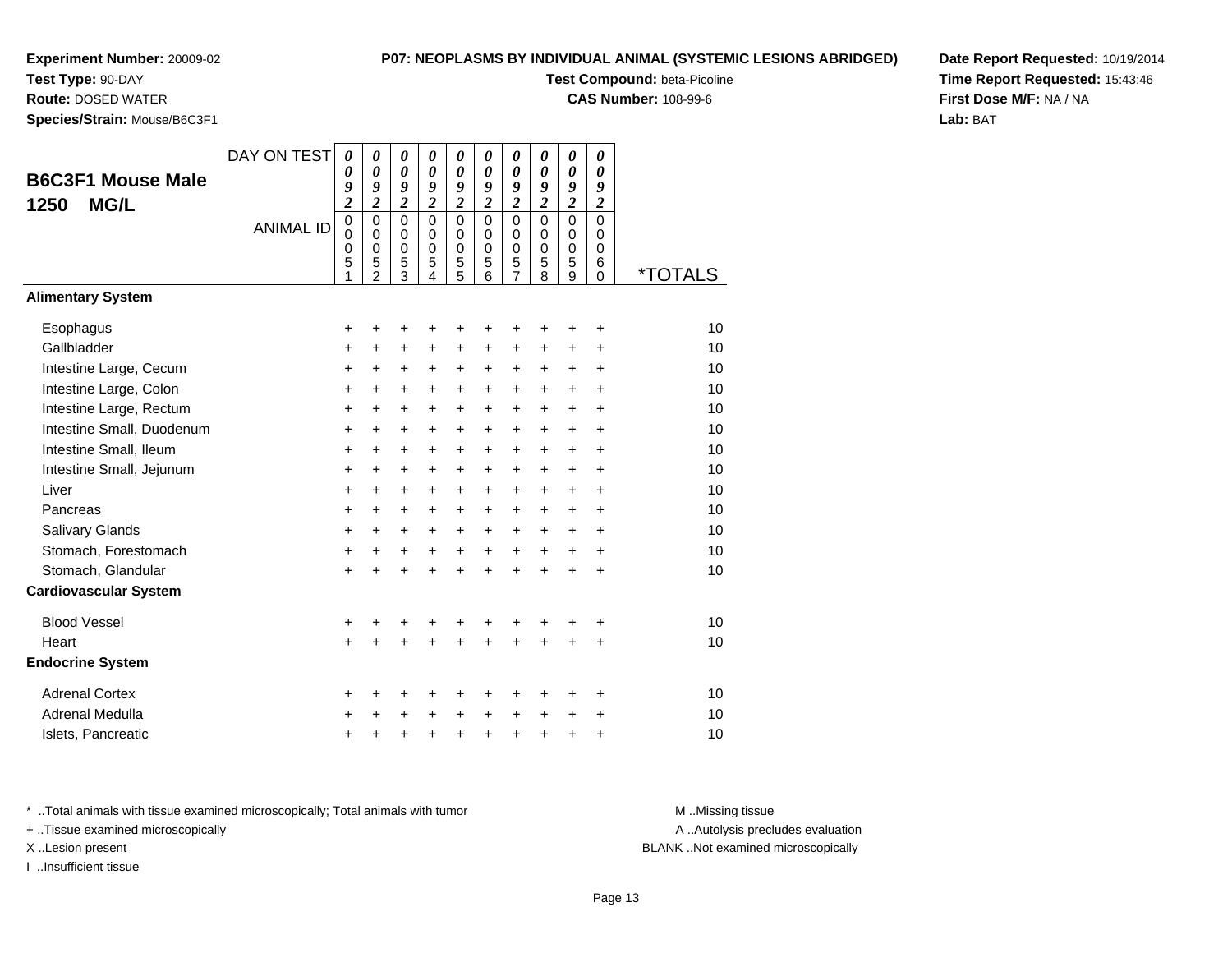**Test Type:** 90-DAY

**Route:** DOSED WATER

**Species/Strain:** Mouse/B6C3F1

### **P07: NEOPLASMS BY INDIVIDUAL ANIMAL (SYSTEMIC LESIONS ABRIDGED)**

**Test Compound:** beta-Picoline

**CAS Number:** 108-99-6

**Date Report Requested:** 10/19/2014**Time Report Requested:** 15:43:46**First Dose M/F:** NA / NA**Lab:** BAT

| <b>B6C3F1 Mouse Male</b><br><b>MG/L</b><br>1250 | DAY ON TEST      | $\boldsymbol{\theta}$<br>0<br>9<br>$\overline{\mathbf{c}}$ | 0<br>0<br>9<br>$\overline{\mathbf{c}}$ | 0<br>$\boldsymbol{\theta}$<br>9<br>$\overline{\mathbf{c}}$ | 0<br>0<br>9<br>$\overline{\mathbf{c}}$ | 0<br>$\boldsymbol{\theta}$<br>9<br>$\boldsymbol{2}$    | 0<br>0<br>9<br>$\overline{\mathbf{c}}$ | 0<br>$\boldsymbol{\theta}$<br>9<br>$\overline{\mathbf{c}}$    | 0<br>0<br>9<br>$\overline{\mathbf{c}}$ | 0<br>0<br>9<br>$\overline{\mathbf{c}}$ | 0<br>0<br>9<br>$\overline{\mathbf{c}}$ |                       |
|-------------------------------------------------|------------------|------------------------------------------------------------|----------------------------------------|------------------------------------------------------------|----------------------------------------|--------------------------------------------------------|----------------------------------------|---------------------------------------------------------------|----------------------------------------|----------------------------------------|----------------------------------------|-----------------------|
|                                                 | <b>ANIMAL ID</b> | $\mathbf 0$<br>$\mathbf 0$<br>$\boldsymbol{0}$<br>5<br>1   | $\mathbf 0$<br>0<br>0<br>5<br>2        | $\mathbf 0$<br>0<br>$\mathbf 0$<br>5<br>3                  | $\Omega$<br>0<br>0<br>5<br>4           | $\mathbf 0$<br>$\mathbf 0$<br>0<br>$\overline{5}$<br>5 | $\Omega$<br>0<br>$\mathbf 0$<br>5<br>6 | $\overline{0}$<br>$\mathbf 0$<br>$\mathbf 0$<br>$\frac{5}{7}$ | $\Omega$<br>0<br>0<br>5<br>8           | $\mathbf 0$<br>0<br>0<br>5<br>9        | $\Omega$<br>0<br>0<br>6<br>$\mathbf 0$ | <i><b>*TOTALS</b></i> |
| Parathyroid Gland                               |                  | $\ddot{}$                                                  | $\ddot{}$                              | $\ddot{}$                                                  | +                                      | $\ddot{}$                                              | $\ddot{}$                              | M                                                             | +                                      | +                                      | $\ddot{}$                              | 9                     |
| <b>Pituitary Gland</b>                          |                  | +                                                          | $\ddot{}$                              | +                                                          | +                                      | +                                                      | $\ddot{}$                              | +                                                             | +                                      | +                                      | +                                      | 10                    |
| <b>Thyroid Gland</b>                            |                  | +                                                          | +                                      | +                                                          | +                                      | $\ddot{}$                                              | +                                      | $\ddot{}$                                                     | +                                      | +                                      | +                                      | 10                    |
| <b>General Body System</b>                      |                  |                                                            |                                        |                                                            |                                        |                                                        |                                        |                                                               |                                        |                                        |                                        |                       |
| <b>NONE</b>                                     |                  |                                                            |                                        |                                                            |                                        |                                                        |                                        |                                                               |                                        |                                        |                                        |                       |
| <b>Genital System</b>                           |                  |                                                            |                                        |                                                            |                                        |                                                        |                                        |                                                               |                                        |                                        |                                        |                       |
| Epididymis                                      |                  | $\ddot{}$                                                  | +                                      | +                                                          | +                                      | +                                                      | +                                      | +                                                             | +                                      | +                                      | +                                      | 10                    |
| <b>Preputial Gland</b>                          |                  | +                                                          | +                                      | +                                                          | +                                      | +                                                      | +                                      | +                                                             | +                                      | +                                      | +                                      | 10                    |
| Prostate                                        |                  | $\ddot{}$                                                  | $\ddot{}$                              | $\ddot{}$                                                  | $\ddot{}$                              | $\ddot{}$                                              | $\ddot{}$                              | $\ddot{}$                                                     | $\ddot{}$                              | +                                      | +                                      | 10                    |
| <b>Seminal Vesicle</b>                          |                  | $\pmb{+}$                                                  | +                                      | $\ddot{}$                                                  | +                                      | $\ddot{}$                                              | $\ddot{}$                              | $\ddot{}$                                                     | +                                      | $\ddot{}$                              | $\ddot{}$                              | 10                    |
| <b>Testes</b>                                   |                  | $\ddot{}$                                                  | $\ddot{}$                              | $\ddot{}$                                                  |                                        | $\ddot{}$                                              | $\ddot{}$                              | $\ddot{}$                                                     | $\ddot{}$                              | $\ddot{}$                              | $\ddot{}$                              | 10                    |
| <b>Hematopoietic System</b>                     |                  |                                                            |                                        |                                                            |                                        |                                                        |                                        |                                                               |                                        |                                        |                                        |                       |
| <b>Bone Marrow</b>                              |                  | +                                                          | +                                      | +                                                          |                                        | +                                                      |                                        | +                                                             |                                        | +                                      | +                                      | 10                    |
| Lymph Node, Mandibular                          |                  | +                                                          | $\ddot{}$                              | M                                                          | +                                      | +                                                      | +                                      | +                                                             | +                                      | +                                      | +                                      | 9                     |
| Lymph Node, Mesenteric                          |                  | +                                                          | +                                      | +                                                          | +                                      | +                                                      | +                                      | +                                                             | +                                      | +                                      | +                                      | 10                    |
| Spleen                                          |                  | $\ddot{}$                                                  | +                                      | +                                                          | +                                      | +                                                      | +                                      | +                                                             | $\ddot{}$                              | +                                      | +                                      | 10                    |
| Thymus                                          |                  | $\ddot{}$                                                  |                                        |                                                            |                                        | +                                                      | +                                      | $\ddot{}$                                                     | +                                      | $\ddot{}$                              | $\ddot{}$                              | 10                    |
| <b>Integumentary System</b>                     |                  |                                                            |                                        |                                                            |                                        |                                                        |                                        |                                                               |                                        |                                        |                                        |                       |
| Mammary Gland                                   |                  | M                                                          | М                                      | M                                                          | м                                      | M                                                      | M                                      | M                                                             | M                                      | M                                      | M                                      | $\mathbf 0$           |
| Skin                                            |                  | +                                                          | +                                      | +                                                          | +                                      | +                                                      | +                                      | +                                                             | +                                      | +                                      | +                                      | 10                    |

\* ..Total animals with tissue examined microscopically; Total animals with tumor **M** . Missing tissue M ..Missing tissue

+ ..Tissue examined microscopically

I ..Insufficient tissue

A ..Autolysis precludes evaluation

X ..Lesion present BLANK ..Not examined microscopically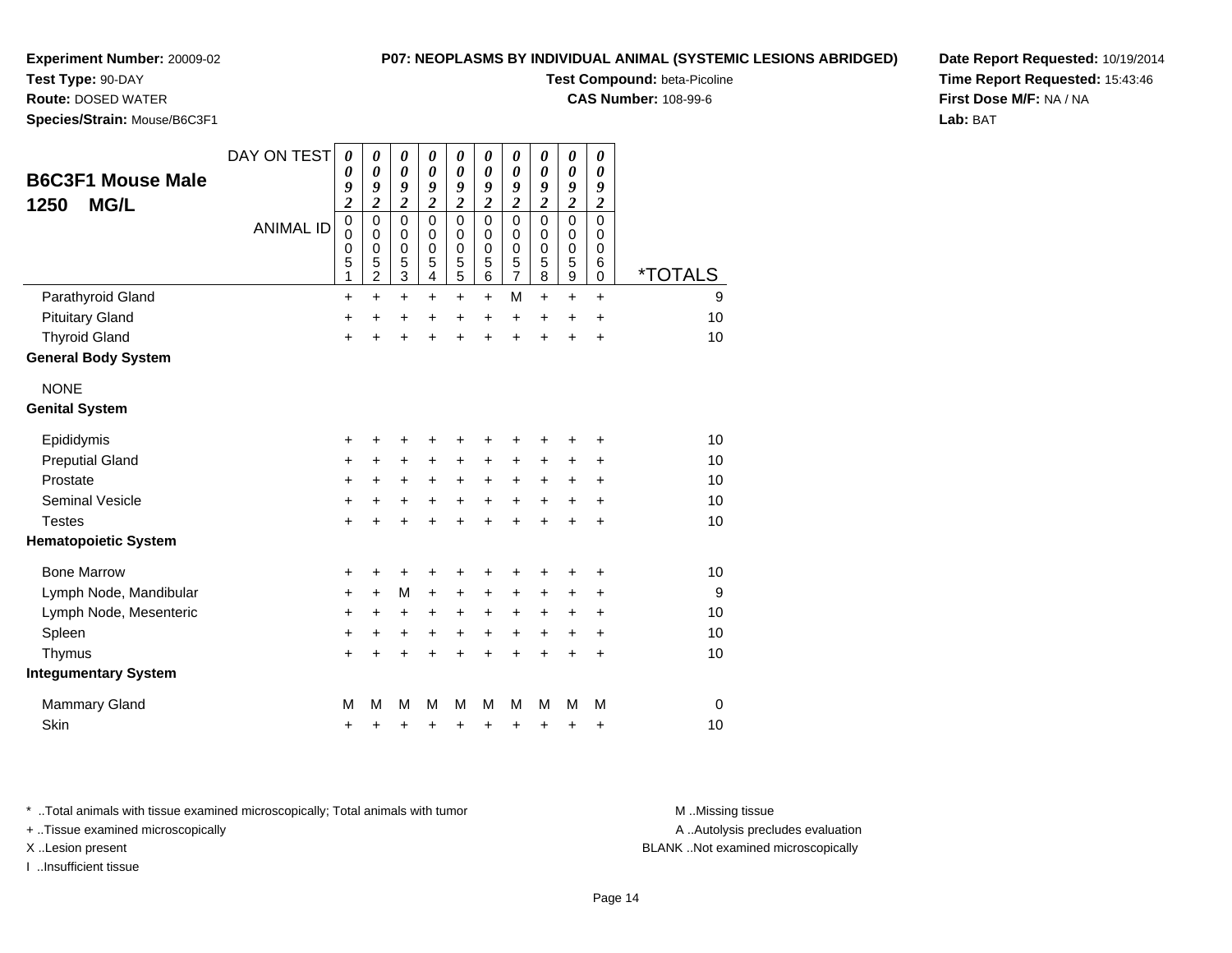**Test Type:** 90-DAY

# **P07: NEOPLASMS BY INDIVIDUAL ANIMAL (SYSTEMIC LESIONS ABRIDGED)**

**Test Compound:** beta-Picoline

**CAS Number:** 108-99-6

**Date Report Requested:** 10/19/2014**Time Report Requested:** 15:43:46**First Dose M/F:** NA / NA**Lab:** BAT

 **Route:** DOSED WATER**Species/Strain:** Mouse/B6C3F1

|                               | DAY ON TEST      | $\boldsymbol{\theta}$                        | 0                                 | 0                                                     | 0                                                     | 0                          | 0                                           | 0                                    | 0                                            | 0                                                     | 0                                            |                            |
|-------------------------------|------------------|----------------------------------------------|-----------------------------------|-------------------------------------------------------|-------------------------------------------------------|----------------------------|---------------------------------------------|--------------------------------------|----------------------------------------------|-------------------------------------------------------|----------------------------------------------|----------------------------|
| <b>B6C3F1 Mouse Male</b>      |                  | $\boldsymbol{\theta}$<br>9<br>$\overline{2}$ | 0<br>9<br>$\overline{2}$          | $\boldsymbol{\theta}$<br>9<br>$\overline{\mathbf{c}}$ | $\boldsymbol{\theta}$<br>9<br>$\overline{\mathbf{c}}$ | 0<br>9<br>$\overline{2}$   | 0<br>9<br>$\overline{2}$                    | 0<br>9<br>$\overline{c}$             | $\boldsymbol{\theta}$<br>9<br>$\overline{c}$ | $\boldsymbol{\theta}$<br>9<br>$\overline{\mathbf{c}}$ | $\boldsymbol{\theta}$<br>9<br>$\overline{2}$ |                            |
| <b>MG/L</b><br>1250           | <b>ANIMAL ID</b> | $\mathbf 0$<br>$\mathbf 0$<br>$\pmb{0}$<br>5 | $\mathbf 0$<br>$\Omega$<br>0<br>5 | $\mathbf 0$<br>$\Omega$<br>$\pmb{0}$<br>5             | $\mathbf 0$<br>0<br>$\mathbf 0$<br>5                  | 0<br>0<br>$\mathbf 0$<br>5 | $\mathbf 0$<br>$\Omega$<br>$\mathbf 0$<br>5 | $\mathbf 0$<br>0<br>$\mathbf 0$<br>5 | $\mathbf 0$<br>0<br>$\pmb{0}$<br>5           | 0<br>0<br>$\pmb{0}$<br>5                              | $\mathbf 0$<br>0<br>0<br>6                   |                            |
|                               |                  | 1                                            | $\mathfrak{p}$                    | 3                                                     | 4                                                     | 5                          | 6                                           | 7                                    | 8                                            | 9                                                     | $\mathbf 0$                                  | <i><b>*TOTALS</b></i>      |
| <b>Musculoskeletal System</b> |                  |                                              |                                   |                                                       |                                                       |                            |                                             |                                      |                                              |                                                       |                                              |                            |
| Bone                          |                  | $\ddot{}$                                    | +                                 | +                                                     |                                                       |                            | +                                           | +                                    | $\ddot{}$                                    | +                                                     | $\ddot{}$                                    | 10                         |
| <b>Nervous System</b>         |                  |                                              |                                   |                                                       |                                                       |                            |                                             |                                      |                                              |                                                       |                                              |                            |
| <b>Brain</b>                  |                  | $\ddot{}$                                    | ٠                                 | ٠                                                     |                                                       | ٠                          | $\ddot{}$                                   | +                                    | $\ddot{}$                                    | $\ddot{}$                                             | $\ddot{}$                                    | 10                         |
| <b>Respiratory System</b>     |                  |                                              |                                   |                                                       |                                                       |                            |                                             |                                      |                                              |                                                       |                                              |                            |
| Lung                          |                  | +                                            |                                   | ٠                                                     |                                                       | ٠                          | ٠                                           | +                                    | +                                            | +                                                     | +                                            | 10                         |
| Nose                          |                  | $\ddot{}$                                    | $+$                               | $+$                                                   | $+$                                                   | $+$                        | $+$                                         | $\ddot{}$                            | $+$                                          | $\ddot{}$                                             | +                                            | 10                         |
| Trachea                       |                  | $+$                                          | $\ddot{}$                         | $\ddot{}$                                             | $\ddot{}$                                             | $+$                        | $\ddot{}$                                   | $\ddot{}$                            | $\ddot{}$                                    | +                                                     | $\ddot{}$                                    | 10                         |
| <b>Special Senses System</b>  |                  |                                              |                                   |                                                       |                                                       |                            |                                             |                                      |                                              |                                                       |                                              |                            |
| Eye                           |                  | $\ddot{}$                                    |                                   | +                                                     |                                                       | $\div$                     | $\ddot{}$                                   | +                                    | +                                            | ٠                                                     | +                                            | 10                         |
| <b>Harderian Gland</b>        |                  | $\ddot{}$                                    | +                                 | $\ddot{}$                                             |                                                       | $\ddot{}$                  | $\ddot{}$                                   | $\ddot{}$                            | $+$                                          | $\ddot{}$                                             | $\ddot{}$                                    | 10                         |
| <b>Urinary System</b>         |                  |                                              |                                   |                                                       |                                                       |                            |                                             |                                      |                                              |                                                       |                                              |                            |
| Kidney                        |                  | $\ddot{}$                                    | +                                 | ٠                                                     | ٠                                                     | ٠                          | $\ddot{}$                                   | +                                    | +                                            | +                                                     | +                                            | 10                         |
| <b>Urinary Bladder</b>        |                  | $\ddot{}$                                    | $\ddot{}$                         | $\ddot{}$                                             | $\ddot{}$                                             | $\ddot{}$                  | $\ddot{}$                                   | $\ddot{}$                            | +                                            | $\ddot{}$                                             | $\ddot{}$                                    | 10                         |
| <b>SYSTEMIC LESIONS</b>       |                  |                                              |                                   |                                                       |                                                       |                            |                                             |                                      |                                              |                                                       |                                              |                            |
| Multiple Organ                |                  | +                                            |                                   | ٠                                                     |                                                       |                            | ÷                                           | +                                    |                                              |                                                       |                                              | 10                         |
|                               |                  |                                              |                                   |                                                       |                                                       |                            |                                             |                                      |                                              |                                                       |                                              | ***<br>***END OF MALE DATA |

\* ..Total animals with tissue examined microscopically; Total animals with tumor **M** . Missing tissue M ..Missing tissue

+ ..Tissue examined microscopically

I ..Insufficient tissue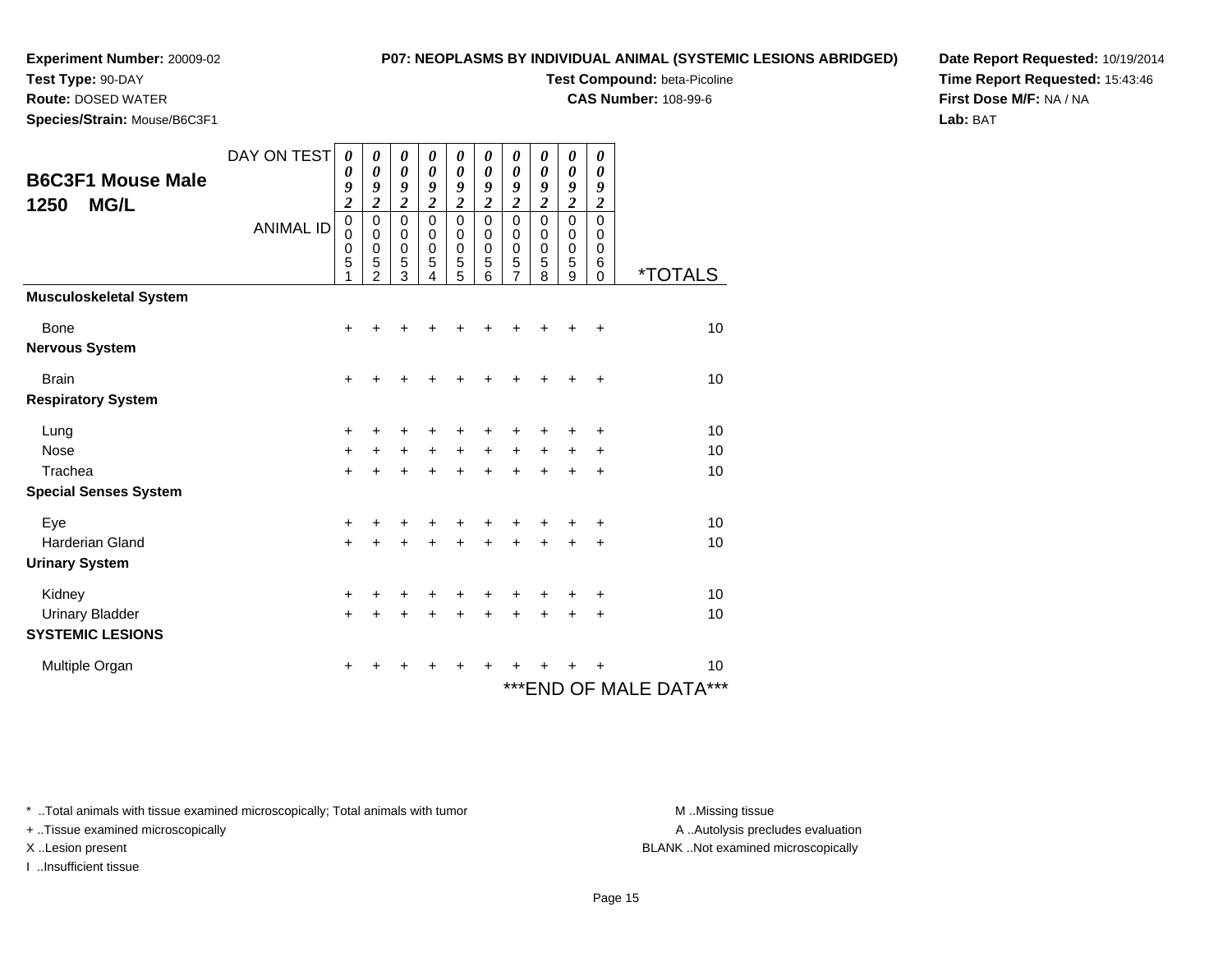**Test Type:** 90-DAY

**Route:** DOSED WATER

**Species/Strain:** Mouse/B6C3F1

### **P07: NEOPLASMS BY INDIVIDUAL ANIMAL (SYSTEMIC LESIONS ABRIDGED)**

**Test Compound:** beta-Picoline

**CAS Number:** 108-99-6

**Date Report Requested:** 10/19/2014**Time Report Requested:** 15:43:46**First Dose M/F:** NA / NA**Lab:** BAT

| <b>B6C3F1 Mouse Female</b><br><b>MG/L</b><br>0 | DAY ON TEST<br><b>ANIMAL ID</b> | 0<br>0<br>9<br>$\overline{c}$<br>$\overline{0}$<br>0<br>0<br>6<br>1 | 0<br>0<br>9<br>$\overline{c}$<br>$\Omega$<br>$\mathbf 0$<br>$\mathbf 0$<br>6<br>$\overline{2}$ | 0<br>$\boldsymbol{\theta}$<br>9<br>$\overline{\mathbf{c}}$<br>$\Omega$<br>$\mathbf 0$<br>$\mathbf 0$<br>$6\phantom{1}6$<br>3 | 0<br>0<br>9<br>$\overline{\mathbf{c}}$<br>$\Omega$<br>$\mathbf 0$<br>$\mathbf 0$<br>6<br>4 | 0<br>$\boldsymbol{\theta}$<br>9<br>$\overline{\mathbf{c}}$<br>$\mathbf 0$<br>$\mathbf 0$<br>$\mathbf 0$<br>6<br>5 | 0<br>0<br>9<br>$\overline{2}$<br>$\Omega$<br>$\mathbf 0$<br>$\Omega$<br>6<br>6 | 0<br>$\theta$<br>9<br>$\boldsymbol{2}$<br>$\Omega$<br>$\mathbf 0$<br>$\mathbf 0$<br>6<br>$\overline{7}$ | 0<br>$\boldsymbol{\theta}$<br>9<br>$\overline{\mathbf{c}}$<br>$\mathbf 0$<br>$\mathbf 0$<br>$\mathbf 0$<br>6<br>8 | 0<br>$\boldsymbol{\theta}$<br>9<br>$\overline{2}$<br>$\overline{0}$<br>$\mathbf 0$<br>0<br>6<br>9 | 0<br>0<br>9<br>$\overline{\mathbf{c}}$<br>$\overline{0}$<br>$\mathbf 0$<br>0<br>7<br>$\Omega$ | <i><b>*TOTALS</b></i> |
|------------------------------------------------|---------------------------------|---------------------------------------------------------------------|------------------------------------------------------------------------------------------------|------------------------------------------------------------------------------------------------------------------------------|--------------------------------------------------------------------------------------------|-------------------------------------------------------------------------------------------------------------------|--------------------------------------------------------------------------------|---------------------------------------------------------------------------------------------------------|-------------------------------------------------------------------------------------------------------------------|---------------------------------------------------------------------------------------------------|-----------------------------------------------------------------------------------------------|-----------------------|
| <b>Alimentary System</b>                       |                                 |                                                                     |                                                                                                |                                                                                                                              |                                                                                            |                                                                                                                   |                                                                                |                                                                                                         |                                                                                                                   |                                                                                                   |                                                                                               |                       |
| Esophagus                                      |                                 | +                                                                   | +                                                                                              | +                                                                                                                            | +                                                                                          | +                                                                                                                 | +                                                                              | +                                                                                                       | ٠                                                                                                                 | +                                                                                                 | +                                                                                             | 10                    |
| Gallbladder                                    |                                 | $\ddot{}$                                                           | +                                                                                              | $\ddot{}$                                                                                                                    | $\ddot{}$                                                                                  | $\ddot{}$                                                                                                         | +                                                                              | +                                                                                                       | +                                                                                                                 | +                                                                                                 | $\ddot{}$                                                                                     | 10                    |
| Intestine Large, Cecum                         |                                 | +                                                                   | $\ddot{}$                                                                                      | $\ddot{}$                                                                                                                    | $\ddot{}$                                                                                  | $\ddot{}$                                                                                                         | $\ddot{}$                                                                      | +                                                                                                       | +                                                                                                                 | +                                                                                                 | +                                                                                             | 10                    |
| Intestine Large, Colon                         |                                 | $\ddot{}$                                                           | +                                                                                              | $\ddot{}$                                                                                                                    | $\ddot{}$                                                                                  | $\ddot{}$                                                                                                         | $\ddot{}$                                                                      | $\ddot{}$                                                                                               | $\ddot{}$                                                                                                         | $\ddot{}$                                                                                         | $\ddot{}$                                                                                     | 10                    |
| Intestine Large, Rectum                        |                                 | +                                                                   | $\ddot{}$                                                                                      | $\ddot{}$                                                                                                                    | $\ddot{}$                                                                                  | $\ddot{}$                                                                                                         | $\ddot{}$                                                                      | +                                                                                                       | +                                                                                                                 | $\ddot{}$                                                                                         | +                                                                                             | 10                    |
| Intestine Small, Duodenum                      |                                 | $\ddot{}$                                                           | $\ddot{}$                                                                                      | $\ddot{}$                                                                                                                    | $\ddot{}$                                                                                  | $\ddot{}$                                                                                                         | $\ddot{}$                                                                      | $\ddot{}$                                                                                               | $\ddot{}$                                                                                                         | $\ddot{}$                                                                                         | ÷                                                                                             | 10                    |
| Intestine Small, Ileum                         |                                 | +                                                                   | $\ddot{}$                                                                                      | $\ddot{}$                                                                                                                    | $\ddot{}$                                                                                  | $\ddot{}$                                                                                                         | $\ddot{}$                                                                      | +                                                                                                       | +                                                                                                                 | $\ddot{}$                                                                                         | +                                                                                             | 10                    |
| Intestine Small, Jejunum                       |                                 | $\ddot{}$                                                           | $\ddot{}$                                                                                      | $\ddot{}$                                                                                                                    | $\ddot{}$                                                                                  | $\ddot{}$                                                                                                         | $\ddot{}$                                                                      | $\ddot{}$                                                                                               | $\ddot{}$                                                                                                         | $\ddot{}$                                                                                         | ÷                                                                                             | 10                    |
| Liver                                          |                                 | +                                                                   | $\ddot{}$                                                                                      | +                                                                                                                            | $\ddot{}$                                                                                  | +                                                                                                                 | $\ddot{}$                                                                      | $\ddot{}$                                                                                               | +                                                                                                                 | $\ddot{}$                                                                                         | +                                                                                             | 10                    |
| Pancreas                                       |                                 | $\ddot{}$                                                           | $\ddot{}$                                                                                      | $\ddot{}$                                                                                                                    | $\ddot{}$                                                                                  | $\ddot{}$                                                                                                         | $\ddot{}$                                                                      | $\ddot{}$                                                                                               | $\ddot{}$                                                                                                         | $\ddot{}$                                                                                         | ÷                                                                                             | 10<br>10              |
| <b>Salivary Glands</b><br>Stomach, Forestomach |                                 | +                                                                   | $\ddot{}$                                                                                      | $\ddot{}$                                                                                                                    | $\ddot{}$                                                                                  | $\ddot{}$                                                                                                         | $+$                                                                            | $\ddot{}$                                                                                               | $\ddot{}$                                                                                                         | $\ddot{}$                                                                                         | +                                                                                             | 10                    |
| Stomach, Glandular                             |                                 | +                                                                   | +                                                                                              | +                                                                                                                            | $\ddot{}$                                                                                  | $\ddot{}$                                                                                                         | $\ddot{}$                                                                      | $\ddot{}$<br>$\ddot{}$                                                                                  | $\ddot{}$                                                                                                         | $\ddot{}$                                                                                         | +                                                                                             | 10                    |
| <b>Cardiovascular System</b>                   |                                 | $\ddot{}$                                                           | +                                                                                              | $\ddot{}$                                                                                                                    |                                                                                            | $\ddot{}$                                                                                                         | $\ddot{}$                                                                      |                                                                                                         | $\ddot{}$                                                                                                         | $\ddot{}$                                                                                         | +                                                                                             |                       |
| <b>Blood Vessel</b>                            |                                 | +                                                                   | +                                                                                              | +                                                                                                                            |                                                                                            | +                                                                                                                 | +                                                                              | +                                                                                                       | +                                                                                                                 |                                                                                                   | +                                                                                             | 10                    |
| Heart                                          |                                 | +                                                                   |                                                                                                |                                                                                                                              |                                                                                            |                                                                                                                   |                                                                                | Ŧ.                                                                                                      | Ŧ.                                                                                                                | +                                                                                                 | $\ddot{}$                                                                                     | 10                    |
| <b>Endocrine System</b>                        |                                 |                                                                     |                                                                                                |                                                                                                                              |                                                                                            |                                                                                                                   |                                                                                |                                                                                                         |                                                                                                                   |                                                                                                   |                                                                                               |                       |
| <b>Adrenal Cortex</b>                          |                                 | +                                                                   | +                                                                                              | +                                                                                                                            |                                                                                            | +                                                                                                                 | +                                                                              | +                                                                                                       | +                                                                                                                 | +                                                                                                 | +                                                                                             | 10                    |
| Adrenal Medulla                                |                                 | ٠                                                                   |                                                                                                | +                                                                                                                            |                                                                                            | +                                                                                                                 | $\ddot{}$                                                                      | +                                                                                                       | +                                                                                                                 | +                                                                                                 | ٠                                                                                             | 10                    |
| Islets, Pancreatic                             |                                 | +                                                                   | +                                                                                              | +                                                                                                                            |                                                                                            | +                                                                                                                 | +                                                                              | +                                                                                                       | +                                                                                                                 | +                                                                                                 | +                                                                                             | 10                    |

\* ..Total animals with tissue examined microscopically; Total animals with tumor **M** . Missing tissue M ..Missing tissue

+ ..Tissue examined microscopically

I ..Insufficient tissue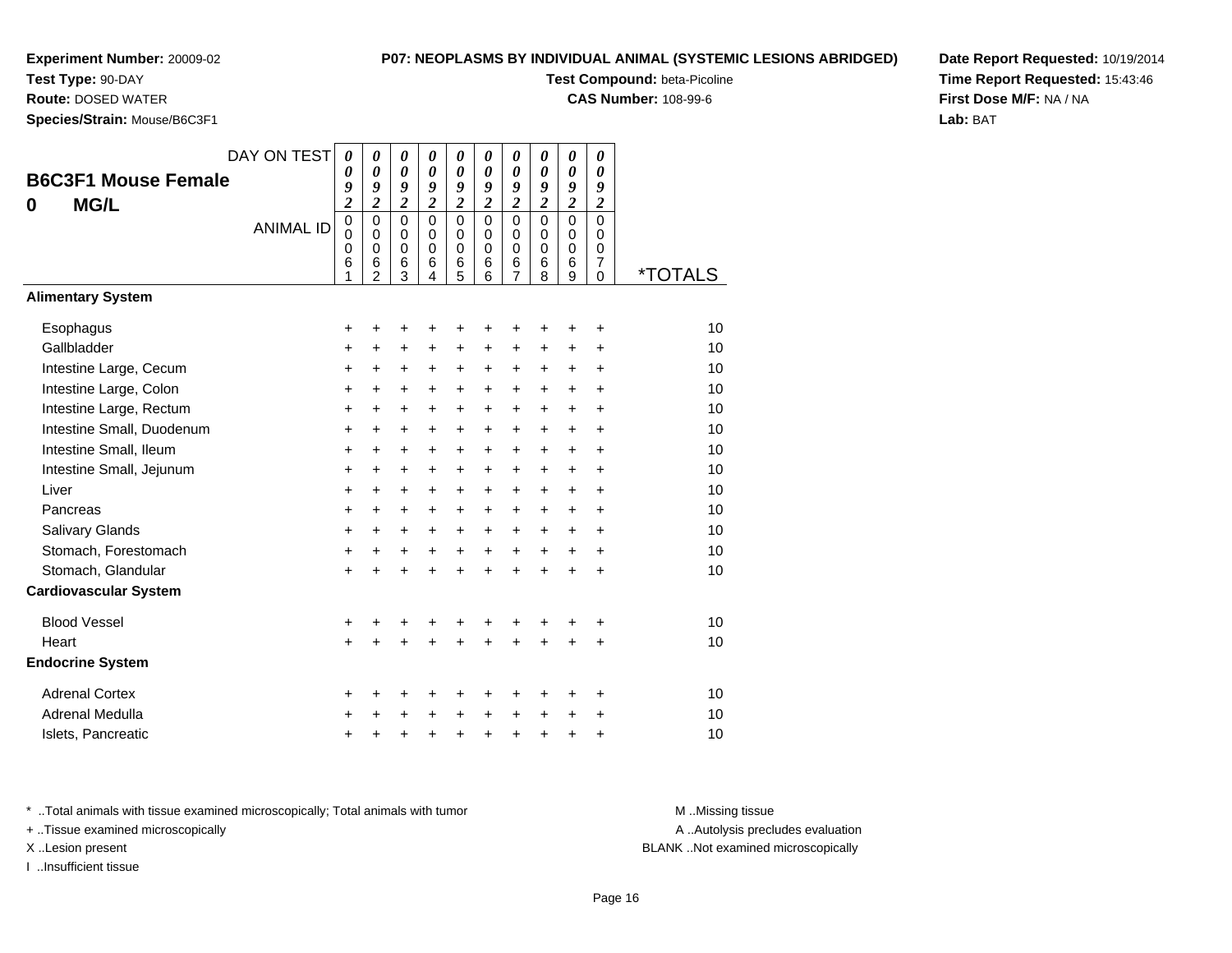**Test Type:** 90-DAY

**Route:** DOSED WATER

**Species/Strain:** Mouse/B6C3F1

### **P07: NEOPLASMS BY INDIVIDUAL ANIMAL (SYSTEMIC LESIONS ABRIDGED)**

**Test Compound:** beta-Picoline

**CAS Number:** 108-99-6

**Date Report Requested:** 10/19/2014**Time Report Requested:** 15:43:47**First Dose M/F:** NA / NA**Lab:** BAT

| <b>B6C3F1 Mouse Female</b><br><b>MG/L</b><br>0 | DAY ON TEST<br><b>ANIMAL ID</b> | 0<br>0<br>9<br>$\overline{c}$<br>0<br>0<br>0<br>6<br>1 | 0<br>$\boldsymbol{\theta}$<br>9<br>$\overline{\mathbf{c}}$<br>$\mathbf 0$<br>0<br>$\pmb{0}$<br>6<br>$\overline{c}$ | $\boldsymbol{\theta}$<br>$\boldsymbol{\theta}$<br>9<br>$\overline{\mathbf{c}}$<br>$\mathbf 0$<br>0<br>0<br>6<br>$\mathbf{3}$ | $\boldsymbol{\theta}$<br>$\boldsymbol{\theta}$<br>9<br>$\overline{c}$<br>$\Omega$<br>$\mathbf 0$<br>$\mathbf 0$<br>6<br>4 | 0<br>$\boldsymbol{\theta}$<br>9<br>$\overline{\mathbf{c}}$<br>$\Omega$<br>0<br>$\mathbf 0$<br>6<br>5 | $\boldsymbol{\theta}$<br>0<br>9<br>$\overline{\mathbf{c}}$<br>$\Omega$<br>0<br>0<br>6<br>6 | 0<br>$\boldsymbol{\theta}$<br>9<br>$\overline{\mathbf{c}}$<br>$\mathbf 0$<br>$\mathbf 0$<br>$\pmb{0}$<br>$\,6$<br>$\overline{7}$ | 0<br>$\boldsymbol{\theta}$<br>9<br>$\overline{\mathbf{c}}$<br>$\mathbf{0}$<br>0<br>$\mathbf 0$<br>$\,6$<br>8 | $\boldsymbol{\theta}$<br>$\boldsymbol{\theta}$<br>9<br>$\overline{\mathbf{c}}$<br>$\mathbf 0$<br>$\mathbf 0$<br>$\pmb{0}$<br>$\,6$<br>$\mathsf g$ | 0<br>0<br>9<br>$\overline{\mathbf{c}}$<br>$\Omega$<br>0<br>0<br>$\boldsymbol{7}$<br>$\mathbf 0$ | <i><b>*TOTALS</b></i> |
|------------------------------------------------|---------------------------------|--------------------------------------------------------|--------------------------------------------------------------------------------------------------------------------|------------------------------------------------------------------------------------------------------------------------------|---------------------------------------------------------------------------------------------------------------------------|------------------------------------------------------------------------------------------------------|--------------------------------------------------------------------------------------------|----------------------------------------------------------------------------------------------------------------------------------|--------------------------------------------------------------------------------------------------------------|---------------------------------------------------------------------------------------------------------------------------------------------------|-------------------------------------------------------------------------------------------------|-----------------------|
| Parathyroid Gland                              |                                 | +                                                      | M                                                                                                                  | $\ddot{}$                                                                                                                    | $\ddot{}$                                                                                                                 | M                                                                                                    | $\ddot{}$                                                                                  | T                                                                                                                                | +                                                                                                            | $\ddot{}$                                                                                                                                         | $+$                                                                                             | $\overline{7}$        |
| <b>Pituitary Gland</b>                         |                                 | +                                                      | $\ddot{}$                                                                                                          | +                                                                                                                            | +                                                                                                                         | +                                                                                                    | +                                                                                          | +                                                                                                                                | +                                                                                                            | +                                                                                                                                                 | +                                                                                               | 10                    |
| <b>Thyroid Gland</b>                           |                                 | +                                                      | +                                                                                                                  | +                                                                                                                            | +                                                                                                                         | +                                                                                                    | +                                                                                          | $\ddot{}$                                                                                                                        | +                                                                                                            | $\ddot{}$                                                                                                                                         | $\ddot{}$                                                                                       | 10                    |
| <b>General Body System</b>                     |                                 |                                                        |                                                                                                                    |                                                                                                                              |                                                                                                                           |                                                                                                      |                                                                                            |                                                                                                                                  |                                                                                                              |                                                                                                                                                   |                                                                                                 |                       |
| <b>NONE</b>                                    |                                 |                                                        |                                                                                                                    |                                                                                                                              |                                                                                                                           |                                                                                                      |                                                                                            |                                                                                                                                  |                                                                                                              |                                                                                                                                                   |                                                                                                 |                       |
| <b>Genital System</b>                          |                                 |                                                        |                                                                                                                    |                                                                                                                              |                                                                                                                           |                                                                                                      |                                                                                            |                                                                                                                                  |                                                                                                              |                                                                                                                                                   |                                                                                                 |                       |
| <b>Clitoral Gland</b>                          |                                 | +                                                      |                                                                                                                    | +                                                                                                                            |                                                                                                                           | +                                                                                                    |                                                                                            | M                                                                                                                                |                                                                                                              |                                                                                                                                                   | +                                                                                               | 9                     |
| Ovary                                          |                                 | +                                                      | +                                                                                                                  | +                                                                                                                            | $\ddot{}$                                                                                                                 | $\ddot{}$                                                                                            | $\ddot{}$                                                                                  | +                                                                                                                                | +                                                                                                            | +                                                                                                                                                 | +                                                                                               | 10                    |
| <b>Uterus</b>                                  |                                 | $\ddot{}$                                              |                                                                                                                    | $\ddot{}$                                                                                                                    | +                                                                                                                         | $\ddot{}$                                                                                            | ÷                                                                                          | $\ddot{}$                                                                                                                        |                                                                                                              |                                                                                                                                                   | +                                                                                               | 10                    |
| <b>Hematopoietic System</b>                    |                                 |                                                        |                                                                                                                    |                                                                                                                              |                                                                                                                           |                                                                                                      |                                                                                            |                                                                                                                                  |                                                                                                              |                                                                                                                                                   |                                                                                                 |                       |
| <b>Bone Marrow</b>                             |                                 | +                                                      | +                                                                                                                  | +                                                                                                                            | +                                                                                                                         | +                                                                                                    |                                                                                            | +                                                                                                                                |                                                                                                              |                                                                                                                                                   | +                                                                                               | 10                    |
| Lymph Node, Mandibular                         |                                 | +                                                      | +                                                                                                                  | +                                                                                                                            | +                                                                                                                         | +                                                                                                    | +                                                                                          | +                                                                                                                                | +                                                                                                            | +                                                                                                                                                 | +                                                                                               | 10                    |
| Lymph Node, Mesenteric                         |                                 | +                                                      | +                                                                                                                  | +                                                                                                                            | +                                                                                                                         | +                                                                                                    | +                                                                                          | $\ddot{}$                                                                                                                        | +                                                                                                            | +                                                                                                                                                 | +                                                                                               | 10                    |
| Spleen                                         |                                 | +                                                      | +                                                                                                                  | +                                                                                                                            | +                                                                                                                         | +                                                                                                    | +                                                                                          | +                                                                                                                                | +                                                                                                            | +                                                                                                                                                 | +                                                                                               | 10                    |
| Thymus                                         |                                 | $\ddot{}$                                              | +                                                                                                                  | +                                                                                                                            |                                                                                                                           | +                                                                                                    |                                                                                            |                                                                                                                                  |                                                                                                              | $\ddot{}$                                                                                                                                         | $\ddot{}$                                                                                       | 10                    |
| <b>Integumentary System</b>                    |                                 |                                                        |                                                                                                                    |                                                                                                                              |                                                                                                                           |                                                                                                      |                                                                                            |                                                                                                                                  |                                                                                                              |                                                                                                                                                   |                                                                                                 |                       |
| <b>Mammary Gland</b>                           |                                 | +                                                      | +                                                                                                                  | +                                                                                                                            | +                                                                                                                         | +                                                                                                    | +                                                                                          | +                                                                                                                                | +                                                                                                            | +                                                                                                                                                 | +                                                                                               | 10                    |
| Skin                                           |                                 | $\ddot{}$                                              |                                                                                                                    | +                                                                                                                            |                                                                                                                           |                                                                                                      |                                                                                            |                                                                                                                                  |                                                                                                              |                                                                                                                                                   | +                                                                                               | 10                    |
| <b>Musculoskeletal System</b>                  |                                 |                                                        |                                                                                                                    |                                                                                                                              |                                                                                                                           |                                                                                                      |                                                                                            |                                                                                                                                  |                                                                                                              |                                                                                                                                                   |                                                                                                 |                       |
| <b>Bone</b>                                    |                                 | +                                                      |                                                                                                                    |                                                                                                                              |                                                                                                                           |                                                                                                      |                                                                                            |                                                                                                                                  |                                                                                                              |                                                                                                                                                   | +                                                                                               | 10                    |

\* ..Total animals with tissue examined microscopically; Total animals with tumor **M** . Missing tissue M ..Missing tissue A ..Autolysis precludes evaluation + ..Tissue examined microscopically X ..Lesion present BLANK ..Not examined microscopicallyI ..Insufficient tissue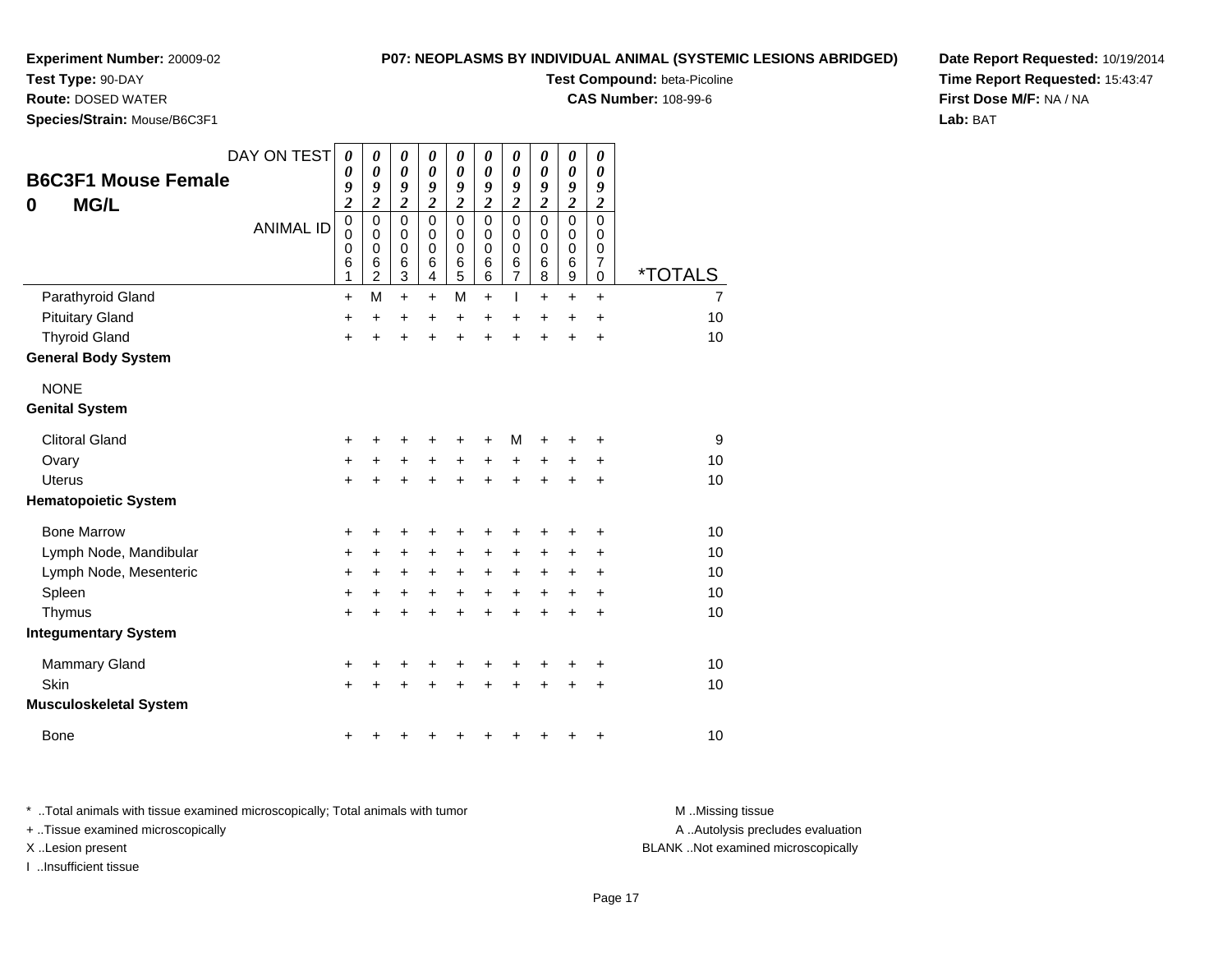# **P07: NEOPLASMS BY INDIVIDUAL ANIMAL (SYSTEMIC LESIONS ABRIDGED)**

**Test Compound:** beta-Picoline**CAS Number:** 108-99-6

**Test Type:** 90-DAY

**Route:** DOSED WATER

**Species/Strain:** Mouse/B6C3F1

**Date Report Requested:** 10/19/2014**Time Report Requested:** 15:43:47**First Dose M/F:** NA / NA**Lab:** BAT

| <b>B6C3F1 Mouse Female</b><br><b>MG/L</b><br>$\bf{0}$ | DAY ON TEST<br><b>ANIMAL ID</b> | $\boldsymbol{\theta}$<br>$\boldsymbol{\theta}$<br>9<br>$\overline{2}$<br>$\mathbf 0$<br>0<br>$\mathbf 0$<br>6<br>1 | 0<br>0<br>9<br>$\boldsymbol{2}$<br>$\mathbf 0$<br>$\mathbf 0$<br>$\mathbf 0$<br>6<br>$\mathfrak{p}$ | 0<br>0<br>9<br>$\overline{\mathbf{c}}$<br>$\mathbf 0$<br>0<br>0<br>6<br>3 | 0<br>0<br>9<br>$\boldsymbol{2}$<br>$\mathbf 0$<br>$\Omega$<br>0<br>6<br>4 | 0<br>0<br>9<br>$\boldsymbol{2}$<br>$\mathbf 0$<br>0<br>0<br>6<br>5 | 0<br>$\boldsymbol{\theta}$<br>9<br>$\boldsymbol{2}$<br>$\mathbf 0$<br>$\mathbf 0$<br>$\Omega$<br>6<br>6 | 0<br>0<br>9<br>$\overline{\mathbf{c}}$<br>$\mathbf 0$<br>0<br>$\mathbf 0$<br>$\,6$<br>7 | 0<br>0<br>9<br>$\boldsymbol{2}$<br>$\mathbf 0$<br>$\mathbf 0$<br>$\mathbf 0$<br>6<br>8 | 0<br>0<br>9<br>$\overline{\mathbf{c}}$<br>$\mathbf 0$<br>$\mathbf 0$<br>$\mathbf 0$<br>6<br>9 | 0<br>0<br>9<br>$\boldsymbol{2}$<br>$\Omega$<br>0<br>0<br>7<br>$\Omega$ | <i><b>*TOTALS</b></i> |
|-------------------------------------------------------|---------------------------------|--------------------------------------------------------------------------------------------------------------------|-----------------------------------------------------------------------------------------------------|---------------------------------------------------------------------------|---------------------------------------------------------------------------|--------------------------------------------------------------------|---------------------------------------------------------------------------------------------------------|-----------------------------------------------------------------------------------------|----------------------------------------------------------------------------------------|-----------------------------------------------------------------------------------------------|------------------------------------------------------------------------|-----------------------|
| <b>Nervous System</b>                                 |                                 |                                                                                                                    |                                                                                                     |                                                                           |                                                                           |                                                                    |                                                                                                         |                                                                                         |                                                                                        |                                                                                               |                                                                        |                       |
| <b>Brain</b><br><b>Respiratory System</b>             |                                 | +                                                                                                                  |                                                                                                     |                                                                           |                                                                           |                                                                    |                                                                                                         |                                                                                         |                                                                                        |                                                                                               | +                                                                      | 10                    |
| Lung                                                  |                                 | +                                                                                                                  |                                                                                                     |                                                                           |                                                                           |                                                                    |                                                                                                         |                                                                                         |                                                                                        |                                                                                               | +                                                                      | 10                    |
| <b>Nose</b>                                           |                                 | $\ddot{}$                                                                                                          | +                                                                                                   | $+$                                                                       | $\ddot{}$                                                                 | $\ddot{}$                                                          | $\ddot{}$                                                                                               | $\ddot{}$                                                                               | $\ddot{}$                                                                              | $\ddot{}$                                                                                     | +                                                                      | 10                    |
| Trachea                                               |                                 | $\ddot{}$                                                                                                          | +                                                                                                   | $\ddot{}$                                                                 | $\ddot{}$                                                                 | $\ddot{}$                                                          | $\ddot{}$                                                                                               | $\ddot{}$                                                                               | $\ddot{}$                                                                              | $\ddot{}$                                                                                     | $\ddot{}$                                                              | 10                    |
| <b>Special Senses System</b>                          |                                 |                                                                                                                    |                                                                                                     |                                                                           |                                                                           |                                                                    |                                                                                                         |                                                                                         |                                                                                        |                                                                                               |                                                                        |                       |
| Eye                                                   |                                 | +                                                                                                                  |                                                                                                     |                                                                           |                                                                           |                                                                    |                                                                                                         |                                                                                         |                                                                                        |                                                                                               | +                                                                      | 10                    |
| Harderian Gland                                       |                                 | $\ddot{}$                                                                                                          | $\ddot{}$                                                                                           | $\ddot{}$                                                                 | $\ddot{}$                                                                 | $\ddot{}$                                                          | $\ddot{}$                                                                                               | $\ddot{}$                                                                               | $\ddot{}$                                                                              | +                                                                                             | $\ddot{}$                                                              | 10                    |
| <b>Urinary System</b>                                 |                                 |                                                                                                                    |                                                                                                     |                                                                           |                                                                           |                                                                    |                                                                                                         |                                                                                         |                                                                                        |                                                                                               |                                                                        |                       |
| Kidney                                                |                                 | +                                                                                                                  |                                                                                                     | +                                                                         |                                                                           | +                                                                  |                                                                                                         |                                                                                         |                                                                                        |                                                                                               | ÷                                                                      | 10                    |
| <b>Urinary Bladder</b>                                |                                 | $+$                                                                                                                |                                                                                                     | $\ddot{}$                                                                 | $\ddot{}$                                                                 | $\ddot{}$                                                          | $\ddot{}$                                                                                               | $\ddot{}$                                                                               | $\ddot{}$                                                                              | +                                                                                             | $\ddot{}$                                                              | 10                    |
| <b>SYSTEMIC LESIONS</b>                               |                                 |                                                                                                                    |                                                                                                     |                                                                           |                                                                           |                                                                    |                                                                                                         |                                                                                         |                                                                                        |                                                                                               |                                                                        |                       |
| Multiple Organ                                        |                                 | +                                                                                                                  |                                                                                                     |                                                                           |                                                                           |                                                                    |                                                                                                         |                                                                                         |                                                                                        | ٠                                                                                             | +                                                                      | 10                    |

\* ..Total animals with tissue examined microscopically; Total animals with tumor **M** . Missing tissue M ..Missing tissue

+ ..Tissue examined microscopically

I ..Insufficient tissue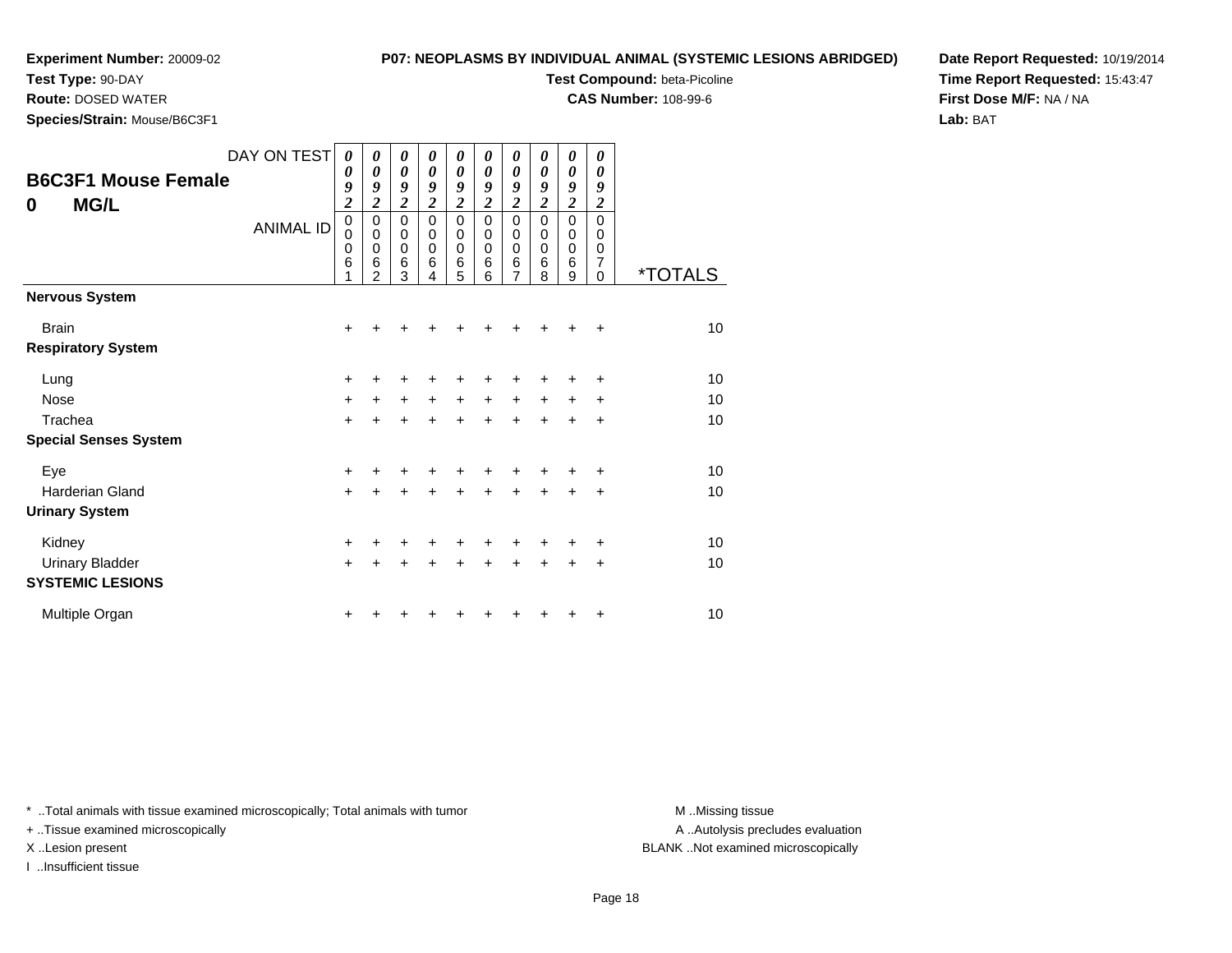**Experiment Number:** 20009-02**Test Type:** 90-DAY

# **P07: NEOPLASMS BY INDIVIDUAL ANIMAL (SYSTEMIC LESIONS ABRIDGED)**

**Test Compound:** beta-Picoline

**CAS Number:** 108-99-6

**Species/Strain:** Mouse/B6C3F1

**Route:** DOSED WATER

**Date Report Requested:** 10/19/2014**Time Report Requested:** 15:43:47**First Dose M/F:** NA / NA**Lab:** BAT

|                            | DAY ON TEST | 0 | 0                | U | $\boldsymbol{\theta}$ | $\boldsymbol{\theta}$ | U                     | $\boldsymbol{\theta}$ | IJ | 0 | 0 |
|----------------------------|-------------|---|------------------|---|-----------------------|-----------------------|-----------------------|-----------------------|----|---|---|
| <b>B6C3F1 Mouse Female</b> |             | 0 | 0                | 0 |                       | 0                     | $\boldsymbol{\theta}$ | 0                     | 0  | 0 |   |
|                            |             | 9 | $\boldsymbol{0}$ | 9 | Q                     | 9                     | 9                     | 9                     | q  | 9 | q |
| <b>MG/L</b><br>78          |             |   |                  |   |                       |                       |                       |                       |    |   |   |
|                            | ANIMAL ID   | U | 0                |   |                       | 0                     |                       | 0                     |    | 0 | 0 |
|                            |             |   | 0                |   |                       | 0                     | 0                     | 0                     | 0  | 0 | 0 |
|                            |             | 0 | 0                | 0 |                       | 0                     | 0                     | 0                     | O  | 0 | 0 |
|                            |             |   |                  |   |                       |                       |                       |                       | я  |   | 8 |
|                            |             |   |                  |   |                       | 5                     |                       |                       |    | 9 |   |

# **Alimentary System**

NONE

**Cardiovascular System**

NONE

**Endocrine System**

NONE

**General Body System**

NONE

**Genital System**

NONE

**Hematopoietic System**

NONE

**Integumentary System**

NONE

**Musculoskeletal System**

NONE

**Nervous System**

NONE

\* ..Total animals with tissue examined microscopically; Total animals with tumor **M** ...Missing tissue M ...Missing tissue

+ ..Tissue examined microscopically

I ..Insufficient tissue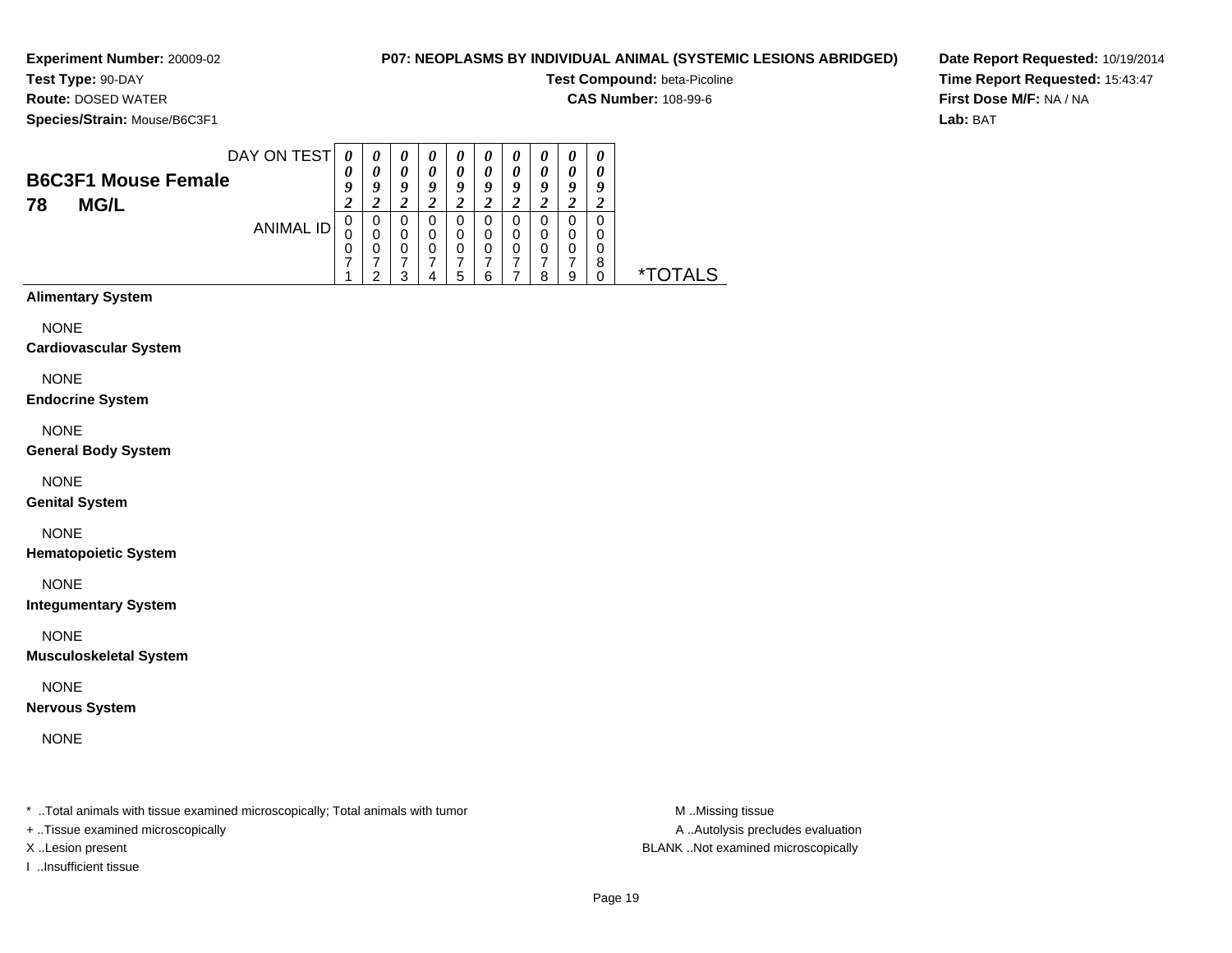**Test Type:** 90-DAY**Route:** DOSED WATER

# **P07: NEOPLASMS BY INDIVIDUAL ANIMAL (SYSTEMIC LESIONS ABRIDGED)**

**Test Compound:** beta-Picoline

**CAS Number:** 108-99-6

**Species/Strain:** Mouse/B6C3F1

**Date Report Requested:** 10/19/2014**Time Report Requested:** 15:43:47**First Dose M/F:** NA / NA**Lab:** BAT

| <b>B6C3F1 Mouse Female</b><br><b>MG/L</b><br>78                                                                  | DAY ON TEST<br><b>ANIMAL ID</b> | $\boldsymbol{\theta}$<br>$\boldsymbol{\theta}$<br>9<br>$\boldsymbol{2}$<br>$\pmb{0}$<br>$\mathbf 0$<br>$\frac{0}{7}$ | $\boldsymbol{\theta}$<br>0<br>9<br>$\overline{2}$<br>0<br>$\mathbf 0$<br>$\pmb{0}$<br>7<br>2 | 0<br>$\boldsymbol{\theta}$<br>9<br>$\overline{2}$<br>0<br>$\mathbf 0$<br>$\pmb{0}$<br>7<br>3 | 0<br>$\boldsymbol{\theta}$<br>9<br>2<br>0<br>0<br>$\mathbf 0$<br>7<br>4 | 0<br>0<br>9<br>$\overline{c}$<br>0<br>0<br>$\mathbf 0$<br>7<br>5 | 0<br>0<br>9<br>$\overline{2}$<br>0<br>0<br>$\mathbf 0$<br>7<br>6 | 0<br>$\boldsymbol{\theta}$<br>9<br>$\boldsymbol{2}$<br>0<br>0<br>$\mathsf 0$<br>7<br>7 | 0<br>$\boldsymbol{\theta}$<br>9<br>2<br>$\Omega$<br>0<br>$\mathbf 0$<br>7<br>8 | 0<br>0<br>9<br>$\overline{\mathbf{c}}$<br>0<br>0<br>$\pmb{0}$<br>7<br>9 | 0<br>0<br>9<br>2<br>0<br>$\mathbf 0$<br>$\mathbf 0$<br>8<br>$\Omega$ | <i><b>*TOTALS</b></i> |
|------------------------------------------------------------------------------------------------------------------|---------------------------------|----------------------------------------------------------------------------------------------------------------------|----------------------------------------------------------------------------------------------|----------------------------------------------------------------------------------------------|-------------------------------------------------------------------------|------------------------------------------------------------------|------------------------------------------------------------------|----------------------------------------------------------------------------------------|--------------------------------------------------------------------------------|-------------------------------------------------------------------------|----------------------------------------------------------------------|-----------------------|
| <b>Respiratory System</b><br><b>NONE</b><br><b>Special Senses System</b><br><b>NONE</b><br><b>Urinary System</b> |                                 |                                                                                                                      |                                                                                              |                                                                                              |                                                                         |                                                                  |                                                                  |                                                                                        |                                                                                |                                                                         |                                                                      |                       |
| Kidney<br><b>SYSTEMIC LESIONS</b>                                                                                |                                 | $\ddot{}$                                                                                                            |                                                                                              |                                                                                              |                                                                         |                                                                  |                                                                  | $\div$                                                                                 | $+$                                                                            | $\ddot{}$                                                               | $\ddot{}$                                                            | 10                    |
| Multiple Organ                                                                                                   |                                 | ٠                                                                                                                    |                                                                                              |                                                                                              |                                                                         |                                                                  |                                                                  |                                                                                        |                                                                                |                                                                         | ÷                                                                    | 10                    |

\* ..Total animals with tissue examined microscopically; Total animals with tumor **M** . Missing tissue M ..Missing tissue

+ ..Tissue examined microscopically

I ..Insufficient tissue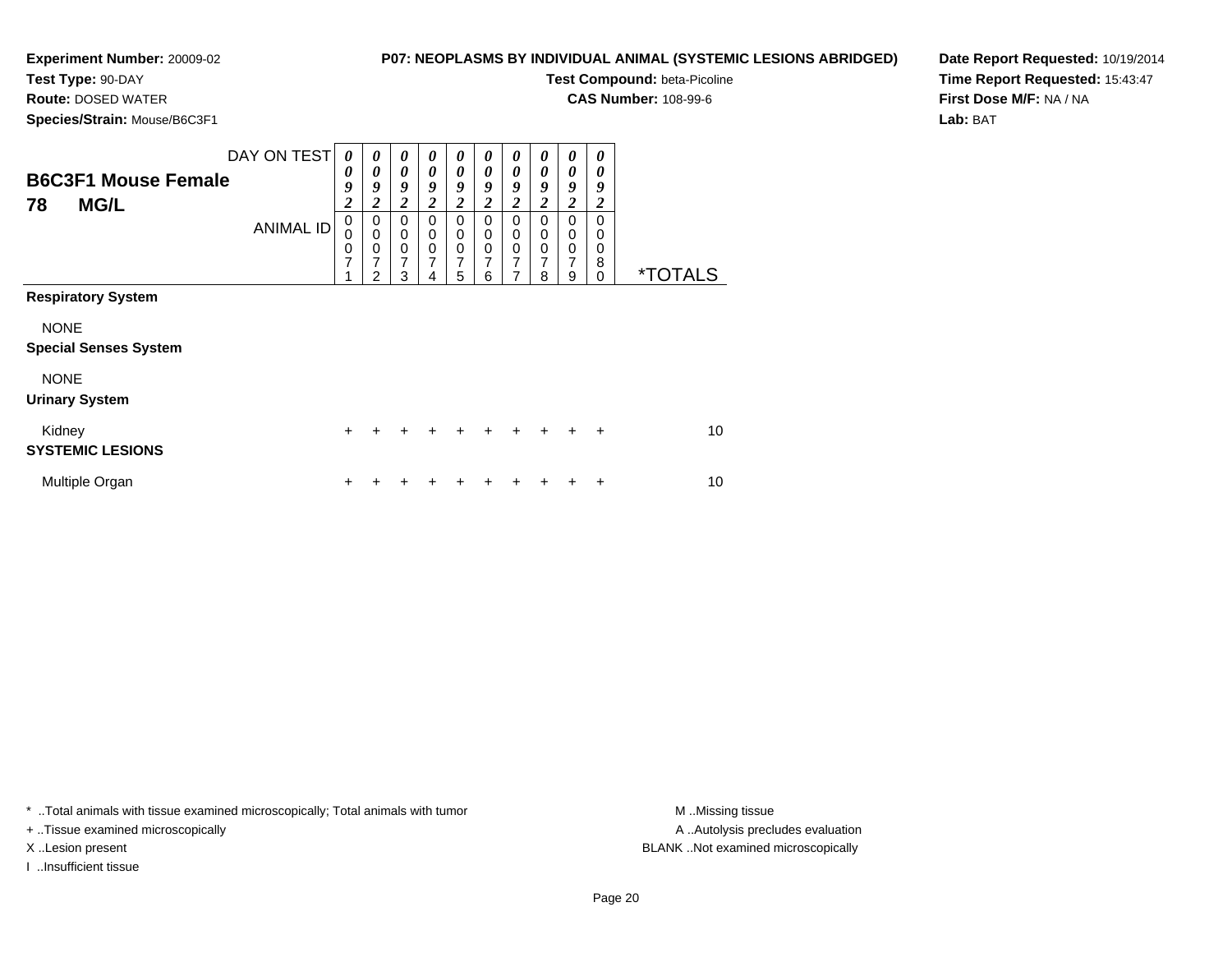**Test Type:** 90-DAY**Route:** DOSED WATER

# **P07: NEOPLASMS BY INDIVIDUAL ANIMAL (SYSTEMIC LESIONS ABRIDGED)**

**Test Compound:** beta-Picoline

**CAS Number:** 108-99-6

**Species/Strain:** Mouse/B6C3F1

**Date Report Requested:** 10/19/2014**Time Report Requested:** 15:43:47**First Dose M/F:** NA / NA**Lab:** BAT

| DAY ON TEST                | 0                          | $\boldsymbol{\theta}$ | $\boldsymbol{\theta}$ | $\boldsymbol{\theta}$ | U      | 0        | $\boldsymbol{\theta}$ | 0      | $\boldsymbol{\theta}$ | $\boldsymbol{\theta}$ |                       |
|----------------------------|----------------------------|-----------------------|-----------------------|-----------------------|--------|----------|-----------------------|--------|-----------------------|-----------------------|-----------------------|
| <b>B6C3F1 Mouse Female</b> | U<br>$\boldsymbol{\Omega}$ | $\boldsymbol{a}$      | $\theta$<br>9         | 9                     | 0<br>Q | 0<br>Q   | 0<br>9                | 0<br>o | 0<br>9                | 9                     |                       |
| <b>MG/L</b><br>156         |                            |                       | 2                     |                       |        |          |                       |        | ∠                     |                       |                       |
| ANIMAL ID                  | O                          |                       | 0<br>0                |                       | 0<br>0 |          | 0<br>0                | 0      | 0<br>0                | 0<br>O                |                       |
|                            | 0                          |                       | 0                     | 0                     | 0      | 0        | 0                     | 0      | 0                     | O                     |                       |
|                            | 8                          | 8                     | 8<br>っ                | 8                     | 8<br>h | 8<br>ี่ค | 8                     | 8<br>я | 8<br>9                | 9                     | <i><b>*TOTALS</b></i> |

# **Alimentary System**

NONE

### **Cardiovascular System**

NONE

### **Endocrine System**

NONE

### **General Body System**

NONE

### **Genital System**

# NONE

**Hematopoietic System**

NONE

### **Integumentary System**

NONE

### **Musculoskeletal System**

NONE

### **Nervous System**

NONE

\* ..Total animals with tissue examined microscopically; Total animals with tumor **M** ..Missing tissue M ..Missing tissue

+ ..Tissue examined microscopically

I ..Insufficient tissue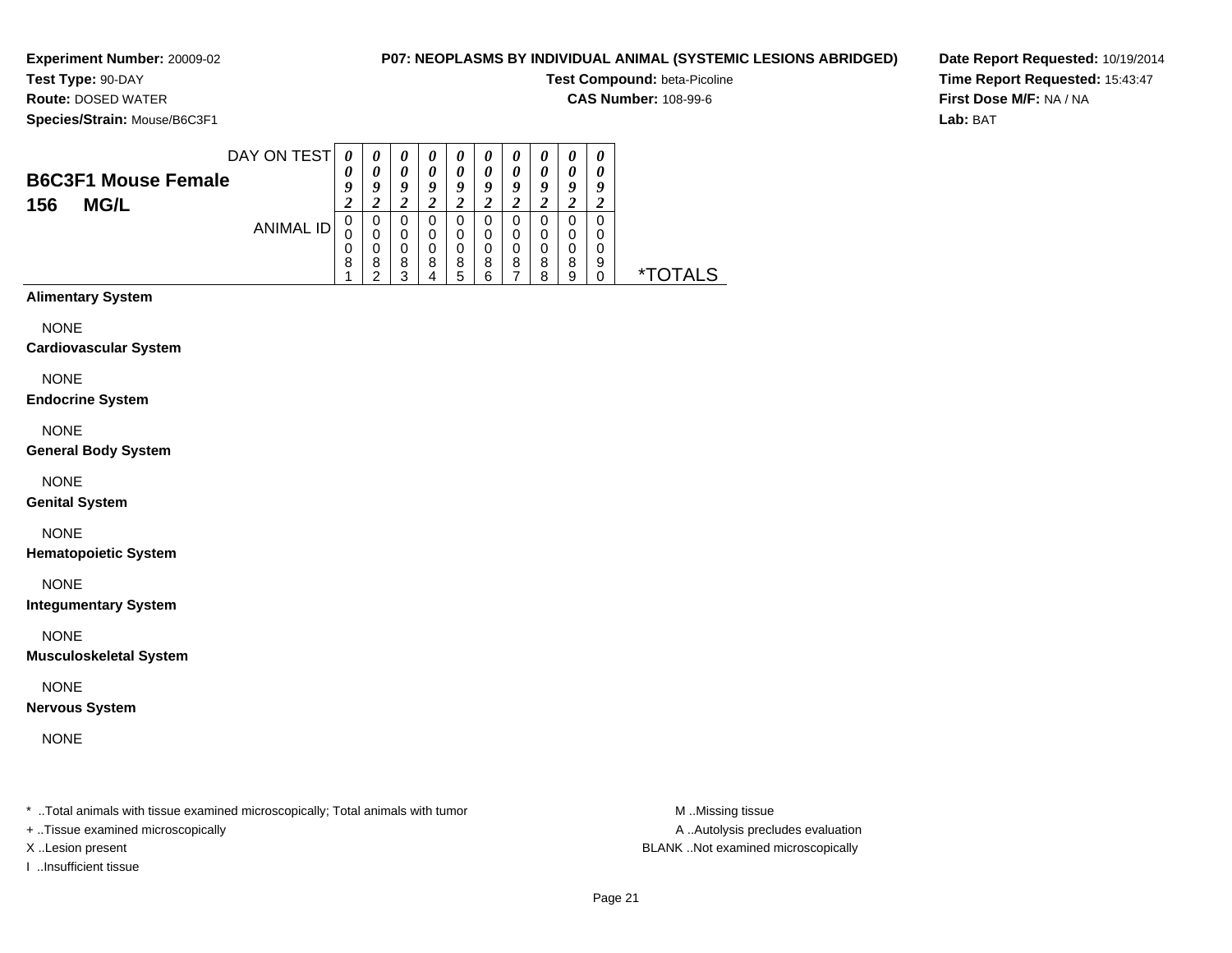**Test Type:** 90-DAY**Route:** DOSED WATER

# **P07: NEOPLASMS BY INDIVIDUAL ANIMAL (SYSTEMIC LESIONS ABRIDGED)**

**Test Compound:** beta-Picoline

**CAS Number:** 108-99-6

**Date Report Requested:** 10/19/2014**Time Report Requested:** 15:43:47**First Dose M/F:** NA / NA**Lab:** BAT

**Species/Strain:** Mouse/B6C3F1

| <b>Opecles/Otilatil.</b> MOUSE/DOUSE I                                              |                                                                                          |                                                                              |                                                                         |                                                                 |                                                                |                                                         |                                                                                  |                                                                           |                                                                                  |                                                         |                       |
|-------------------------------------------------------------------------------------|------------------------------------------------------------------------------------------|------------------------------------------------------------------------------|-------------------------------------------------------------------------|-----------------------------------------------------------------|----------------------------------------------------------------|---------------------------------------------------------|----------------------------------------------------------------------------------|---------------------------------------------------------------------------|----------------------------------------------------------------------------------|---------------------------------------------------------|-----------------------|
| DAY ON TEST<br><b>B6C3F1 Mouse Female</b><br>156<br><b>MG/L</b><br><b>ANIMAL ID</b> | 0<br>0<br>9<br>$\overline{\mathbf{c}}$<br>$\mathbf 0$<br>$\mathbf 0$<br>$\mathbf 0$<br>8 | 0<br>0<br>9<br>$\boldsymbol{2}$<br>$\mathbf 0$<br>0<br>$\mathbf 0$<br>8<br>2 | 0<br>0<br>9<br>$\overline{c}$<br>$\Omega$<br>0<br>$\mathbf 0$<br>8<br>3 | 0<br>0<br>9<br>$\boldsymbol{2}$<br>$\Omega$<br>0<br>0<br>8<br>4 | 0<br>0<br>9<br>$\overline{c}$<br>0<br>0<br>$\pmb{0}$<br>8<br>5 | 0<br>0<br>9<br>2<br>$\Omega$<br>$\Omega$<br>0<br>8<br>6 | 0<br>0<br>9<br>$\overline{\mathbf{2}}$<br>$\Omega$<br>0<br>$\mathbf 0$<br>8<br>7 | 0<br>0<br>9<br>$\boldsymbol{2}$<br>$\Omega$<br>0<br>$\mathbf 0$<br>8<br>8 | 0<br>0<br>9<br>$\overline{\mathbf{c}}$<br>$\Omega$<br>0<br>$\mathbf 0$<br>8<br>9 | 0<br>0<br>9<br>2<br>$\Omega$<br>0<br>0<br>9<br>$\Omega$ | <i><b>*TOTALS</b></i> |
| <b>Respiratory System</b>                                                           |                                                                                          |                                                                              |                                                                         |                                                                 |                                                                |                                                         |                                                                                  |                                                                           |                                                                                  |                                                         |                       |
| <b>NONE</b><br><b>Special Senses System</b>                                         |                                                                                          |                                                                              |                                                                         |                                                                 |                                                                |                                                         |                                                                                  |                                                                           |                                                                                  |                                                         |                       |
| <b>NONE</b><br><b>Urinary System</b>                                                |                                                                                          |                                                                              |                                                                         |                                                                 |                                                                |                                                         |                                                                                  |                                                                           |                                                                                  |                                                         |                       |
| Kidney<br><b>SYSTEMIC LESIONS</b>                                                   | $\ddot{}$                                                                                |                                                                              | +                                                                       |                                                                 | +                                                              | ÷                                                       |                                                                                  | $+$                                                                       | $+$                                                                              | $\overline{+}$                                          | 10                    |
| Multiple Organ                                                                      | ÷                                                                                        |                                                                              |                                                                         |                                                                 |                                                                |                                                         |                                                                                  |                                                                           |                                                                                  | ÷                                                       | 10                    |

\* ..Total animals with tissue examined microscopically; Total animals with tumor **M** . Missing tissue M ..Missing tissue

+ ..Tissue examined microscopically

I ..Insufficient tissue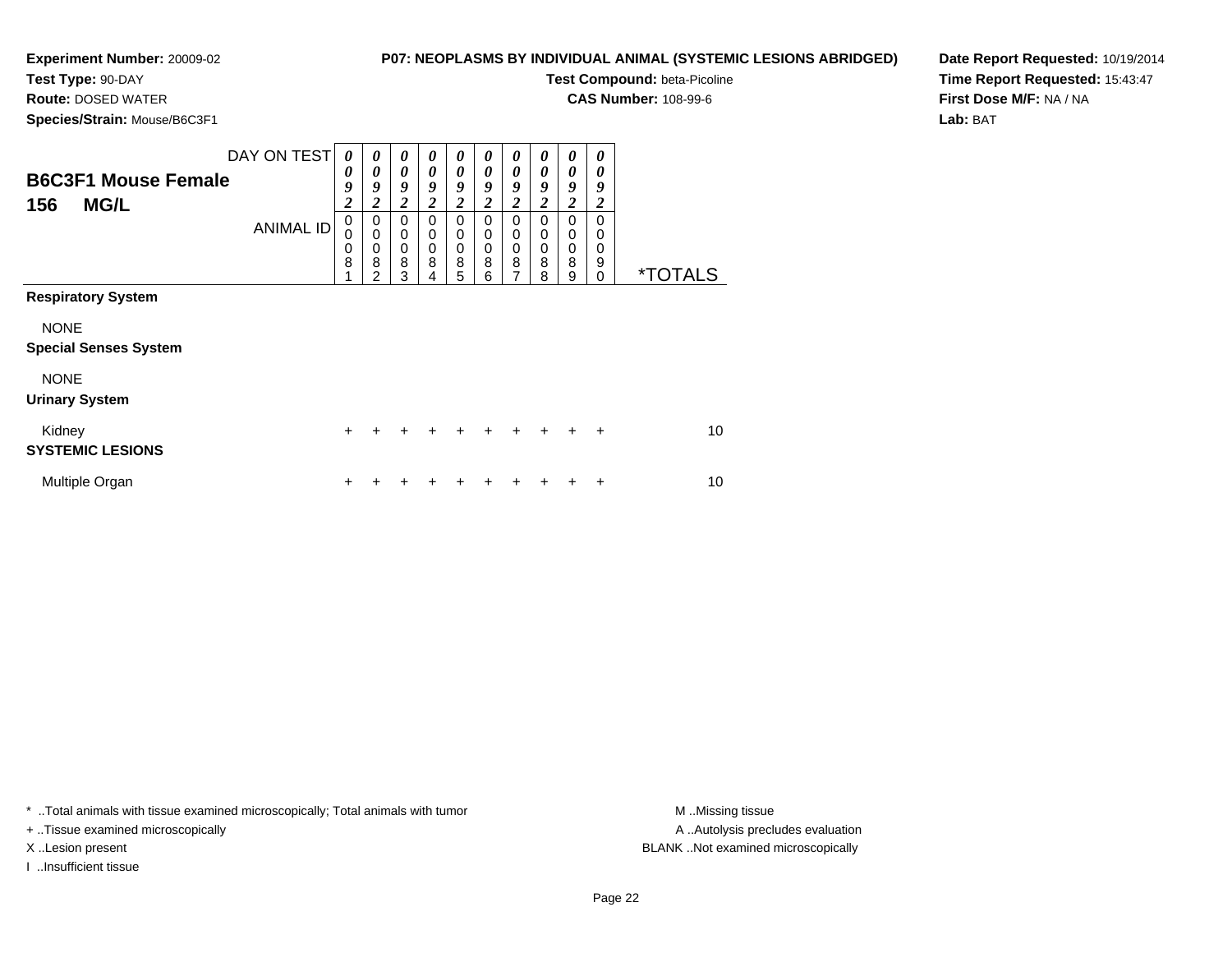**Test Type:** 90-DAY**Route:** DOSED WATER

# **P07: NEOPLASMS BY INDIVIDUAL ANIMAL (SYSTEMIC LESIONS ABRIDGED)**

**Test Compound:** beta-Picoline

**CAS Number:** 108-99-6

**Species/Strain:** Mouse/B6C3F1

**Date Report Requested:** 10/19/2014**Time Report Requested:** 15:43:47**First Dose M/F:** NA / NA**Lab:** BAT

|                            | DAY ON TEST | 0                | $\boldsymbol{\theta}$ | $\boldsymbol{\theta}$ | $\boldsymbol{\theta}$ | $\boldsymbol{\theta}$ | $\boldsymbol{\theta}$ | $\boldsymbol{\theta}$ | $\boldsymbol{\theta}$ | $\boldsymbol{\theta}$ | $\boldsymbol{\theta}$ |
|----------------------------|-------------|------------------|-----------------------|-----------------------|-----------------------|-----------------------|-----------------------|-----------------------|-----------------------|-----------------------|-----------------------|
| <b>B6C3F1 Mouse Female</b> |             | 0                |                       | 0                     | 0                     | 0                     | 0                     | 0                     | 0                     | 0                     |                       |
|                            |             | $\boldsymbol{0}$ | o                     | 9                     | 9                     | Q                     | Q                     | 9                     | 0                     | 9                     | 9                     |
| <b>MG/L</b><br>312         |             |                  |                       |                       |                       |                       |                       | $\epsilon$            |                       | ∠                     |                       |
|                            | ANIMAL ID   | U                | 0                     | 0                     |                       | 0                     |                       | 0                     |                       | 0                     | 0                     |
|                            |             |                  |                       | 0                     | 0                     | 0                     | 0                     | 0                     | 0                     | 0                     | O                     |
|                            |             | 0                |                       | 0                     | 0                     | 0                     | 0                     | 0                     | 0                     | 0                     |                       |
|                            |             | 9                | 9                     | 9<br>っ                | 9                     | 9                     | 9                     | 9                     | 9<br>я                | 9<br>9                | 0                     |
|                            |             |                  |                       |                       |                       | h                     |                       |                       |                       |                       |                       |

# **Alimentary System**

NONE

### **Cardiovascular System**

NONE

### **Endocrine System**

NONE

### **General Body System**

NONE

### **Genital System**

# NONE

**Hematopoietic System**

NONE

### **Integumentary System**

NONE

### **Musculoskeletal System**

NONE

### **Nervous System**

NONE

\* ..Total animals with tissue examined microscopically; Total animals with tumor **M** ..Missing tissue M ..Missing tissue

- + ..Tissue examined microscopically
- 
- I ..Insufficient tissue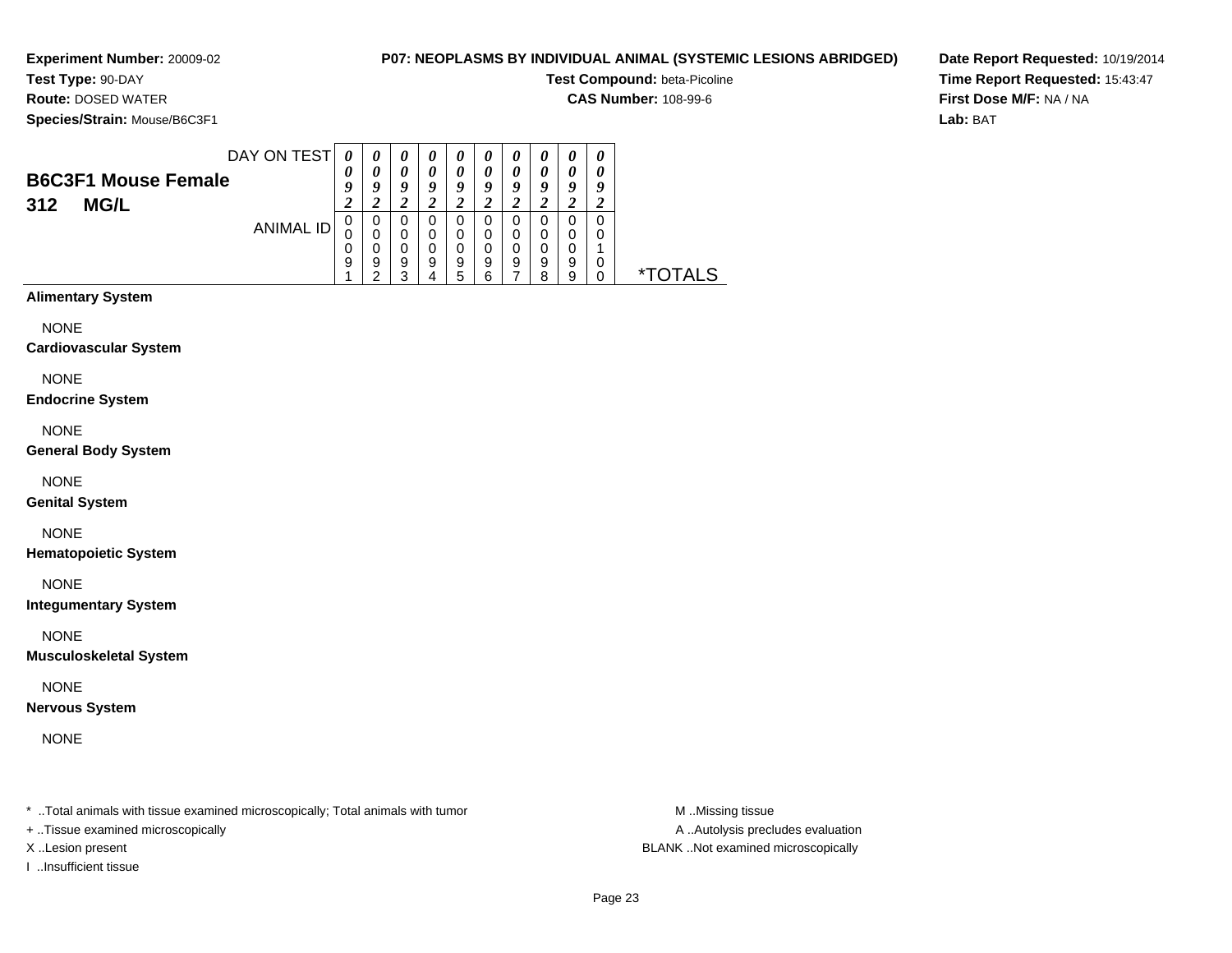**Test Type:** 90-DAY**Route:** DOSED WATER

# **P07: NEOPLASMS BY INDIVIDUAL ANIMAL (SYSTEMIC LESIONS ABRIDGED)**

**Test Compound:** beta-Picoline

**CAS Number:** 108-99-6

**Species/Strain:** Mouse/B6C3F1

**Date Report Requested:** 10/19/2014**Time Report Requested:** 15:43:47**First Dose M/F:** NA / NA**Lab:** BAT

| ----- <i>-------</i> -------                |                  |                                      |                  |                                                             |                  |                  |                                   |                            |                                   |                          |                       |                       |
|---------------------------------------------|------------------|--------------------------------------|------------------|-------------------------------------------------------------|------------------|------------------|-----------------------------------|----------------------------|-----------------------------------|--------------------------|-----------------------|-----------------------|
| <b>B6C3F1 Mouse Female</b>                  | DAY ON TEST      | 0<br>0<br>9                          | 0<br>0<br>9      | 0<br>$\boldsymbol{\theta}$<br>9                             | 0<br>0<br>9      | 0<br>0<br>9      | 0<br>0<br>9                       | 0<br>0<br>9                | 0<br>0<br>9                       | 0<br>0<br>9              | 0<br>0<br>9           |                       |
| <b>MG/L</b><br>312                          |                  | $\overline{\mathbf{c}}$              | 2                | $\boldsymbol{2}$                                            | $\overline{c}$   | $\overline{c}$   | 2                                 | $\boldsymbol{2}$           | $\overline{2}$                    | $\overline{2}$           | $\boldsymbol{2}$      |                       |
|                                             | <b>ANIMAL ID</b> | $\mathbf 0$<br>0<br>$\mathbf 0$<br>9 | 0<br>0<br>0<br>9 | $\mathbf 0$<br>$\mathbf 0$<br>$\pmb{0}$<br>$\boldsymbol{9}$ | 0<br>0<br>0<br>9 | 0<br>0<br>0<br>9 | $\Omega$<br>0<br>$\mathbf 0$<br>9 | 0<br>0<br>$\mathbf 0$<br>9 | $\Omega$<br>0<br>$\mathbf 0$<br>9 | 0<br>0<br>$\pmb{0}$<br>9 | $\mathbf 0$<br>0<br>0 |                       |
|                                             |                  | 4                                    | $\mathfrak{p}$   | 3                                                           | 4                | 5                | 6                                 | 7                          | 8                                 | 9                        | 0                     | <i><b>*TOTALS</b></i> |
| <b>Respiratory System</b>                   |                  |                                      |                  |                                                             |                  |                  |                                   |                            |                                   |                          |                       |                       |
| <b>NONE</b><br><b>Special Senses System</b> |                  |                                      |                  |                                                             |                  |                  |                                   |                            |                                   |                          |                       |                       |
| <b>NONE</b><br><b>Urinary System</b>        |                  |                                      |                  |                                                             |                  |                  |                                   |                            |                                   |                          |                       |                       |
| Kidney<br><b>SYSTEMIC LESIONS</b>           |                  | $\pm$                                |                  |                                                             |                  |                  |                                   |                            | $\ddot{}$                         | $\ddot{}$                | $\ddot{}$             | 10                    |
| Multiple Organ                              |                  | ٠                                    |                  |                                                             |                  |                  |                                   |                            |                                   |                          | ٠                     | 10                    |

\* ..Total animals with tissue examined microscopically; Total animals with tumor **M** . Missing tissue M ..Missing tissue

+ ..Tissue examined microscopically

I ..Insufficient tissue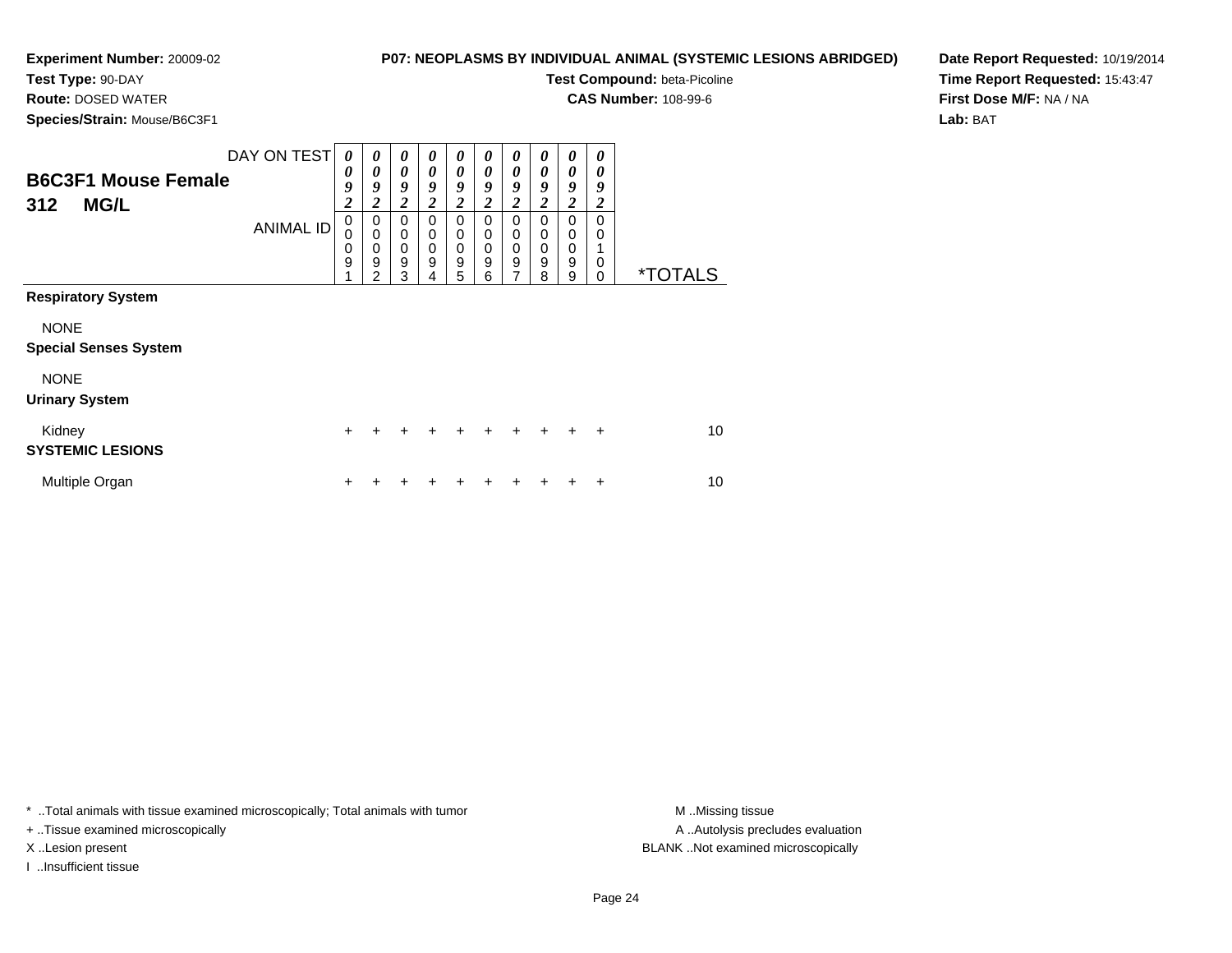**Experiment Number:** 20009-02**Test Type:** 90-DAY

# **P07: NEOPLASMS BY INDIVIDUAL ANIMAL (SYSTEMIC LESIONS ABRIDGED)**

**Test Compound:** beta-Picoline

**CAS Number:** 108-99-6

**Species/Strain:** Mouse/B6C3F1

**Route:** DOSED WATER

**Date Report Requested:** 10/19/2014**Time Report Requested:** 15:43:47**First Dose M/F:** NA / NA**Lab:** BAT

|                            |             | DAY ON TEST |        | 0      | $\boldsymbol{\theta}$ | $\boldsymbol{v}$           | $\boldsymbol{\theta}$ | U      | $\boldsymbol{\theta}$ | $\boldsymbol{\theta}$ | 0      | 0      |           |
|----------------------------|-------------|-------------|--------|--------|-----------------------|----------------------------|-----------------------|--------|-----------------------|-----------------------|--------|--------|-----------|
| <b>B6C3F1 Mouse Female</b> |             |             | 0<br>9 | 0<br>9 | 0<br>9                | $\boldsymbol{\theta}$<br>o | 0<br>9                | 0<br>9 | 0<br>9                | 0<br>Q                | 0<br>9 | 0<br>q |           |
| 625                        | <b>MG/L</b> |             |        |        |                       |                            |                       |        |                       |                       |        |        |           |
|                            | ANIMAL ID   | U           | 0      |        |                       | 0<br>$\Omega$              | 0                     | 0<br>0 | $\Omega$              | 0<br>0                | 0<br>0 |        |           |
|                            |             |             |        |        |                       |                            |                       |        |                       |                       |        |        |           |
|                            |             |             | 0      |        | 0<br>っ                |                            | 0<br>5                | 0      | 0                     | 0<br>я                | 0<br>9 |        | AL S<br>× |

# **Alimentary System**

NONE

**Cardiovascular System**

NONE

**Endocrine System**

NONE

**General Body System**

NONE

**Genital System**

NONE

**Hematopoietic System**

NONE

**Integumentary System**

NONE

**Musculoskeletal System**

NONE

**Nervous System**

NONE

\* ..Total animals with tissue examined microscopically; Total animals with tumor **M** ...Missing tissue M ...Missing tissue

+ ..Tissue examined microscopically

I ..Insufficient tissue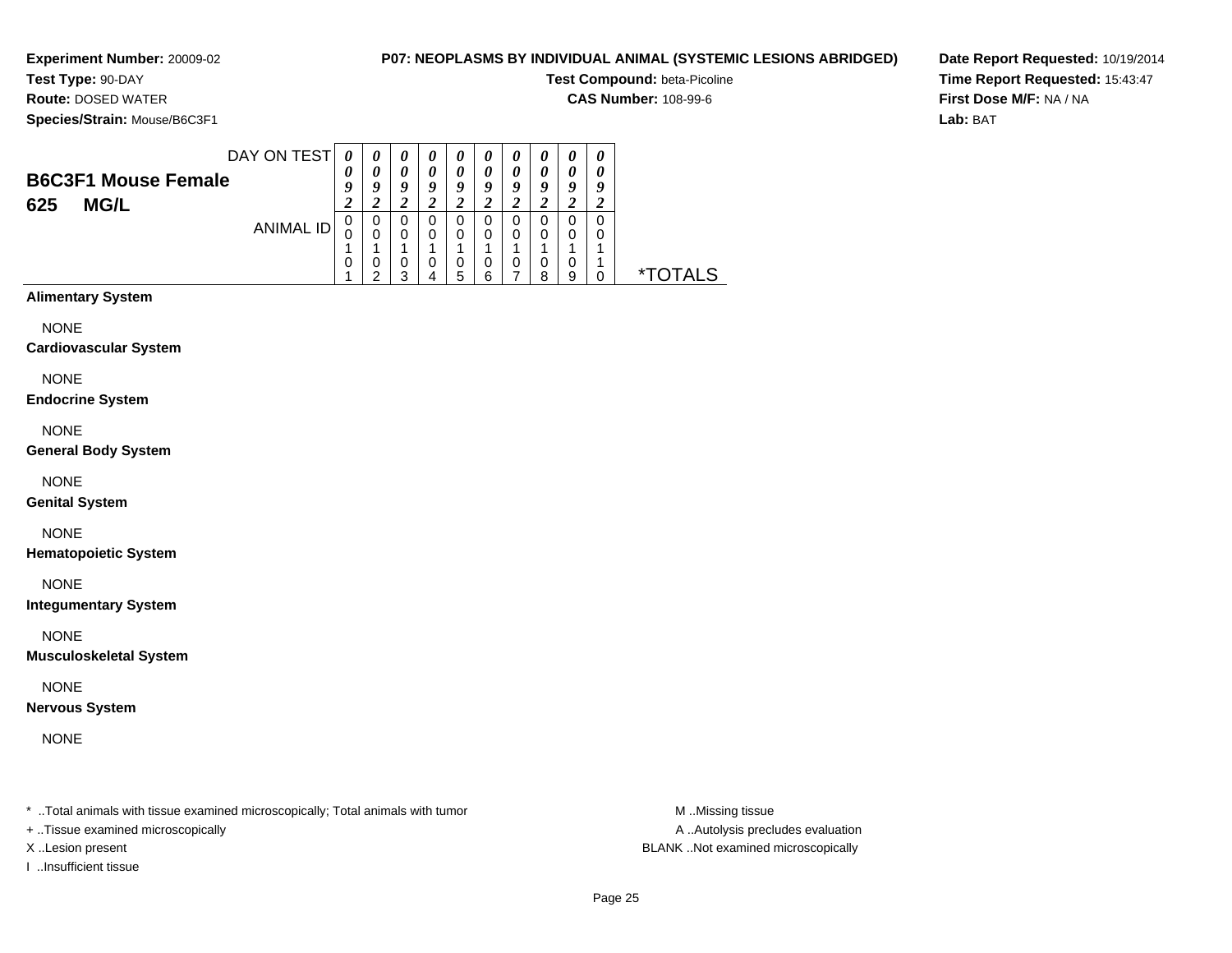**Test Type:** 90-DAY**Route:** DOSED WATER

# **P07: NEOPLASMS BY INDIVIDUAL ANIMAL (SYSTEMIC LESIONS ABRIDGED)**

**Test Compound:** beta-Picoline

**CAS Number:** 108-99-6

**Species/Strain:** Mouse/B6C3F1

**Date Report Requested:** 10/19/2014**Time Report Requested:** 15:43:47**First Dose M/F:** NA / NA**Lab:** BAT

| <b>B6C3F1 Mouse Female</b>        | DAY ON TEST      | 0<br>0<br>9      | 0<br>$\boldsymbol{\theta}$<br>9 | $\boldsymbol{\theta}$<br>0<br>9 | 0<br>0<br>9          | 0<br>0<br>9      | 0<br>0<br>9             | 0<br>0<br>9      | 0<br>0<br>9          | 0<br>0<br>9   | 0<br>0<br>9      |                       |
|-----------------------------------|------------------|------------------|---------------------------------|---------------------------------|----------------------|------------------|-------------------------|------------------|----------------------|---------------|------------------|-----------------------|
| <b>MG/L</b><br>625                |                  | $\overline{c}$   | $\overline{c}$                  | $\boldsymbol{2}$                | 2                    | $\boldsymbol{2}$ | $\overline{\mathbf{c}}$ | $\boldsymbol{2}$ | $\boldsymbol{2}$     | 2             | $\boldsymbol{2}$ |                       |
|                                   | <b>ANIMAL ID</b> | $\pmb{0}$<br>0   | $\mathbf 0$<br>$\mathbf 0$      | $\mathbf 0$<br>$\mathbf 0$      | $\Omega$<br>$\Omega$ | $\Omega$<br>0    | 0<br>0                  | $\Omega$<br>0    | $\Omega$<br>$\Omega$ | $\Omega$<br>0 | $\Omega$<br>0    |                       |
|                                   |                  | 1<br>$\mathbf 0$ | 0<br>$\overline{2}$             | 1<br>$\mathbf 0$<br>3           | 0<br>4               | 1<br>0<br>5      | 0<br>6                  | 0<br>7           | 0<br>8               | 1<br>0<br>9   | 0                | <i><b>*TOTALS</b></i> |
| <b>Respiratory System</b>         |                  |                  |                                 |                                 |                      |                  |                         |                  |                      |               |                  |                       |
| <b>NONE</b>                       |                  |                  |                                 |                                 |                      |                  |                         |                  |                      |               |                  |                       |
| <b>Special Senses System</b>      |                  |                  |                                 |                                 |                      |                  |                         |                  |                      |               |                  |                       |
| <b>NONE</b>                       |                  |                  |                                 |                                 |                      |                  |                         |                  |                      |               |                  |                       |
| <b>Urinary System</b>             |                  |                  |                                 |                                 |                      |                  |                         |                  |                      |               |                  |                       |
| Kidney<br><b>SYSTEMIC LESIONS</b> |                  | $\ddot{}$        |                                 |                                 |                      |                  | $\ddot{}$               | $\div$           | $\ddot{}$            | $+$           | $\ddot{}$        | 10                    |
| Multiple Organ                    |                  | ٠                |                                 |                                 |                      |                  |                         |                  |                      |               | ÷                | 10                    |

\* ..Total animals with tissue examined microscopically; Total animals with tumor **M** . Missing tissue M ..Missing tissue

+ ..Tissue examined microscopically

I ..Insufficient tissue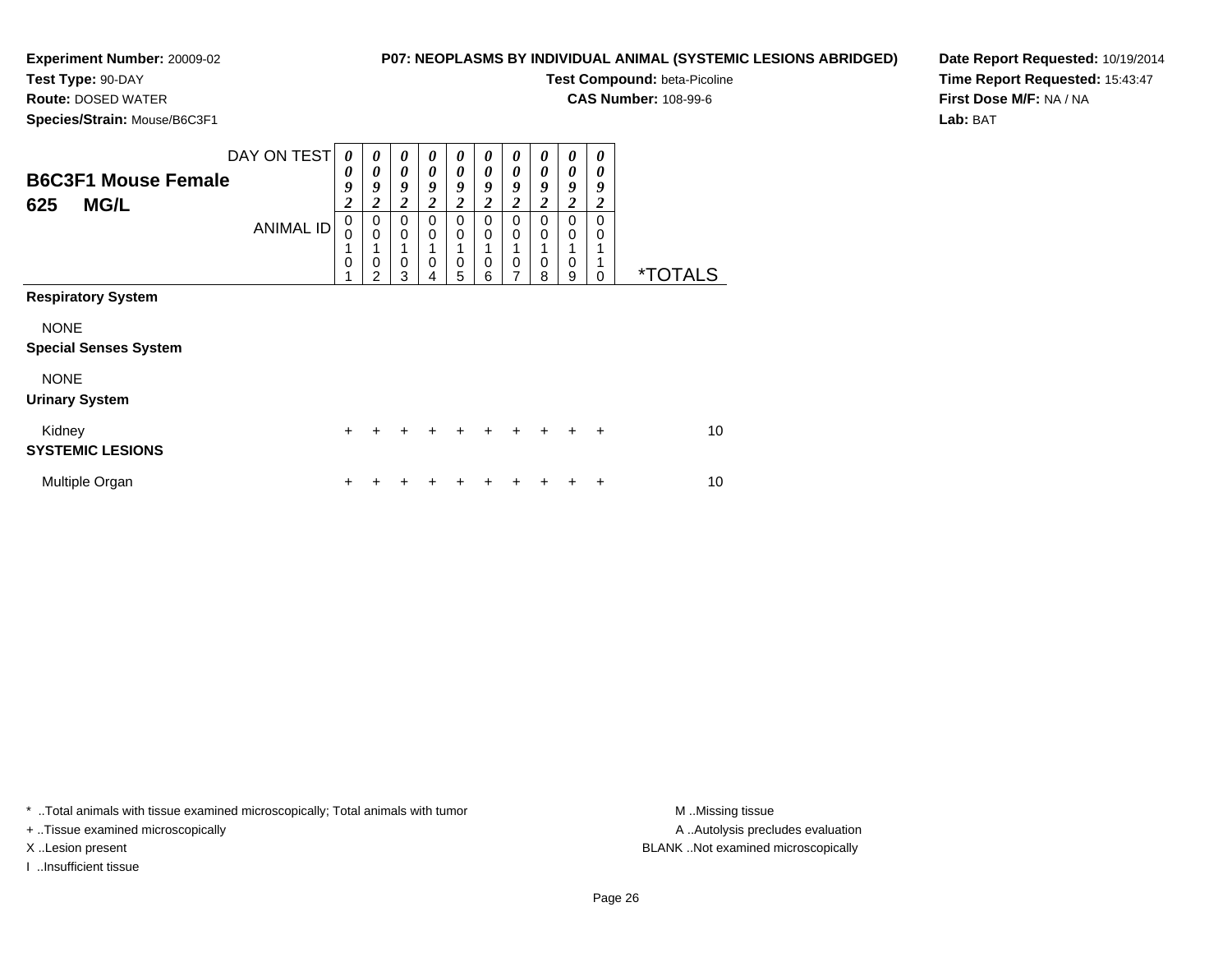**Test Type:** 90-DAY

**Route:** DOSED WATER

**Species/Strain:** Mouse/B6C3F1

# **P07: NEOPLASMS BY INDIVIDUAL ANIMAL (SYSTEMIC LESIONS ABRIDGED)**

**Test Compound:** beta-Picoline

**CAS Number:** 108-99-6

**Date Report Requested:** 10/19/2014**Time Report Requested:** 15:43:47**First Dose M/F:** NA / NA**Lab:** BAT

| <b>B6C3F1 Mouse Female</b><br><b>MG/L</b><br>1250 | DAY ON TEST<br><b>ANIMAL ID</b> | $\boldsymbol{\theta}$<br>0<br>9<br>$\overline{\mathbf{c}}$<br>$\mathbf 0$<br>$\mathbf{0}$<br>1<br>1<br>1 | $\boldsymbol{\theta}$<br>$\boldsymbol{\theta}$<br>9<br>$\overline{2}$<br>$\mathbf 0$<br>$\Omega$<br>1<br>1<br>$\overline{2}$ | $\boldsymbol{\theta}$<br>$\boldsymbol{\theta}$<br>9<br>$\overline{2}$<br>$\mathbf 0$<br>$\Omega$<br>1<br>1<br>3 | 0<br>$\boldsymbol{\theta}$<br>9<br>$\overline{\mathbf{c}}$<br>$\mathbf{0}$<br>$\Omega$<br>1<br>1<br>4 | 0<br>$\boldsymbol{\theta}$<br>9<br>$\overline{\mathbf{c}}$<br>$\mathbf 0$<br>$\mathbf 0$<br>1<br>1<br>5 | 0<br>0<br>9<br>$\boldsymbol{2}$<br>$\Omega$<br>$\Omega$<br>1<br>1<br>6 | 0<br>$\boldsymbol{\theta}$<br>9<br>$\boldsymbol{2}$<br>$\mathbf 0$<br>$\Omega$<br>1<br>1<br>$\overline{7}$ | 0<br>$\theta$<br>9<br>$\boldsymbol{2}$<br>$\Omega$<br>$\Omega$<br>1<br>1<br>8 | $\boldsymbol{\theta}$<br>$\boldsymbol{\theta}$<br>9<br>$\overline{c}$<br>$\mathbf 0$<br>$\mathbf 0$<br>1<br>1<br>9 | 0<br>$\boldsymbol{\theta}$<br>9<br>$\boldsymbol{2}$<br>$\mathbf 0$<br>$\Omega$<br>1<br>$\overline{c}$<br>$\Omega$ | <i><b>*TOTALS</b></i> |
|---------------------------------------------------|---------------------------------|----------------------------------------------------------------------------------------------------------|------------------------------------------------------------------------------------------------------------------------------|-----------------------------------------------------------------------------------------------------------------|-------------------------------------------------------------------------------------------------------|---------------------------------------------------------------------------------------------------------|------------------------------------------------------------------------|------------------------------------------------------------------------------------------------------------|-------------------------------------------------------------------------------|--------------------------------------------------------------------------------------------------------------------|-------------------------------------------------------------------------------------------------------------------|-----------------------|
| <b>Alimentary System</b>                          |                                 |                                                                                                          |                                                                                                                              |                                                                                                                 |                                                                                                       |                                                                                                         |                                                                        |                                                                                                            |                                                                               |                                                                                                                    |                                                                                                                   |                       |
| Esophagus                                         |                                 | +                                                                                                        | +                                                                                                                            | +                                                                                                               |                                                                                                       | +                                                                                                       | +                                                                      | +                                                                                                          | +                                                                             | +                                                                                                                  | +                                                                                                                 | 10                    |
| Gallbladder                                       |                                 | +                                                                                                        | +                                                                                                                            | $\ddot{}$                                                                                                       | +                                                                                                     | +                                                                                                       | +                                                                      | +                                                                                                          | +                                                                             | +                                                                                                                  | +                                                                                                                 | 10                    |
| Intestine Large, Cecum                            |                                 | $\ddot{}$                                                                                                | +                                                                                                                            | $\ddot{}$                                                                                                       | +                                                                                                     | +                                                                                                       | $\ddot{}$                                                              | +                                                                                                          | +                                                                             | $\ddot{}$                                                                                                          | $\ddot{}$                                                                                                         | 10                    |
| Intestine Large, Colon                            |                                 | +                                                                                                        | +                                                                                                                            | +                                                                                                               | $\ddot{}$                                                                                             | $\ddot{}$                                                                                               | $\ddot{}$                                                              | +                                                                                                          | $\ddot{}$                                                                     | $\ddot{}$                                                                                                          | $\ddot{}$                                                                                                         | 10                    |
| Intestine Large, Rectum                           |                                 | $\ddot{}$                                                                                                | $\ddot{}$                                                                                                                    | $\ddot{}$                                                                                                       | $\ddot{}$                                                                                             | +                                                                                                       | $\ddot{}$                                                              | $\ddot{}$                                                                                                  | $\ddot{}$                                                                     | $\ddot{}$                                                                                                          | $\ddot{}$                                                                                                         | 10                    |
| Intestine Small, Duodenum                         |                                 | $\ddot{}$                                                                                                | +                                                                                                                            | $\ddot{}$                                                                                                       | +                                                                                                     | +                                                                                                       | $\ddot{}$                                                              | $\ddot{}$                                                                                                  | $\ddot{}$                                                                     | $\ddot{}$                                                                                                          | $\ddot{}$                                                                                                         | 10                    |
| Intestine Small, Ileum                            |                                 | +                                                                                                        | +                                                                                                                            | $\ddot{}$                                                                                                       | $\ddot{}$                                                                                             | $\ddot{}$                                                                                               | $\ddot{}$                                                              | $\ddot{}$                                                                                                  | $\ddot{}$                                                                     | $\ddot{}$                                                                                                          | $\ddot{}$                                                                                                         | 10                    |
| Intestine Small, Jejunum                          |                                 | +                                                                                                        | +                                                                                                                            | $\ddot{}$                                                                                                       | $\ddot{}$                                                                                             | +                                                                                                       | $\ddot{}$                                                              | $\ddot{}$                                                                                                  | $\ddot{}$                                                                     | +                                                                                                                  | $\ddot{}$                                                                                                         | 10                    |
| Liver                                             |                                 | $\ddot{}$                                                                                                | $\ddot{}$                                                                                                                    | $\ddot{}$                                                                                                       | $\ddot{}$                                                                                             | $\ddot{}$                                                                                               | $\ddot{}$                                                              | $\ddot{}$                                                                                                  | $\ddot{}$                                                                     | $+$                                                                                                                | $\ddot{}$                                                                                                         | 10                    |
| Pancreas                                          |                                 | +                                                                                                        | +                                                                                                                            | +                                                                                                               | +                                                                                                     | +                                                                                                       | +                                                                      | +                                                                                                          | +                                                                             | $\ddot{}$                                                                                                          | +                                                                                                                 | 10                    |
| Salivary Glands                                   |                                 | $\ddot{}$                                                                                                | $\ddot{}$                                                                                                                    | $\ddot{}$                                                                                                       | $\ddot{}$                                                                                             | $\ddot{}$                                                                                               | $\ddot{}$                                                              | $\ddot{}$                                                                                                  | $\ddot{}$                                                                     | $\ddot{}$                                                                                                          | $\ddot{}$                                                                                                         | 10                    |
| Stomach, Forestomach                              |                                 | $\ddot{}$                                                                                                | +                                                                                                                            | $\ddot{}$                                                                                                       | $\ddot{}$                                                                                             | $\ddot{}$                                                                                               | $+$                                                                    | $\ddot{}$                                                                                                  | $+$                                                                           | $+$                                                                                                                | $\ddot{}$                                                                                                         | 10                    |
| Stomach, Glandular                                |                                 | $\ddot{}$                                                                                                |                                                                                                                              | $\ddot{}$                                                                                                       |                                                                                                       | $\ddot{}$                                                                                               | $\ddot{}$                                                              | $\ddot{}$                                                                                                  | $\ddot{}$                                                                     | $+$                                                                                                                | $\ddot{}$                                                                                                         | 10                    |
| <b>Cardiovascular System</b>                      |                                 |                                                                                                          |                                                                                                                              |                                                                                                                 |                                                                                                       |                                                                                                         |                                                                        |                                                                                                            |                                                                               |                                                                                                                    |                                                                                                                   |                       |
| <b>Blood Vessel</b>                               |                                 | +                                                                                                        | +                                                                                                                            | +                                                                                                               | +                                                                                                     | +                                                                                                       | +                                                                      | +                                                                                                          | +                                                                             | ٠                                                                                                                  | +                                                                                                                 | 10                    |
| Heart                                             |                                 | $\ddot{}$                                                                                                |                                                                                                                              |                                                                                                                 |                                                                                                       | $\ddot{}$                                                                                               |                                                                        | $\ddot{}$                                                                                                  | $\ddot{}$                                                                     |                                                                                                                    | $\ddot{}$                                                                                                         | 10                    |
| <b>Endocrine System</b>                           |                                 |                                                                                                          |                                                                                                                              |                                                                                                                 |                                                                                                       |                                                                                                         |                                                                        |                                                                                                            |                                                                               |                                                                                                                    |                                                                                                                   |                       |
| <b>Adrenal Cortex</b>                             |                                 | +                                                                                                        | +                                                                                                                            | +                                                                                                               | +                                                                                                     | +                                                                                                       | ٠                                                                      | +                                                                                                          | +                                                                             | +                                                                                                                  | +                                                                                                                 | 10                    |
| Adrenal Medulla                                   |                                 | +                                                                                                        |                                                                                                                              | +                                                                                                               |                                                                                                       | +                                                                                                       | $\ddot{}$                                                              | $\ddot{}$                                                                                                  | $\ddot{}$                                                                     | $\ddot{}$                                                                                                          | $\div$                                                                                                            | 10                    |
| Islets, Pancreatic                                |                                 | +                                                                                                        | +                                                                                                                            | +                                                                                                               | +                                                                                                     | +                                                                                                       | $\ddot{}$                                                              | +                                                                                                          | $\ddot{}$                                                                     | +                                                                                                                  | +                                                                                                                 | 10                    |

\* ..Total animals with tissue examined microscopically; Total animals with tumor **M** . Missing tissue M ..Missing tissue

+ ..Tissue examined microscopically

I ..Insufficient tissue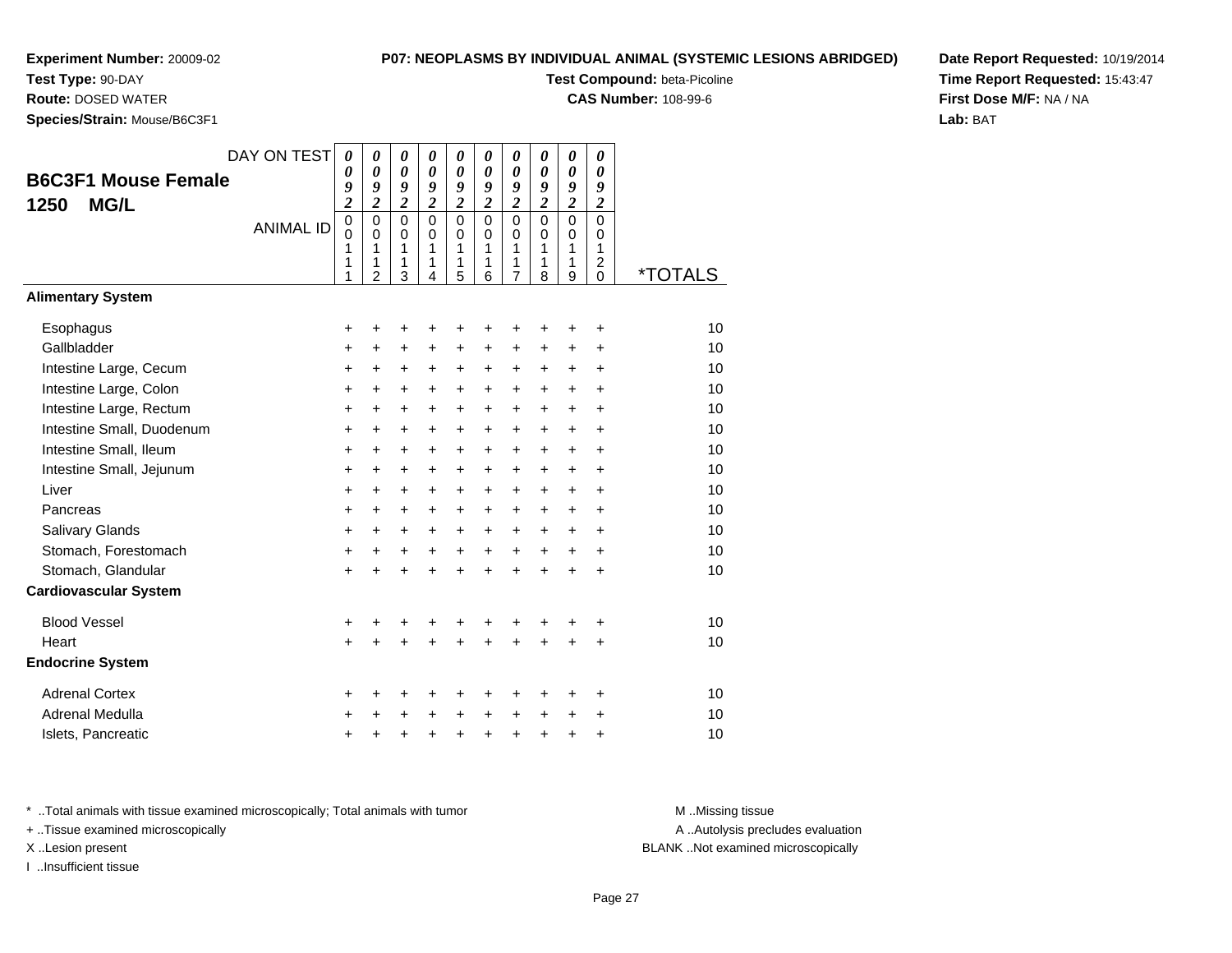**Test Type:** 90-DAY**Route:** DOSED WATER

# **P07: NEOPLASMS BY INDIVIDUAL ANIMAL (SYSTEMIC LESIONS ABRIDGED)**

**Test Compound:** beta-Picoline

**CAS Number:** 108-99-6

**Date Report Requested:** 10/19/2014**Time Report Requested:** 15:43:47**First Dose M/F:** NA / NA**Lab:** BAT

**Species/Strain:** Mouse/B6C3F1

| <b>B6C3F1 Mouse Female</b><br><b>MG/L</b><br>1250 | DAY ON TEST<br><b>ANIMAL ID</b> | 0<br>$\boldsymbol{\theta}$<br>9<br>$\overline{\mathbf{c}}$<br>$\mathbf 0$<br>$\mathbf 0$<br>1<br>1<br>1 | 0<br>$\boldsymbol{\theta}$<br>9<br>$\overline{\mathbf{c}}$<br>$\mathbf 0$<br>$\mathbf 0$<br>1<br>1<br>$\overline{c}$ | 0<br>$\boldsymbol{\theta}$<br>9<br>$\boldsymbol{2}$<br>$\mathbf 0$<br>$\mathbf 0$<br>1<br>1<br>$\mathbf{3}$ | 0<br>$\boldsymbol{\theta}$<br>9<br>$\overline{2}$<br>$\mathbf 0$<br>$\mathbf 0$<br>1<br>1<br>4 | 0<br>$\boldsymbol{\theta}$<br>9<br>$\overline{c}$<br>$\mathbf 0$<br>$\mathbf 0$<br>1<br>1<br>5 | 0<br>$\boldsymbol{\theta}$<br>9<br>$\boldsymbol{2}$<br>$\mathbf 0$<br>0<br>1<br>1<br>6 | 0<br>$\boldsymbol{\theta}$<br>9<br>$\overline{\mathbf{c}}$<br>$\mathsf 0$<br>$\mathbf 0$<br>1<br>1<br>$\overline{7}$ | 0<br>$\boldsymbol{\theta}$<br>9<br>$\overline{2}$<br>$\mathbf 0$<br>0<br>1<br>1<br>8 | $\pmb{\theta}$<br>$\boldsymbol{\theta}$<br>9<br>$\overline{\mathbf{c}}$<br>$\mathbf 0$<br>$\mathbf 0$<br>1<br>1<br>9 | 0<br>$\pmb{\theta}$<br>9<br>$\boldsymbol{2}$<br>$\mathbf 0$<br>0<br>1<br>$\overline{c}$<br>0 | <i><b>*TOTALS</b></i> |
|---------------------------------------------------|---------------------------------|---------------------------------------------------------------------------------------------------------|----------------------------------------------------------------------------------------------------------------------|-------------------------------------------------------------------------------------------------------------|------------------------------------------------------------------------------------------------|------------------------------------------------------------------------------------------------|----------------------------------------------------------------------------------------|----------------------------------------------------------------------------------------------------------------------|--------------------------------------------------------------------------------------|----------------------------------------------------------------------------------------------------------------------|----------------------------------------------------------------------------------------------|-----------------------|
| Parathyroid Gland                                 |                                 | $\ddot{}$                                                                                               | M                                                                                                                    | $\ddot{}$                                                                                                   | $\ddot{}$                                                                                      | $\ddot{}$                                                                                      | M                                                                                      | $\ddot{}$                                                                                                            | $\ddot{}$                                                                            | $\ddot{}$                                                                                                            | $\ddot{}$                                                                                    | 8                     |
| <b>Pituitary Gland</b>                            |                                 | $\ddot{}$                                                                                               | M                                                                                                                    | $\ddot{}$                                                                                                   | $\ddot{}$                                                                                      | +                                                                                              | $\ddot{}$                                                                              | +                                                                                                                    | $\ddot{}$                                                                            | $\ddot{}$                                                                                                            | $\pm$                                                                                        | 9                     |
| <b>Thyroid Gland</b>                              |                                 | $\ddot{}$                                                                                               | $\ddot{}$                                                                                                            | $\ddot{}$                                                                                                   |                                                                                                | $\ddot{}$                                                                                      | ÷                                                                                      | $\ddot{}$                                                                                                            | $\ddot{}$                                                                            | $\ddot{}$                                                                                                            | $\ddot{}$                                                                                    | 10                    |
| <b>General Body System</b>                        |                                 |                                                                                                         |                                                                                                                      |                                                                                                             |                                                                                                |                                                                                                |                                                                                        |                                                                                                                      |                                                                                      |                                                                                                                      |                                                                                              |                       |
| <b>NONE</b>                                       |                                 |                                                                                                         |                                                                                                                      |                                                                                                             |                                                                                                |                                                                                                |                                                                                        |                                                                                                                      |                                                                                      |                                                                                                                      |                                                                                              |                       |
| <b>Genital System</b>                             |                                 |                                                                                                         |                                                                                                                      |                                                                                                             |                                                                                                |                                                                                                |                                                                                        |                                                                                                                      |                                                                                      |                                                                                                                      |                                                                                              |                       |
| <b>Clitoral Gland</b>                             |                                 | +                                                                                                       | +                                                                                                                    | +                                                                                                           | +                                                                                              | +                                                                                              | +                                                                                      | +                                                                                                                    | +                                                                                    | +                                                                                                                    | +                                                                                            | 10                    |
| Ovary                                             |                                 | $\ddot{}$                                                                                               | +                                                                                                                    | $\ddot{}$                                                                                                   | $\ddot{}$                                                                                      | $\ddot{}$                                                                                      | $\ddot{}$                                                                              | $\ddot{}$                                                                                                            | $\ddot{}$                                                                            | +                                                                                                                    | $\ddot{}$                                                                                    | 10                    |
| <b>Uterus</b>                                     |                                 | $\ddot{}$                                                                                               | $\ddot{}$                                                                                                            | $\ddot{}$                                                                                                   | $\ddot{}$                                                                                      | $\ddot{}$                                                                                      | $\ddot{}$                                                                              | $\ddot{}$                                                                                                            | $\ddot{}$                                                                            | $\ddot{}$                                                                                                            | $\ddot{}$                                                                                    | 10                    |
| <b>Hematopoietic System</b>                       |                                 |                                                                                                         |                                                                                                                      |                                                                                                             |                                                                                                |                                                                                                |                                                                                        |                                                                                                                      |                                                                                      |                                                                                                                      |                                                                                              |                       |
| <b>Bone Marrow</b>                                |                                 | +                                                                                                       | +                                                                                                                    | +                                                                                                           | +                                                                                              | +                                                                                              | +                                                                                      | +                                                                                                                    | +                                                                                    | +                                                                                                                    | +                                                                                            | 10                    |
| Lymph Node, Mandibular                            |                                 | +                                                                                                       | +                                                                                                                    | $\ddot{}$                                                                                                   | M                                                                                              | $\ddot{}$                                                                                      | $\ddot{}$                                                                              | +                                                                                                                    | M                                                                                    | +                                                                                                                    | +                                                                                            | 8                     |
| Lymph Node, Mesenteric                            |                                 | +                                                                                                       | +                                                                                                                    | +                                                                                                           | +                                                                                              | +                                                                                              | +                                                                                      | +                                                                                                                    | +                                                                                    | +                                                                                                                    | +                                                                                            | 10                    |
| Spleen                                            |                                 | $\ddot{}$                                                                                               | $\ddot{}$                                                                                                            | $\ddot{}$                                                                                                   | $\ddot{}$                                                                                      | $\ddot{}$                                                                                      | $\ddot{}$                                                                              | $\ddot{}$                                                                                                            | $\ddot{}$                                                                            | $\ddot{}$                                                                                                            | $\ddot{}$                                                                                    | 10                    |
| Thymus                                            |                                 | $\ddot{}$                                                                                               | $\ddot{}$                                                                                                            | $\ddot{}$                                                                                                   | $\ddot{}$                                                                                      | $\ddot{}$                                                                                      | $\ddot{}$                                                                              | $\ddot{}$                                                                                                            | $\ddot{}$                                                                            | $\ddot{}$                                                                                                            | $\ddot{}$                                                                                    | 10                    |
| <b>Integumentary System</b>                       |                                 |                                                                                                         |                                                                                                                      |                                                                                                             |                                                                                                |                                                                                                |                                                                                        |                                                                                                                      |                                                                                      |                                                                                                                      |                                                                                              |                       |
| <b>Mammary Gland</b>                              |                                 | +                                                                                                       |                                                                                                                      | +                                                                                                           |                                                                                                | +                                                                                              | +                                                                                      | +                                                                                                                    | ٠                                                                                    | +                                                                                                                    | +                                                                                            | 10                    |
| Skin                                              |                                 | +                                                                                                       |                                                                                                                      |                                                                                                             |                                                                                                | +                                                                                              |                                                                                        | +                                                                                                                    | +                                                                                    | +                                                                                                                    | $\ddot{}$                                                                                    | 10                    |
| <b>Musculoskeletal System</b>                     |                                 |                                                                                                         |                                                                                                                      |                                                                                                             |                                                                                                |                                                                                                |                                                                                        |                                                                                                                      |                                                                                      |                                                                                                                      |                                                                                              |                       |
| <b>Bone</b>                                       |                                 | +                                                                                                       |                                                                                                                      |                                                                                                             |                                                                                                |                                                                                                |                                                                                        | +                                                                                                                    | +                                                                                    | +                                                                                                                    | +                                                                                            | 10                    |

\* ..Total animals with tissue examined microscopically; Total animals with tumor **M** . Missing tissue M ..Missing tissue + ..Tissue examined microscopically

I ..Insufficient tissue